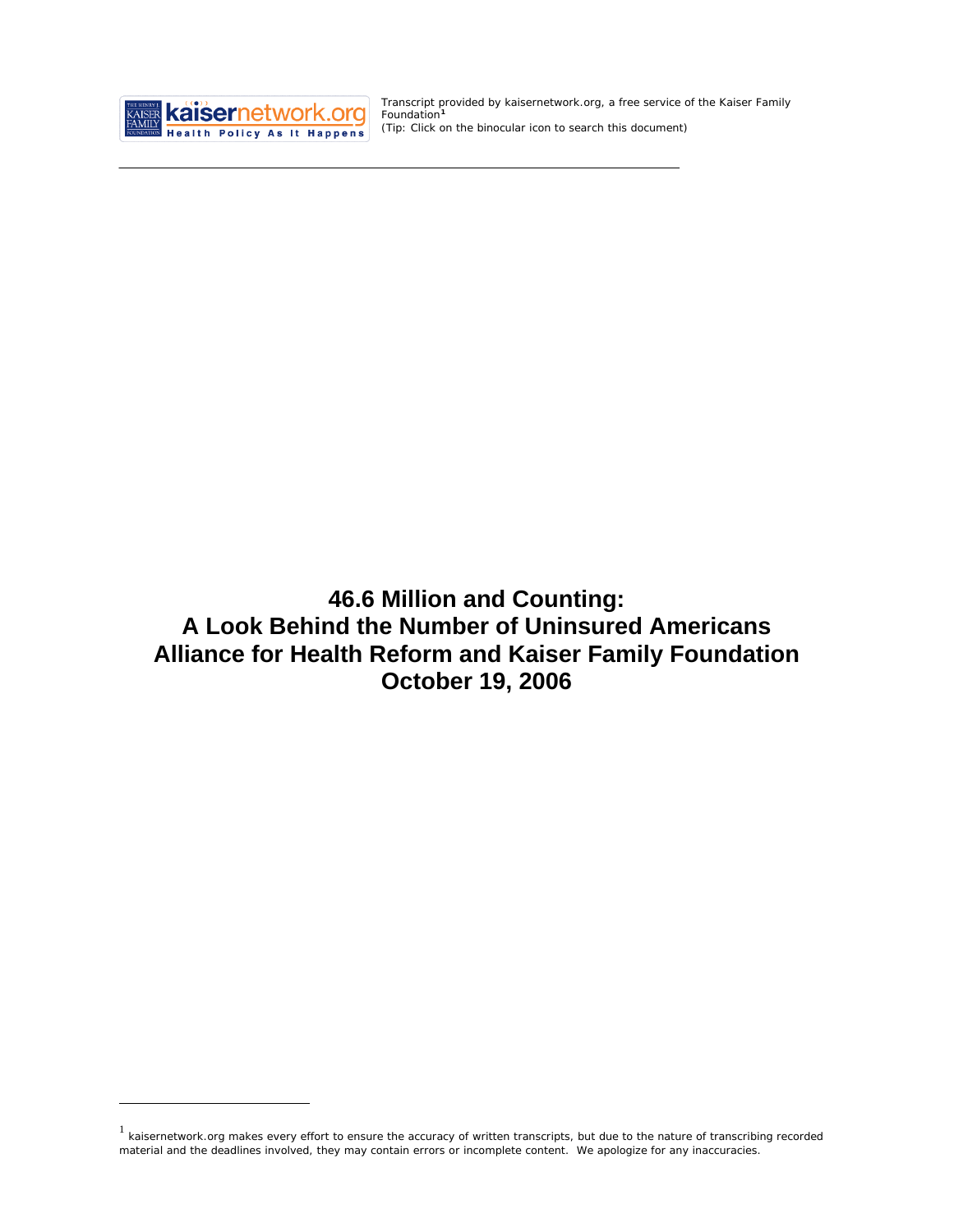[START RECORDING]

**ED HOWARD:** My name is Ed Howard. I'm with the Alliance for Health Reform. On behalf of our chairman, Jay Rockefeller, our vice chairman, Bill Frist, and the rest of our Board, I want to welcome you to a program on that dirty little secret of American social policy - that is, the large and growing number of Americans who lack health insurance. Census Bureau tells us that the number went up again last year, so did the percentage world without coverage, and the picture for children is especially disheartening. You're going to hear a lot more about the specifics of that in the next hour and 45 minutes. What's more, the increase comes at a time of relatively strong economic growth. It appears, at least for health coverage purposes, that a rising tide can swamp some boats.

Our partner in today's program is the Kaiser Family Foundation's Commission on Medicaid and the uninsured. We're happy to have Diane Rowland, who is both the executive vice president of the Foundation and the executive director of the Commission. You'll hear from her presently. Let me just do a little housekeeping if I can, before we do that. Background information in your packets, including the slides from the speakers who have them, if you're watching on C-SPAN and have a computer with Internet access, you'll be able to follow

<sup>1</sup> kaisernetwork.org makes every effort to ensure the accuracy of written transcripts, but due to the nature of transcribing recorded material and the deadlines involved, they may contain errors or incomplete content. We apologize for any inaccuracies.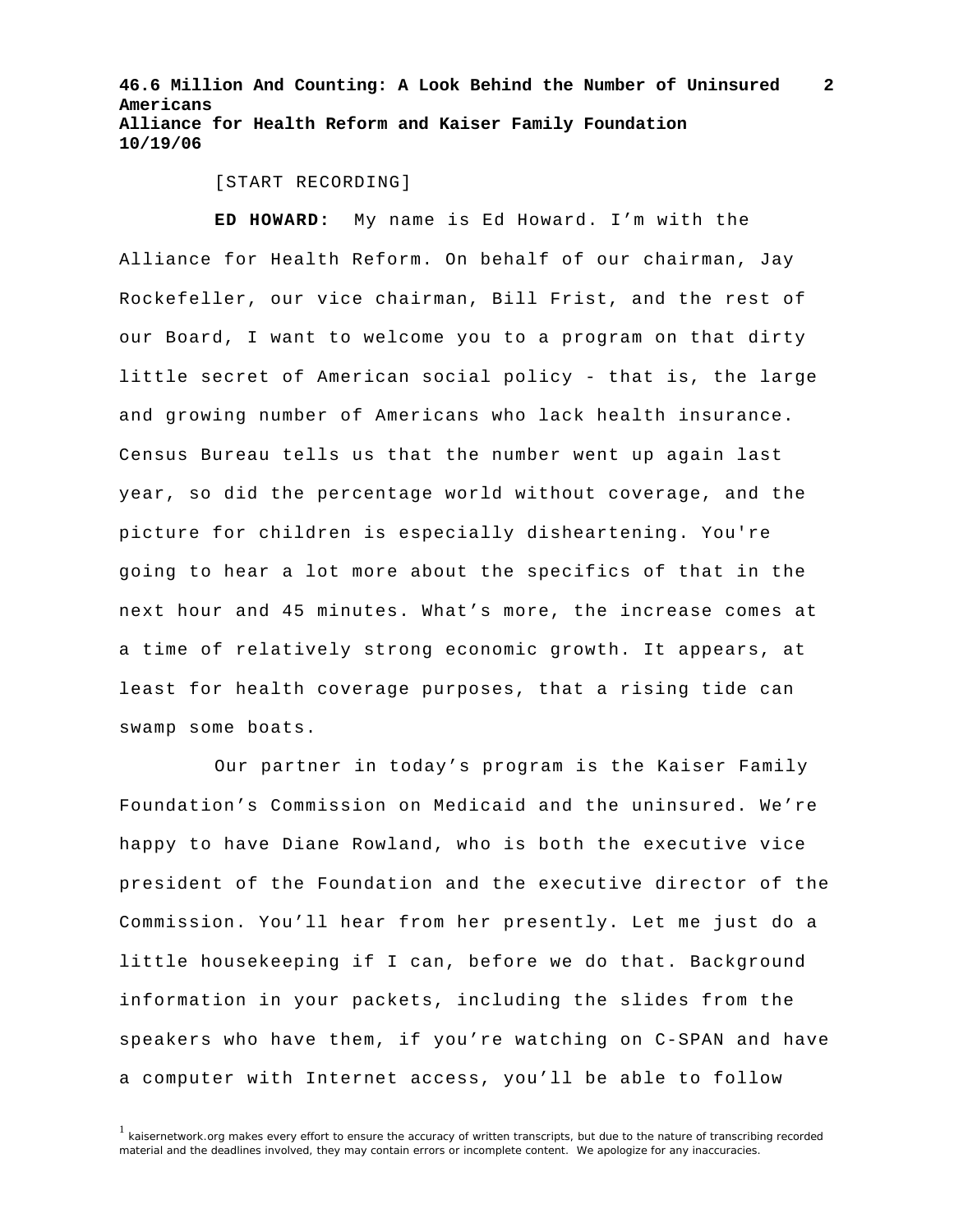along during the presentations by going to our Web site, [www.allhealth.org](http://www.allhealth.org/) and clicking on the link to the \$46 Million and Counting briefing that you'll see there on the home page. By tomorrow, you'll be able to watch a webcast of this session on [www.kaisernetwork.org](http://www.kaisernetwork.org/) and get all the materials posted there as well, and on our Web site. And in a few days, you'll have a transcript of the briefing on both Web sites.

At the appropriate time, I ask you to fill out those green question cards or come to the microphones with your questions. At the end, don't forget to pull out those blue evaluation forms and fill them out so that we can make these briefings better for you the next time. Only one other thing, as a courtesy to our speakers and to each other, would you take the time now to shut off your cell phones, pagers - mute them or do whatever you can to make sure that you're the only one who knows that it's going off? Thank you.

As I noted, we have with us Diane Rowland, who is not only the director of the Commission and the Foundation executive, but one of the most respected and sought-out analysts in health care in the country. We're very pleased to have you with us this afternoon, Diane.

**DIANE ROWLAND SC.D.:** Thank you, Ed, and thank all of you for coming and once again listening to us talk about the uninsured. It seems that this issue is an annual one, because

 $1$  kaisernetwork.org makes every effort to ensure the accuracy of written transcripts, but due to the nature of transcribing recorded material and the deadlines involved, they may contain errors or incomplete content. We apologize for any inaccuracies.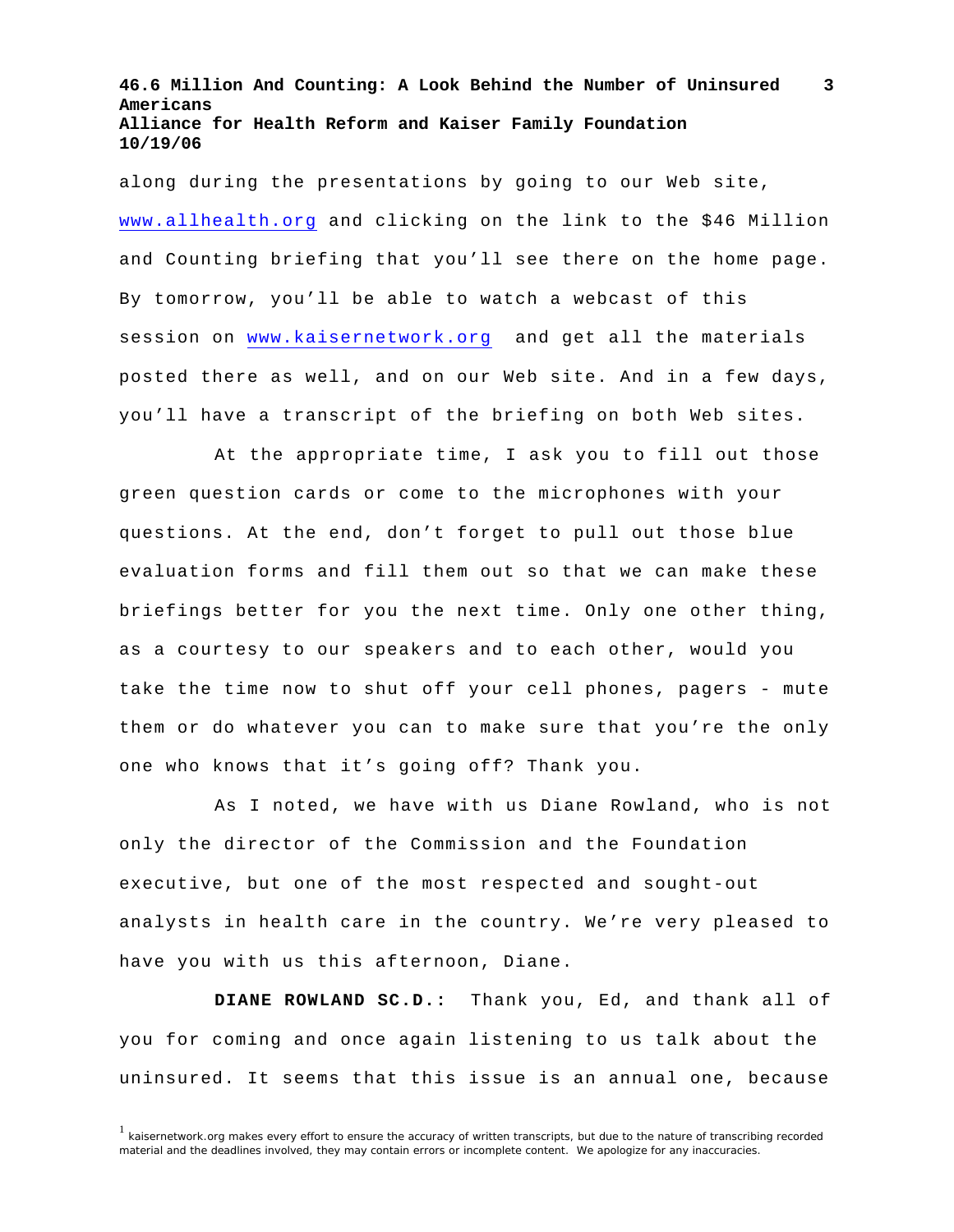each year we watch the number of the uninsured grow, and each year we seem unable to address this overwhelming problem. What we are doing today though, I think, is to provide some insight into some of the challenges that we face in trying to address the growing uninsured problem. We're looking at what's leading to increases in the uninsured, what's happening to employer-based coverage, and I know we'll consider in our discussion some of the implications for public programs, for safety net providers and, in fact, for the entire health care system and our overall health care cost as a nation.

I'm really pleased that we're able to provide you with background today, some updated materials, the new primer on the uninsured that the Commission has put out, along with the two analyses prepared for the Commission by the researchers that you'll hear from today from the Urban Institute: One analyzing why the number of the uninsured continues to increase, despite the rebounding of our economy and better economic times; the second, an assessment of the change in employer-based coverage from 2001 to 2005. I think both of these studies are very critical to our understanding of what's going on with employer-based coverage, the mainstay of our health insurance system, but also has implications for the gaps we're asking public programs to fill. I'm delighted

 $1$  kaisernetwork.org makes every effort to ensure the accuracy of written transcripts, but due to the nature of transcribing recorded material and the deadlines involved, they may contain errors or incomplete content. We apologize for any inaccuracies.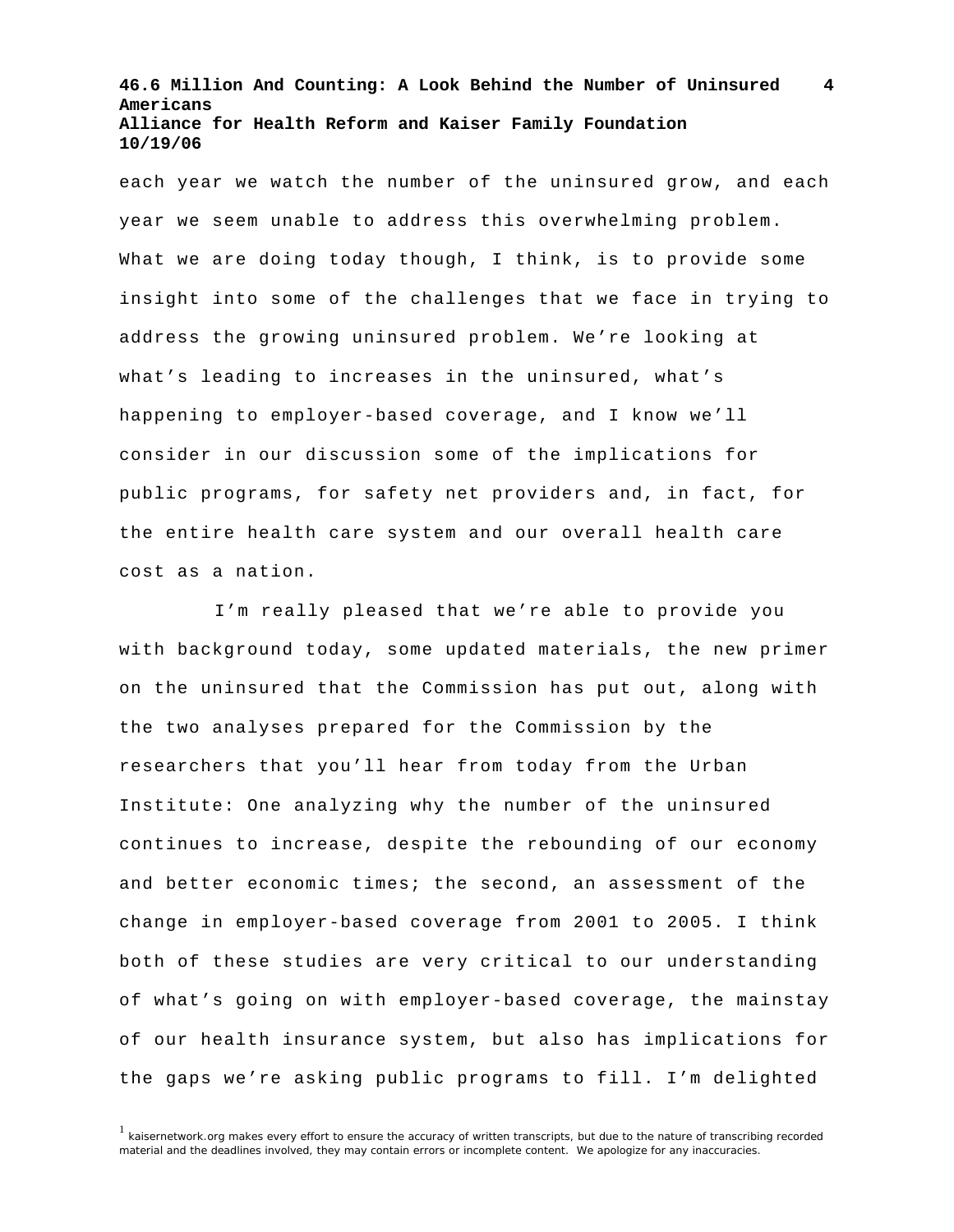that we have such a good program in terms of both two excellent papers for presentation, along with two great discussants. Thank you.

**ED HOWARD:** Thanks, Diane, and you're absolutely right. It's a terrific panel, let's get right to it. Let's hear first from John Holahan, who is the director of the Urban Institute's Health Policy Center, one of the town's most respected health policy analysts and, as Diane mentioned, the author of one of the papers that is being released today, the one that asks and pretty much answers the main question on the agenda, which is, why did the number of uninsured continue to increase? John, what's the story?

**JOHN HOLAHAN:** I'll try to answer that. Thanks, Ed and Diane. The paper looks at what happened to the change in coverage in the past year that is between 2004 and 2005. Then it attempts to put 2005 in the context of the previous five years, or the entire decade. Essentially, the story is that the poor response to insurance rates continues to decline but at a slower rate than they had before, even after the economy improved, roughly around 2003.

The key findings from the past year are that the number of uninsured increased by 1.3 million from 44.8 million to 46.1. This overall, over the entire five-year period is an increase of about seven million. That is, seven

<sup>&</sup>lt;sup>1</sup> kaisernetwork.org makes every effort to ensure the accuracy of written transcripts, but due to the nature of transcribing recorded material and the deadlines involved, they may contain errors or incomplete content. We apologize for any inaccuracies.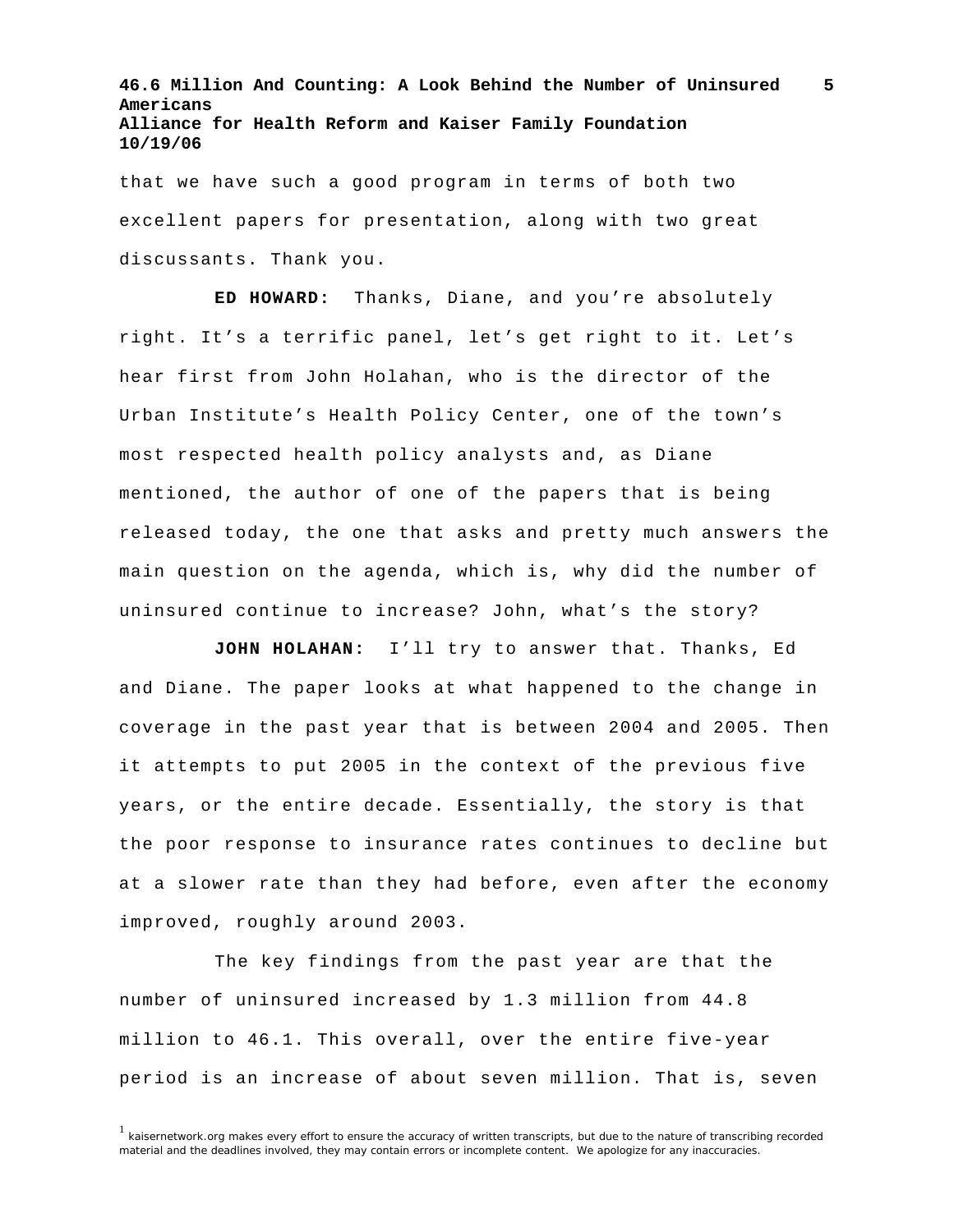**6**

million since 2000. Adults accounted for one million of the increase in the past year. 1.1 million were from low-income families. That is below 200-percent of the federal poverty line, which is about \$40,000 a year per family of four. The uninsured grew in 2005, primarily because of the continued decline in employer-sponsored insurance, which, as I said has declined throughout this decade, but at a little slower rate in the last couple of years, but nonetheless continue to decline and drove the ultimate finding.

Unlike earlier years in this decade, there was no increase in Medicaid and SCHIP coverage to offset the employer-sponsored insurance decline that is both the uninsurance rate and the number of uninsured increase in the past year. The declines in employer-sponsored insurance were greatest among children from low- and middle-income families, and these changes created an increase of 300,000 uninsured children, reversing the small gain that had occurred in the previous four years.

The next part of the paper looks at the issue of, did things change, or how did things change in the last two years as opposed to 2000-2003? That is an important change in what happened in the economy during this period. If you look at the data, real GDP up through 2003 was essentially flat, but then grew by 3-percent in '04 and 2-percent in '05.

 $<sup>1</sup>$  kaisernetwork.org makes every effort to ensure the accuracy of written transcripts, but due to the nature of transcribing recorded</sup> material and the deadlines involved, they may contain errors or incomplete content. We apologize for any inaccuracies.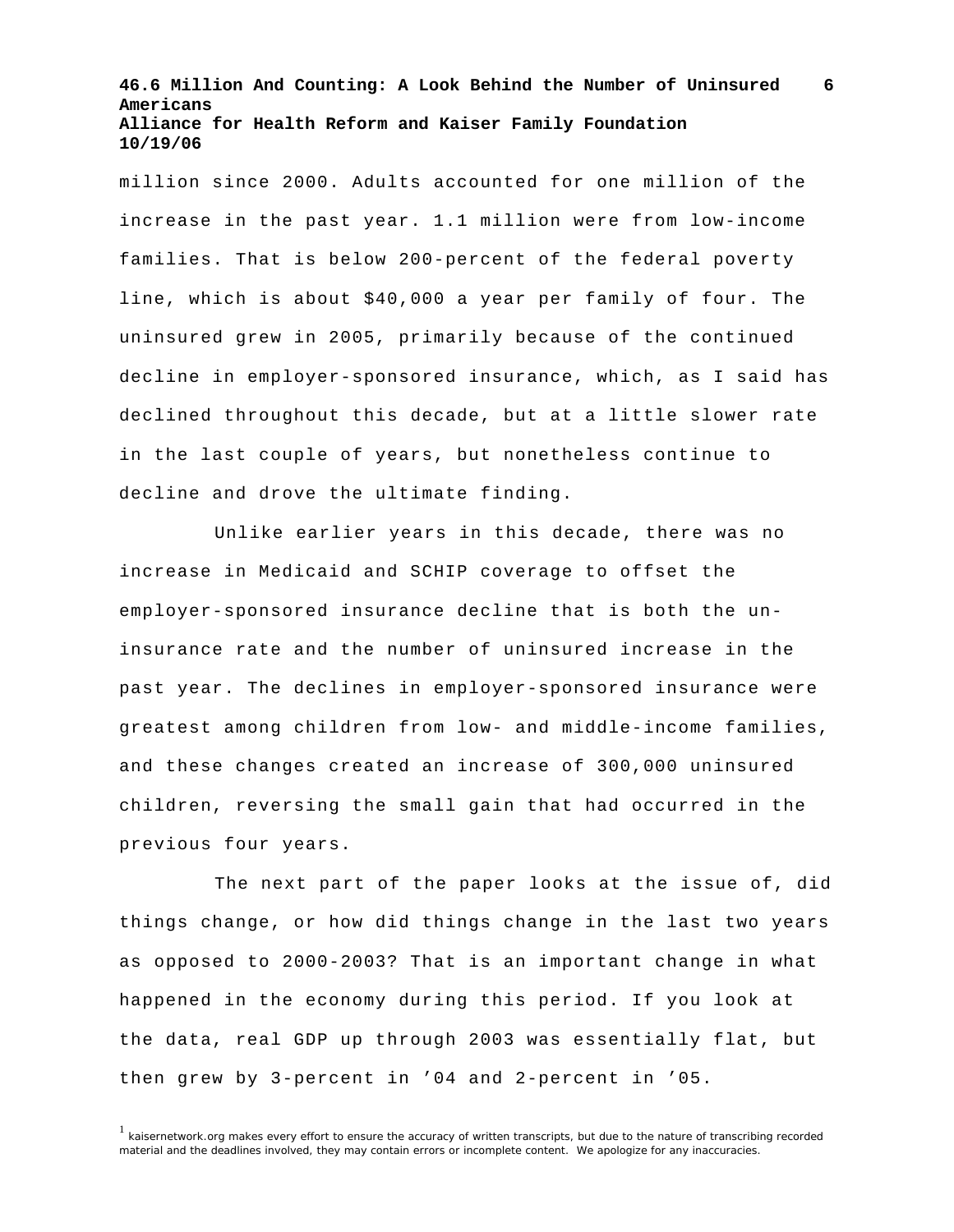Unemployment continued to increase up through 2003 and then fell. What this chart shows is the same picture, but in a little bit different way, '00 to '03, there was an increase in the population, 7.6 million, but an increase of only 100,000 in the number of people living in a family with at least one full-time worker. There was an increase of 2.2 in people living in households with a part-time worker, and 5.4 million in a household or a family, that is, with no workers. You can see that that change fell dramatically in '03, where you get a big increase in the number of people in a family with at least one full-time worker, no change in part-time worker, some small increase in the number of people with no workers. So the issue is how to change [misspelled?] this economic turnaround, affect the change in employer response and insurance. The next couple of slides show you that.

I need to stop and say, how do you go about reading this chart? It says its percentage point changes, and everything in those three sets of bar graphs is percentage point changes in coverage. They look small, but they are really big. A percentage point change for the non-elderly population is 2.6 million people. That's point number one. The second is that the percentage point changes need to be offsetting, so if you get a one percentage point drop in employer-sponsored insurance, it needs to be offset by an

 $<sup>1</sup>$  kaisernetwork.org makes every effort to ensure the accuracy of written transcripts, but due to the nature of transcribing recorded</sup> material and the deadlines involved, they may contain errors or incomplete content. We apologize for any inaccuracies.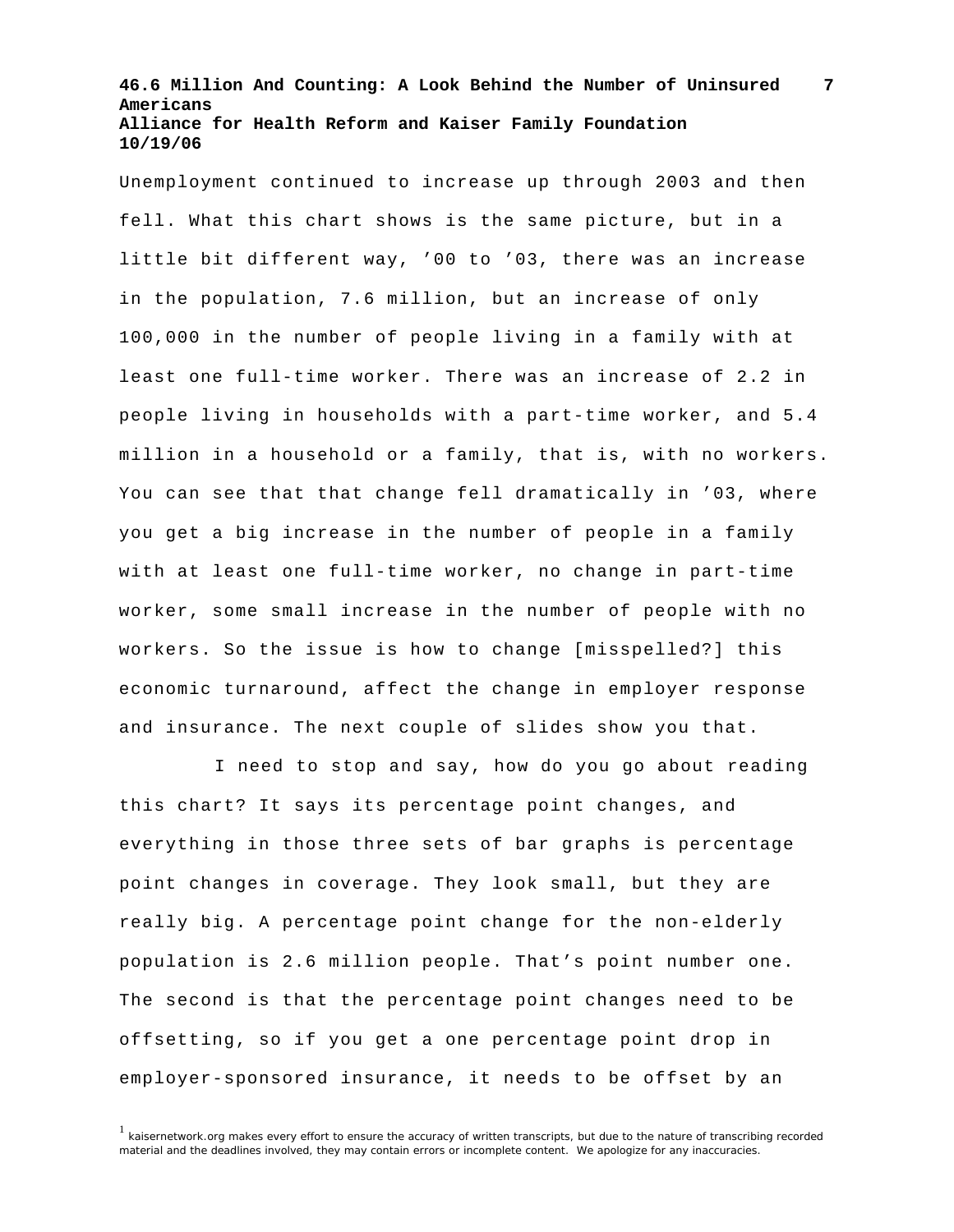increase in some other form of coverage, or else the uninsurance rate will increase. The next point is that all of those numbers should balance out to zero. They do not on these charts, because we left out Medicare, Champus, private non-group coverage, smaller forms of coverage that don't change a lot.

What this is telling you, between '00 and '03, now is this is three years of data together, so it would be expected to be a bit larger, is you saw a drop of 3.9 percentage points in the rate of employer sponsored insurance. That is, it fell from 67.8-percent to 63.9-percent just in those three years. There is offset to a small degree by an increase in public coverage, but not enough to keep the un-insurance rate from going up. So the population grew overall in the bottom bars there by 7.6 million, and between the increase in population increase, the number of un-insurance rate, the number of uninsured increased by 5.1 million.

In the next year, when the economy starts to turn around, the drop in employer coverage is less. Medicaid offset some of that. The increase in the un-insurance rate was not statistically significant, and we ended up largely because of population growth, with an increase of 800,000 more uninsured. In the past year, we get a drop in employersponsored insurance, no change in public coverage, as a

 $1$  kaisernetwork.org makes every effort to ensure the accuracy of written transcripts, but due to the nature of transcribing recorded material and the deadlines involved, they may contain errors or incomplete content. We apologize for any inaccuracies.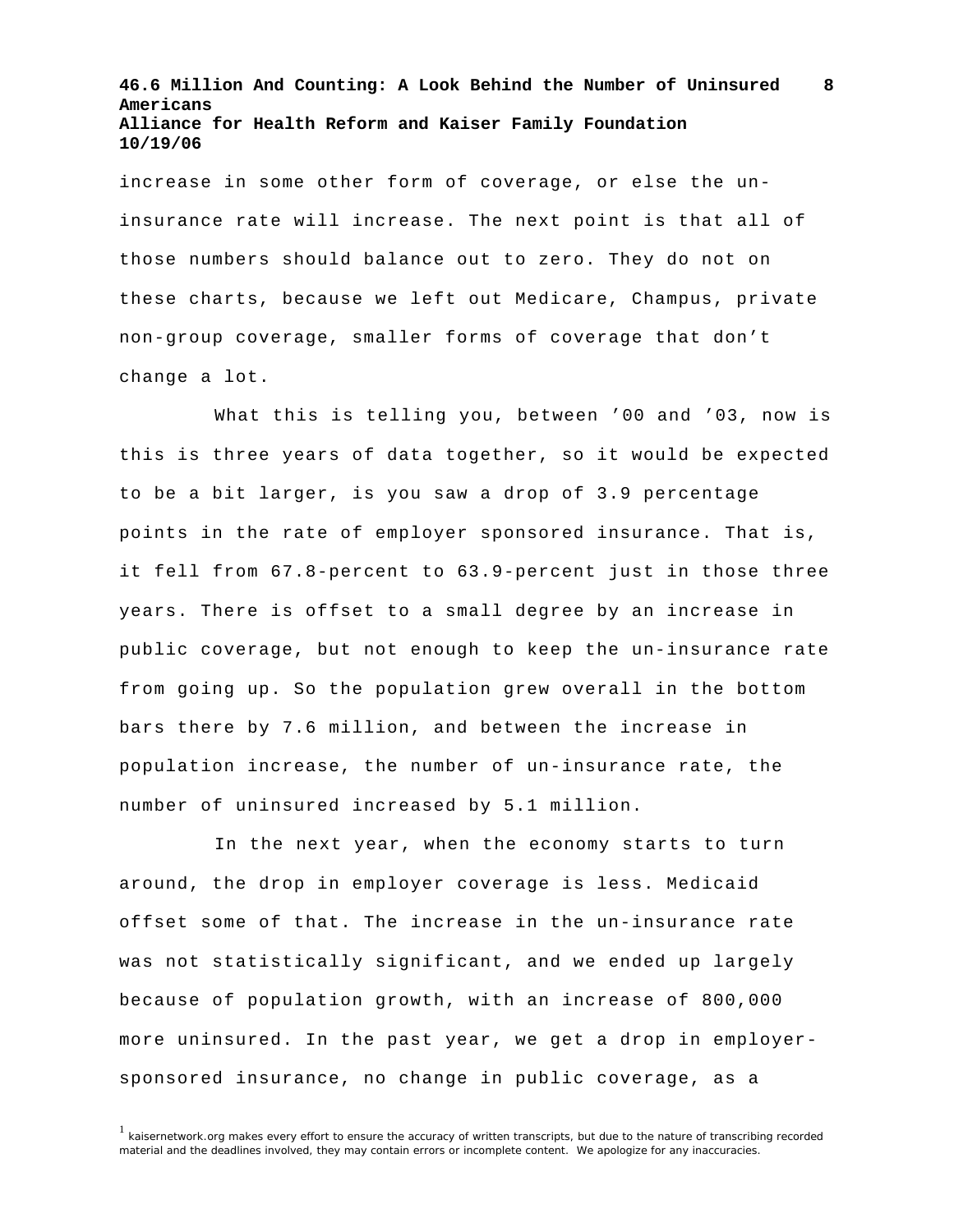result the un-insurance rate ticked up and resulting in a bit higher jump in '05 than in '04, in the number of uninsured. That is an increase of 1.3 million.

If we put a slide here, and it's in the chart of what happens to people who are in 200-percent of the poverty line, you'll see a somewhat similar picture, although a little bit more dramatic.

What I wanted to focus on is what happened to lowincome children, because there it is a little different. What happened is between '00 and '03, a drop of over five percentage points in employer-sponsored insurance, but this was more than offset by the growth in public coverage and, as a result, the percentage of children without coverage fell by 1.6 percentage points. The number of children overall was growing enough that you don't see an increase in the number of uninsured kids. Another way of saying that if the overall number of children hadn't increased, the number of uninsured children would have fallen.

In the next year, '04, there is not a significant change in employer coverage, but Medicaid seems to increase, uninsured rates seem to fall. They are not statistically significant, in the overall population, they are for the group between 100- and 200-percent of the federal poverty line, but in the increase in Medicaid and the decline in

<sup>1</sup> kaisernetwork.org makes every effort to ensure the accuracy of written transcripts, but due to the nature of transcribing recorded material and the deadlines involved, they may contain errors or incomplete content. We apologize for any inaccuracies.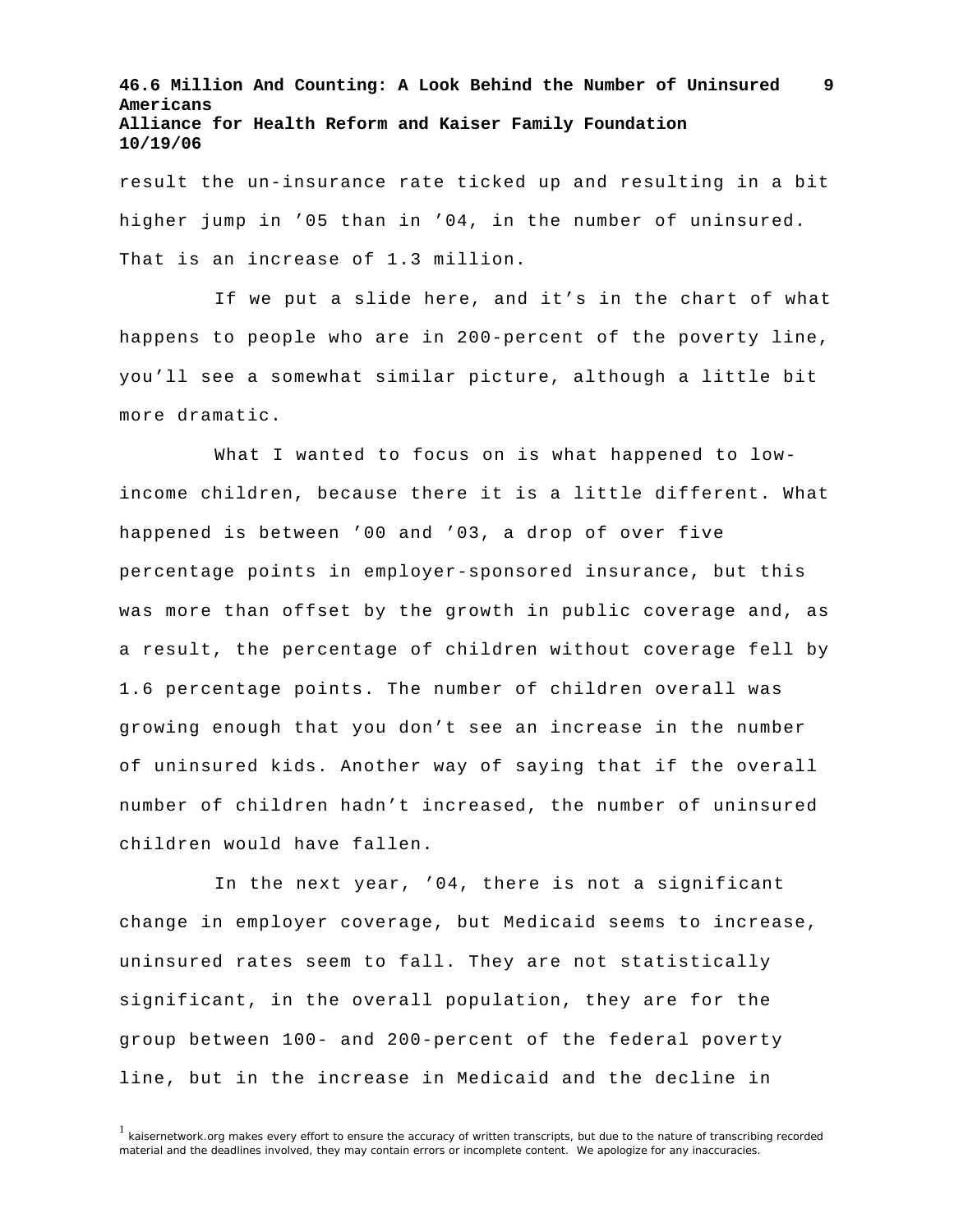employer sponsored insurance.

In '05 though, a major thing happened. The rate of employer-sponsored insurance for children fell by more, there was no increase in public coverage for kids, and the uninsured rate increased. The number of uninsured children, there at the bottom, increased by 300,000, and this, as I said earlier, pretty much offset all of the gains in the previous four years.

In the packet we found late last night that there was a mistake, and that the 1.6-percent change there, was shown as a positive change. It was actually a decline, and we corrected it for the slides, but not in time to get it into your packets.

Where would we like to go with this? Will the declines in employer-sponsored insurance continue? I think it's likely. The Kaiser HRET Survey that was released in the last few weeks showed, once again, that premiums were growing faster than wages by about twofold, also faster than the underlying inflation rate. Premiums went up by 7.7-percent, wages 3.8-percent. That's a factor and that seems likely to continue, but there are also changes in where we as Americans work and where we live that are also driving the rate of employee sponsored insurance down. What this chart shows is that over the last five years what happened to employment.

 $1$  kaisernetwork.org makes every effort to ensure the accuracy of written transcripts, but due to the nature of transcribing recorded material and the deadlines involved, they may contain errors or incomplete content. We apologize for any inaccuracies.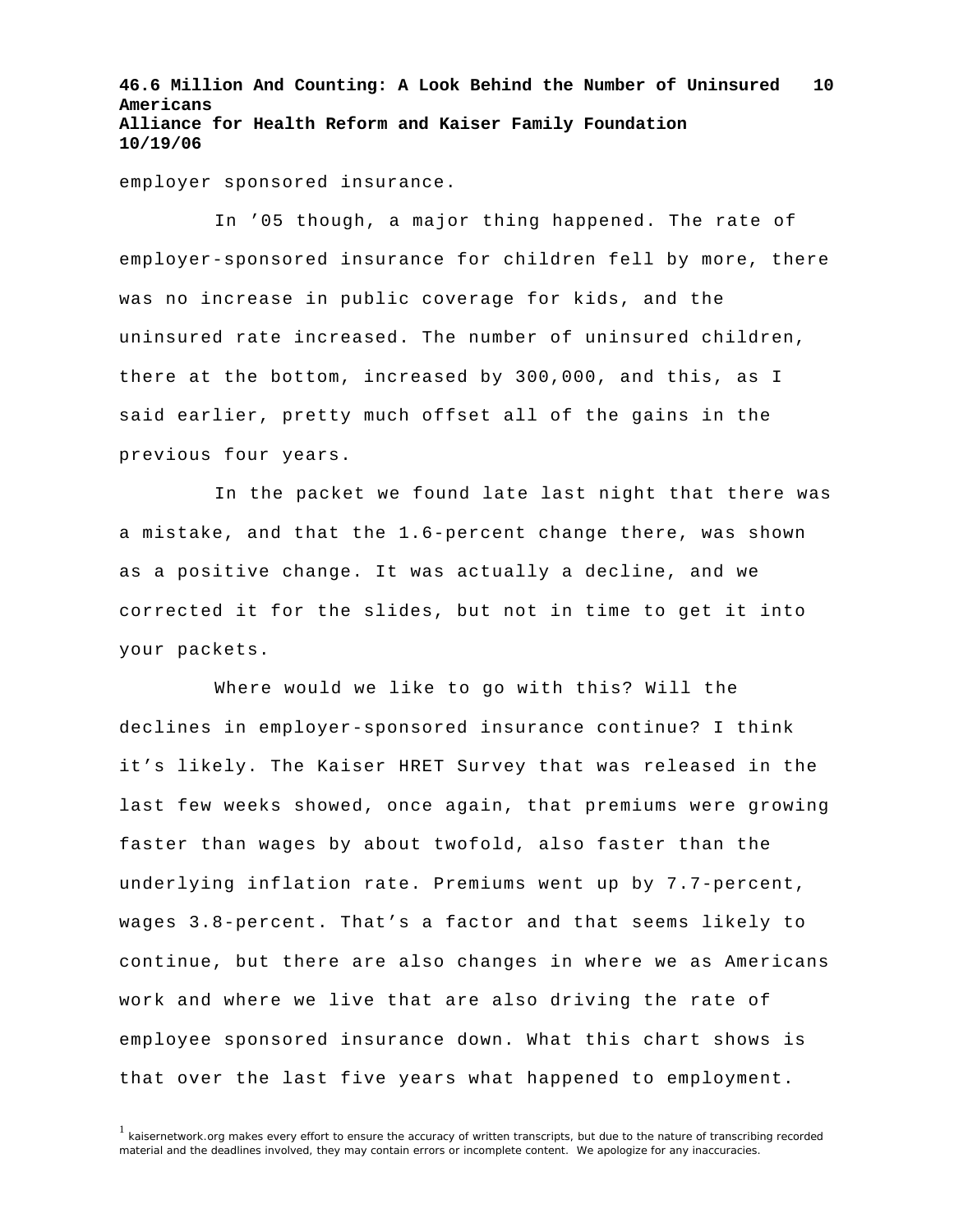There was an increase of 1.7 million people who are selfemployed, an increase of 2.3 million who were working in small firms, only a small increase in medium-size firms, and actually a decline in large firms. This started to turn around a little bit in the past year, but over the five-year period, this is the picture. Why that is significant is that it means that we're moving towards places of work where we are less likely to have employer coverage and more likely to be uninsured and away from those larger firms where the rates of employer-sponsored insurance are greater.

Another way of looking at this is by industry, and here we classified industries by the rate of employer sponsored insurance in 2000, and the high ESI industries are manufacturing, finance and government. Low ESI industries are service, construction, agriculture, industries like that. So here, you can see that the growth in jobs is really in these low ESI industries, as we call them. There is actually a drop in those industries that are more likely to offer coverage, so you can see that we're moving towards work where ESI rates are much lower, 64-percent versus 83-percent, and uninsurance rates are higher.

One other thing that is not on these slides that I'll mention is that the population is also shifting towards the South and the West where the same things are true: Employer-

<sup>&</sup>lt;sup>1</sup> kaisernetwork.org makes every effort to ensure the accuracy of written transcripts, but due to the nature of transcribing recorded material and the deadlines involved, they may contain errors or incomplete content. We apologize for any inaccuracies.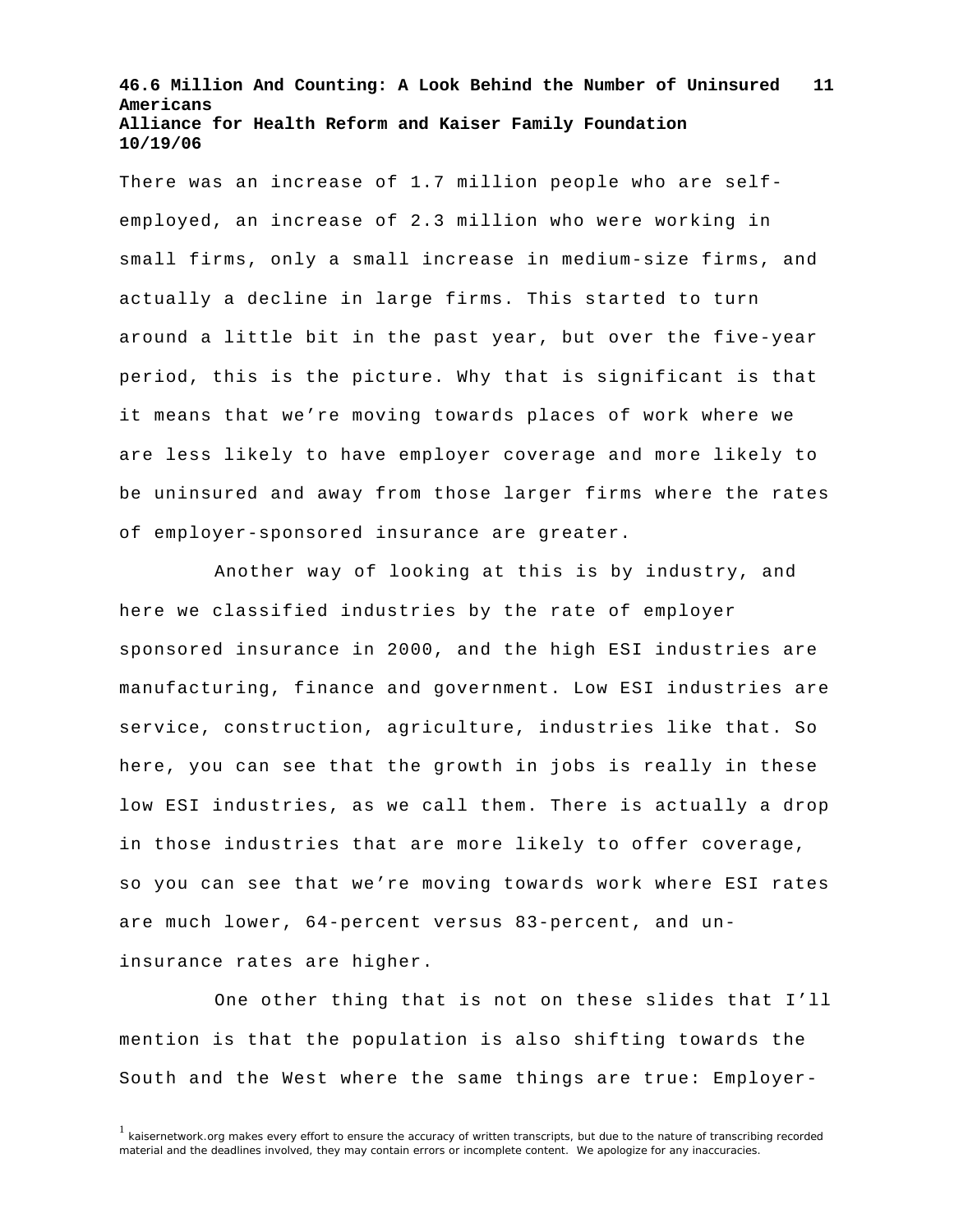sponsored insurance rates are lower and un-insurance rates are higher. All of those demographic changes, together with the growth in premiums relative to wages, are not a good indication that the system is not doing anything other than what we've seen and that continues to deteriorate a bit, although presumably at a slow rate.

To sum up, despite the improving economy, improving economy after 2003, the share of Americans with employer based coverage continues to decline. In the last year, Medicaid and SCHIP did not offset that drop and, as a result, there was an increase in the number of uninsured. A large majority of the 1.3 million uninsured were adults, those of low income families. The new thing that has changed in the past year is that the number of new children increased and particularly in the places where the declines in employersponsored insurance were greatest; that is, between 100- to 200-percent of poverty, and in the middle income group, between 200- and 400-percent of poverty. With that, I'll stop and move along.

**ED HOWARD:** Yes, thank you, John. Next we're going to hear from Bowen Garrett, senior researcher at The Health Policy Center that John directs. He is also one of the authors of the other new study in your packets that Diane mentioned, the one that examines the relationship between the

<sup>&</sup>lt;sup>1</sup> kaisernetwork.org makes every effort to ensure the accuracy of written transcripts, but due to the nature of transcribing recorded material and the deadlines involved, they may contain errors or incomplete content. We apologize for any inaccuracies.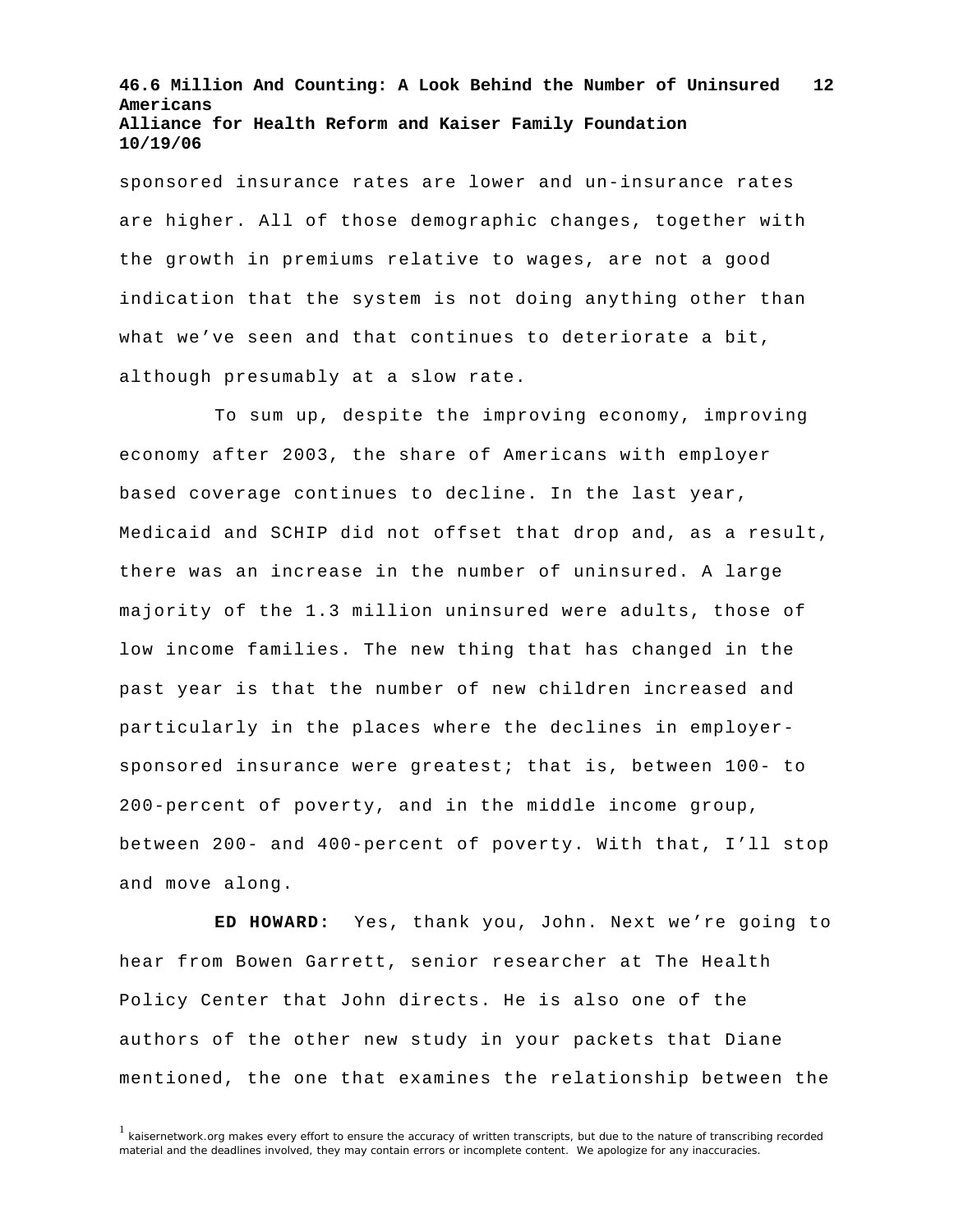uninsured and the trends in employer-sponsored coverage. He has a long string of research interests that are recorded in the biographical information in your packets, a lot of mental health background, and he's done more than a decade's work on the uninsured. We're pleased to have you to your first Alliance briefing. Bo.

**BOWEN GARRETT:** Thank you, Ed. Thank you, Diane. I'd also to thank the Alliance for Health Reform and the Kaiser Commission on Medicaid and the Uninsured for organizing this session. I should acknowledge my co-authors on this research, Lisa Clemens-Cope, a colleague at the Urban Institute and Catherine Hoffman at the Kaiser Commission.

In this research, we take a somewhat narrower view than the work that John just presented. We focus strictly on employees in the slides that I'm going to be presenting. We look at changes from 2001 to 2005. By focusing on employees, we restrict our analyses of the self-employed. We also focus on adults, age 19 to 64, and exclude full-time students. Our first finding is that employer sponsored insurance rates fell from 81-percent in 2001 to 77-percent in 2005. What this study tries to do is get behind that number and report the reasons for that decline in employer-sponsored coverage. When we're looking at the reasons, we're particularly focusing on changes in employers sponsoring health benefits to their

 $<sup>1</sup>$  kaisernetwork.org makes every effort to ensure the accuracy of written transcripts, but due to the nature of transcribing recorded</sup> material and the deadlines involved, they may contain errors or incomplete content. We apologize for any inaccuracies.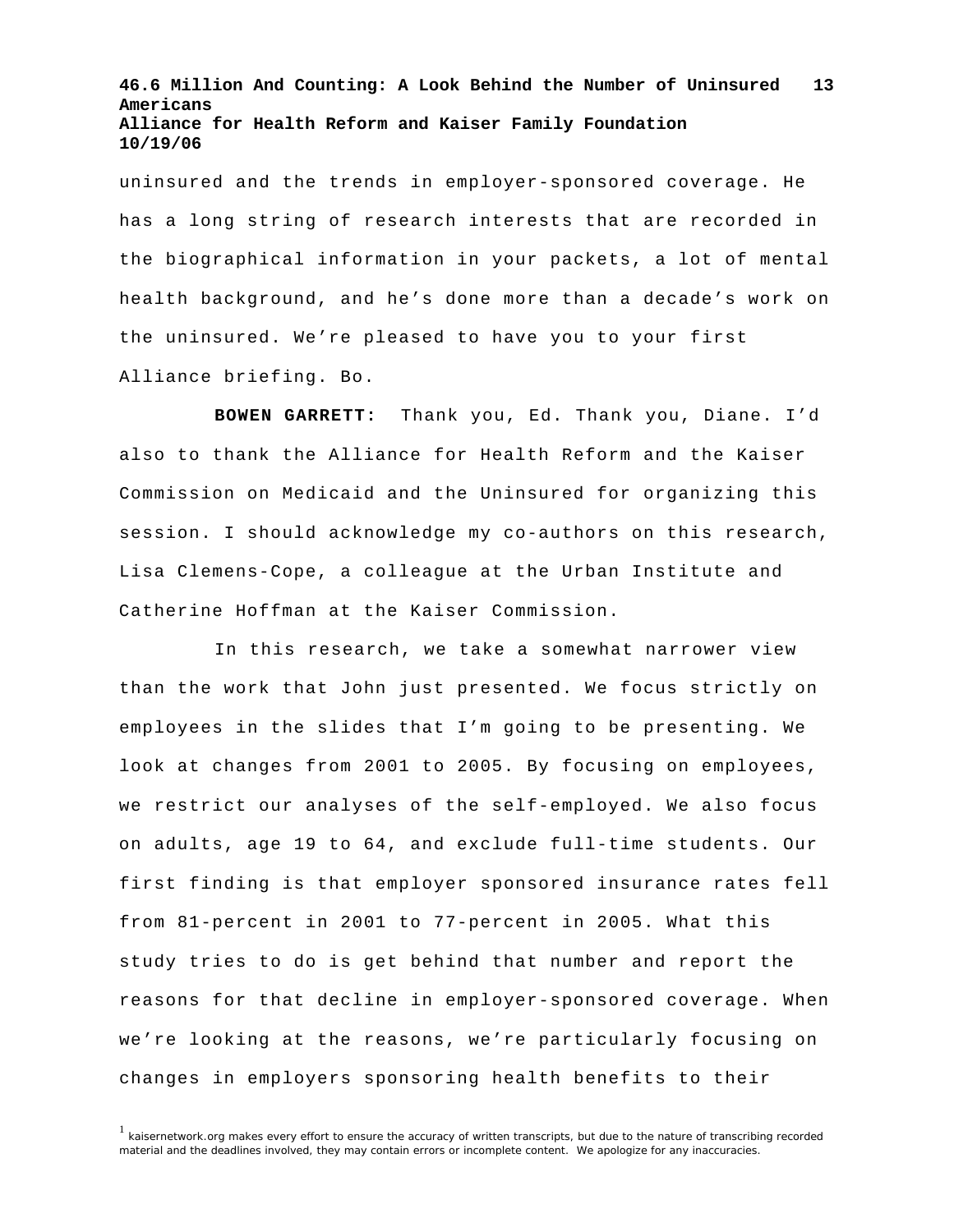employees, whether those employees in sponsoring firms are eligible for benefits. Sometimes a firm may offer to some workers, but not offer to all workers such as new workers or part-time workers. We also, for employees who have an offer of coverage, we look at whether they participate or take up that coverage. Then we look at how these reasons differ by age in firm size and income.

I should just point out quickly that these data are from a combined file that is nationally representative for the February and March CPS, which allows us to look at this time period, which in the two most recent time periods were able to examine and dig into the reasons for the decline in ESI.

So underlying these changes in health insurance were significant changes in the country's work force, some of which John has already discussed, so I'll just briefly go over a few more. One point four million people became unemployed over this period while five million people left the labor force altogether from 2001 to 2005. While the number of workers grew with the population, most of that growth is attributable to poor workers, 1.8 million of the 2.2 million growth. People moved to jobs in smaller businesses, and more people became self-employed. All of these changes tended to reduce the number of insured.

 $<sup>1</sup>$  kaisernetwork.org makes every effort to ensure the accuracy of written transcripts, but due to the nature of transcribing recorded</sup> material and the deadlines involved, they may contain errors or incomplete content. We apologize for any inaccuracies.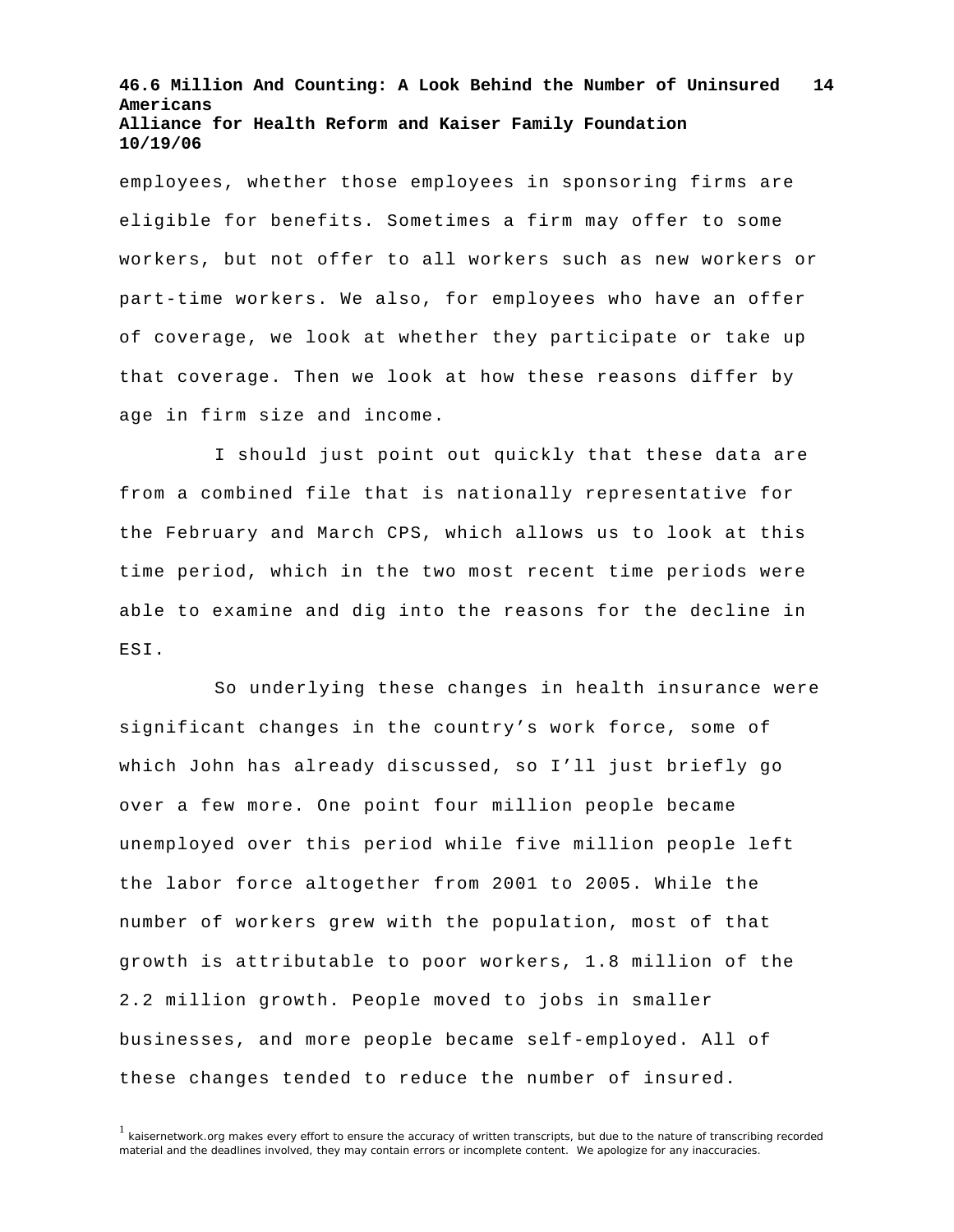This slide looks at the extent to which that fall in ESI coverage was picked up by changes in other types of coverage. What we see here is that for Medicaid and other public coverage there wasn't really much of a change, only a .5 percentage point increase, whereas the fall from employer sponsored coverage was four percentage points. Likewise, for private individual and non-group coverage, there was only an increase of half of a percentage point. As a result, the uninsured rate increased, so the fall in ESI is translating directly to an increase in the number of uninsured to the point where by 2005, there were 17-percent of employees uninsured.

This next slide presents our main finding, which is the breakdown in that change and the ESI coverage among employees. What we find is that 48-percent — so the main single reason for the decline — was due to fewer employers sponsoring coverage, or rather fewer employees working for employers who sponsor coverage. The second largest reason was that employees were less likely to take up the coverage that they were offered. That affected about a little more than a quarter of workers. The two smallest reasons were loss due to lower eligibility for coverage among employees, and lastly loss due to coverage as a dependent for employees who didn't have their own ESI coverage.

 $1$  kaisernetwork.org makes every effort to ensure the accuracy of written transcripts, but due to the nature of transcribing recorded material and the deadlines involved, they may contain errors or incomplete content. We apologize for any inaccuracies.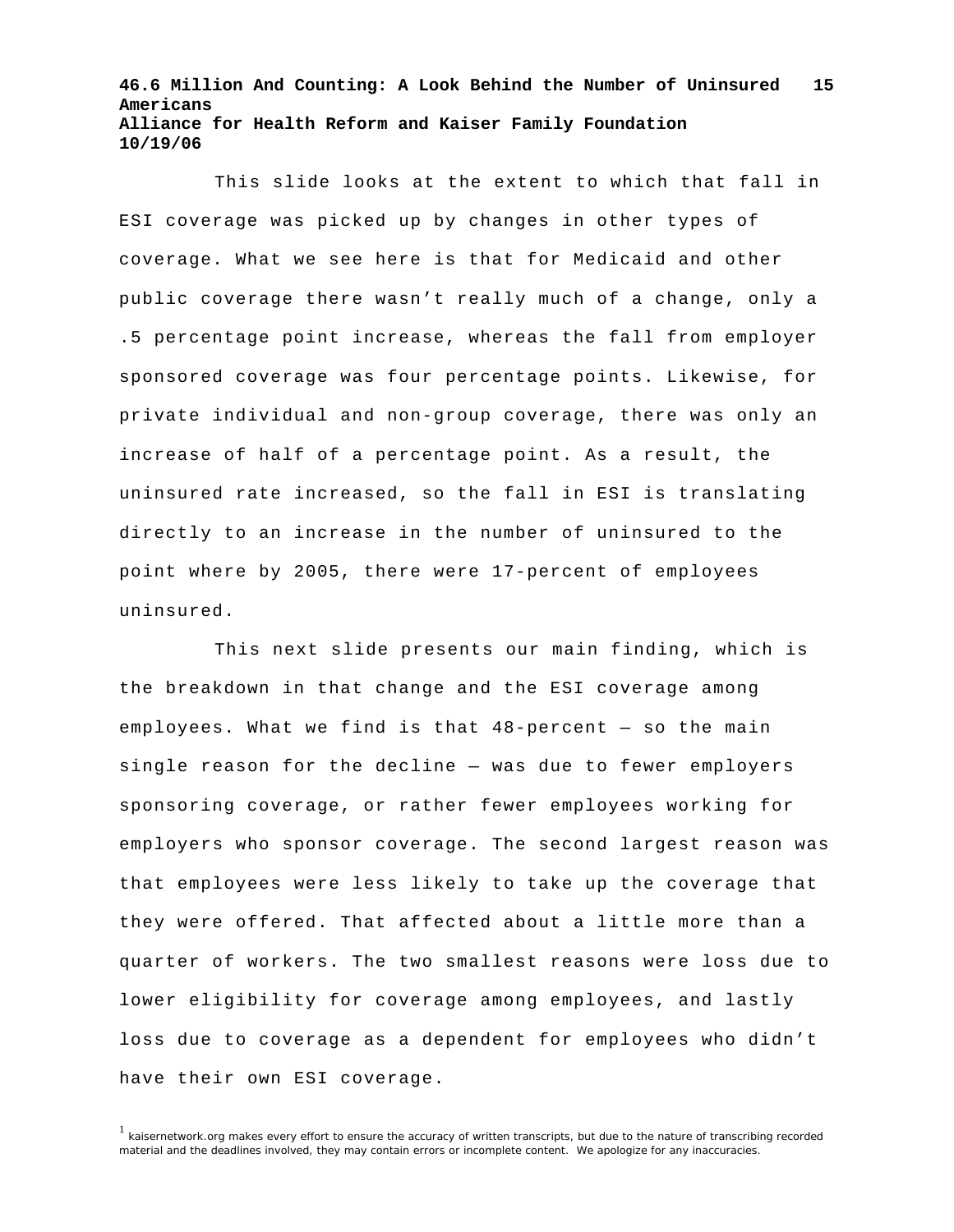These changes did not happen uniformly for different types of workers, so we look at workers by their income levels, specifically employees by their income levels. What we see on this slide is that there are very large differences by income. In general, lower-income workers with incomes below the poverty level were much less likely than higherincome workers to have coverage. That was true in both years. The poverty level is about \$20,000, or a little bit shy of that in 2005 for a family of four. So the first year of bars are very low-income people. The next pair of bars is what I refer to as near poor individuals with incomes of 100-percent and 200-percent of the federal poverty level, and in the middle-income workers and higher-income workers.

What we see here is that there were initial gaps by income in the levels of ESI coverage, but those gaps became worse over this time period. What we see is that for the poorest employees, there was a fall by six percentage points, and that was also true for near poor employees, while middle income employees had experienced a 4-percent decline and the highest income category that we look at, there was virtually no decline in ESI coverage.

This slide looks at the reasons for the decline in ESI among employees by these same income categories, specifically we look just in this figure at employer

<sup>&</sup>lt;sup>1</sup> kaisernetwork.org makes every effort to ensure the accuracy of written transcripts, but due to the nature of transcribing recorded material and the deadlines involved, they may contain errors or incomplete content. We apologize for any inaccuracies.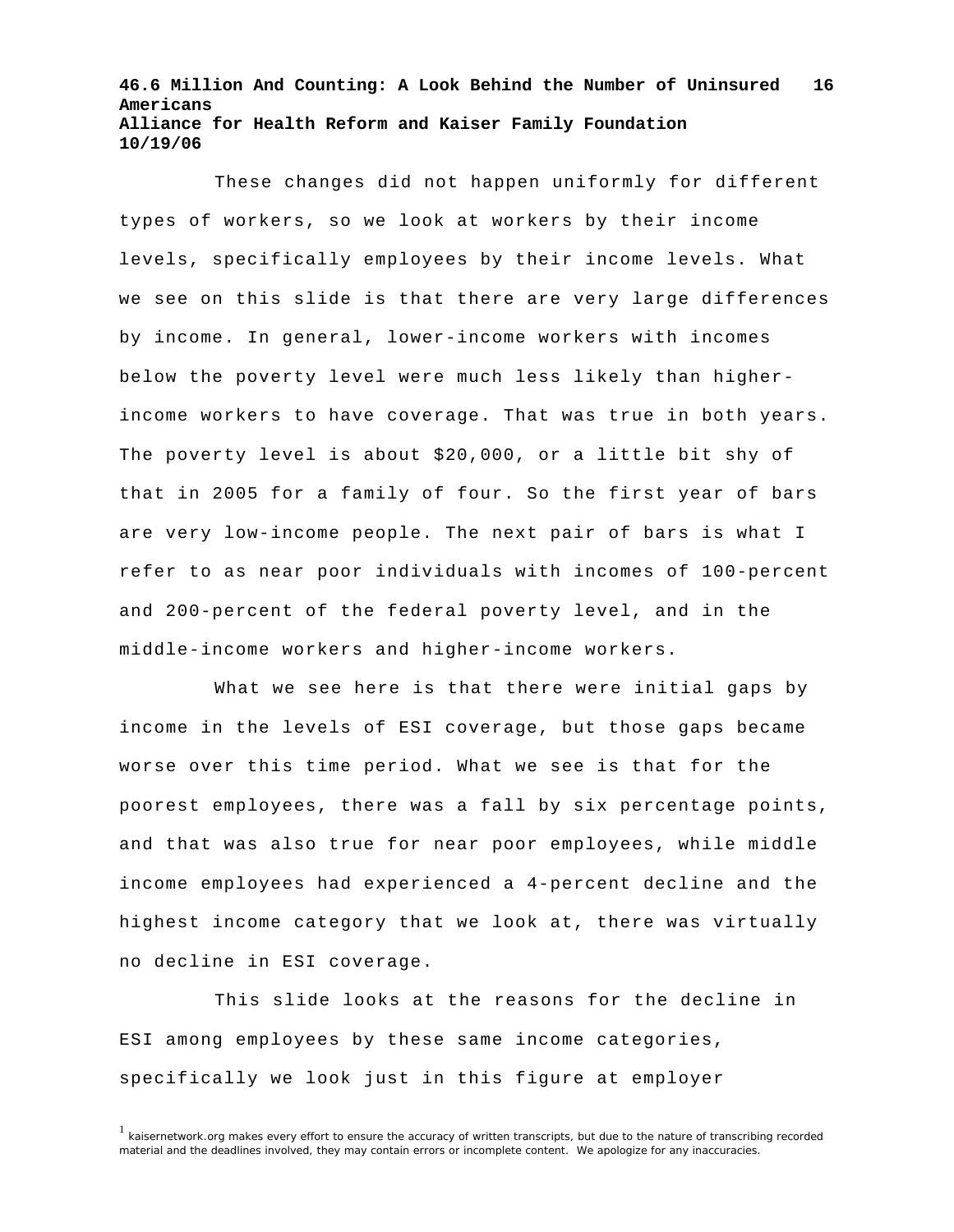sponsorship and employee take-up rates. What we see is that for the poorest employees, and also for the near-poor employees, there were very large drops due to employer sponsorship of about three percentage points. The near poor employees experienced a little bit less of a drop due to falling take up rates. For middle-income employees, the fall was somewhat lower, but it was equally attributable to lower sponsorship and lower take-up. To the extent that there was any decline for the higher-income employees, it was exclusively due to sponsorship changes, not take-up changes.

In the policy brief that is in your packet, we go through findings like we just did for income, also by age and by firm size. I'll just briefly just mention some of those findings now. By employer size, the largest declines were among employees and firms with fewer than 25 workers. Most of the decline for workers in small firms was due to sponsorship, very little change in take up for those workers. By employee age, the largest declines were among younger adults age 19 to 34. For those younger employees, the declines were both due to lower sponsorship and to lower take up. In the forthcoming full report, we provide further analyses that look at differences by other characteristics.

To wrap it up, ESI coverage fell from 81-percent in 2001 to 77-percent in 2005. The main reason was that fewer

 $1$  kaisernetwork.org makes every effort to ensure the accuracy of written transcripts, but due to the nature of transcribing recorded material and the deadlines involved, they may contain errors or incomplete content. We apologize for any inaccuracies.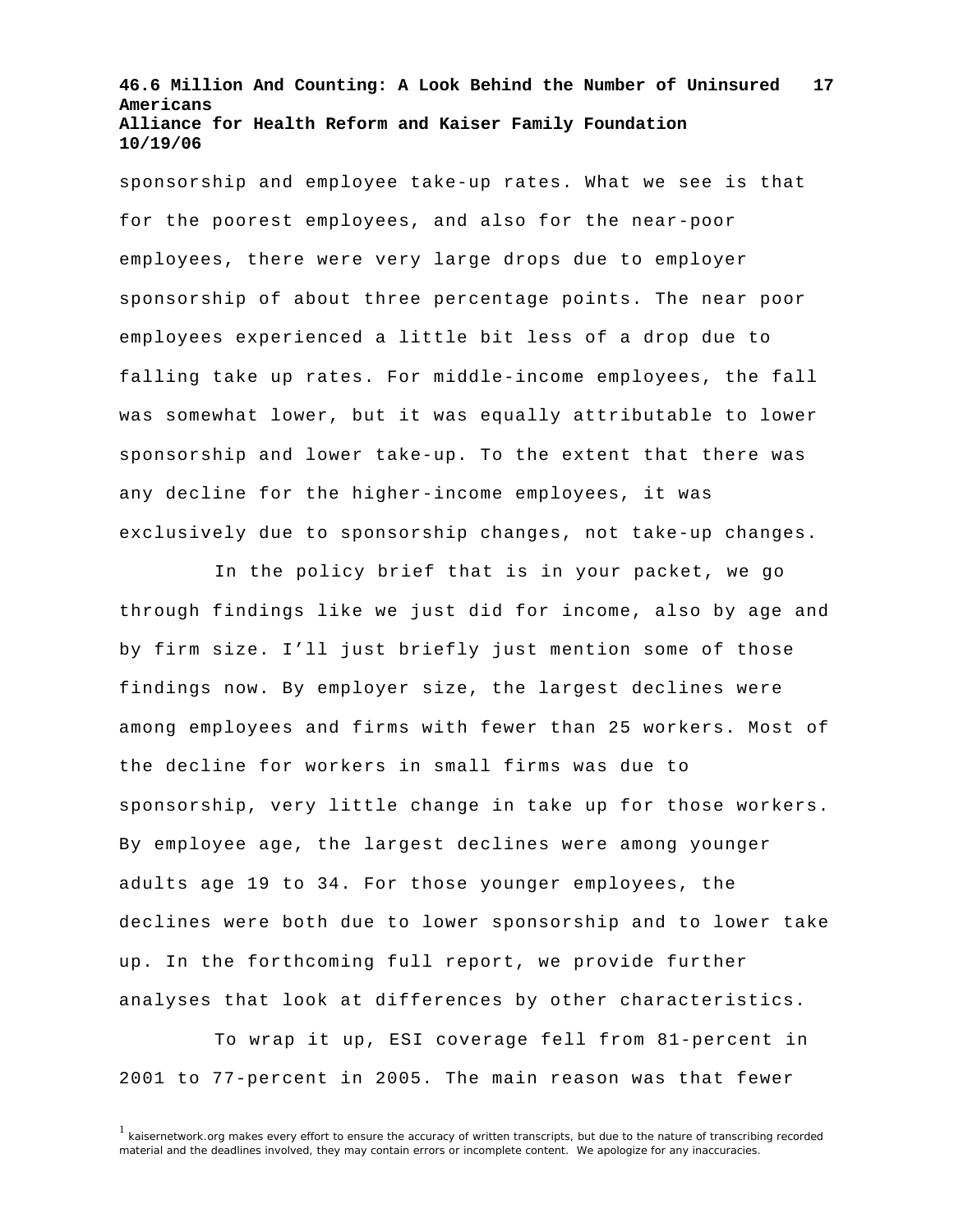employees worked for businesses sponsoring health benefits. These declines were deepest among poor and near poor employees, employees in small firms, and employees under age 35. The last point is based on projections at health care costs and therefore, premiums are likely to continue to grow faster than family incomes. If that comes to pass, we can expect further declines in job-based coverage and a continuation of the trends that we've provided here. Thanks.

**ED HOWARD:** Thanks very much, Bo. Now we'll get some perspective on these rather stark facts that you've seen laid out from a couple of different points of view. First, we'll hear from Charles N. Kahn III, aka Chip Kahn, who is the president of the Federation of American Hospitals. He's been a senior staffperson in both the House and the Senate. He entered the Trade Association of Health Insurance companies in the early '90s. More recently, he's been known by the company he keeps, as he joins with various strange bedfellow configurations in search of a consensus that might help reduce the number of uninsured Americans. Chip, thanks for being with us.

**CHARLES N. KAHN III:** Thanks, Ed. I'm going to quickly make seven points, and talk about the policy implications of what we've heard.

First, I think we can conclude now — Diane Rowland

<sup>&</sup>lt;sup>1</sup> kaisernetwork.org makes every effort to ensure the accuracy of written transcripts, but due to the nature of transcribing recorded material and the deadlines involved, they may contain errors or incomplete content. We apologize for any inaccuracies.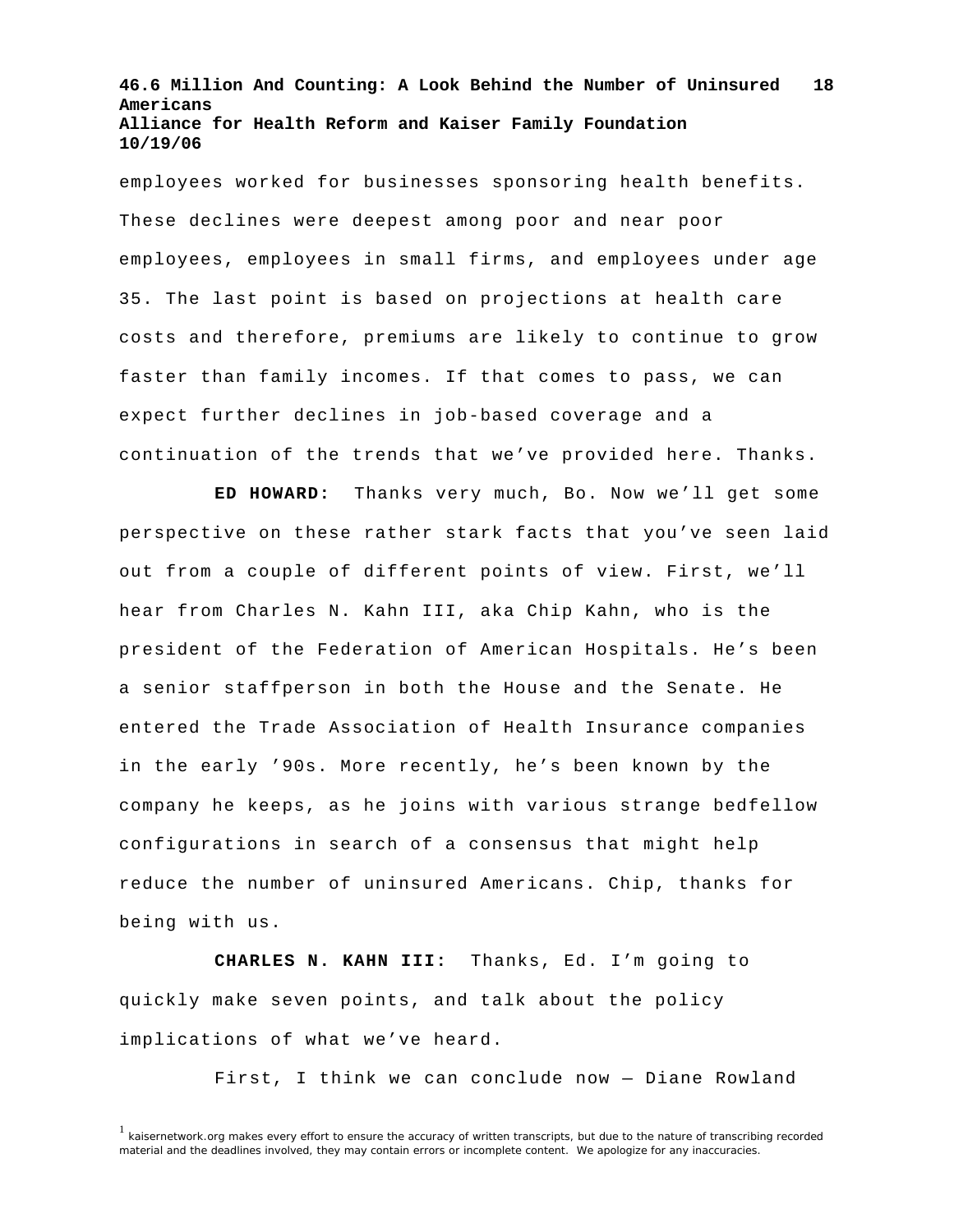and I were talking before we came up here, about it's sort of the same old song every year, and I think we're to a point now where even with some up ticks over time of employer-based coverage, we can conclude that we're not going to solve the problem of those who are uninsured by the economy moving employer coverage. It just isn't going to happen. I'll conclude with some thoughts about employer coverage, but it, itself, the employers are not going to solve the problem for us.

Second, I think the losses we've seen are in an obvious place. They're with the people or the businesses with the least disposable income, people who are low-income, people who are younger, and people who are small employers or work for small employers. So that is no surprise, but I think it's an important insight when we think about the policies that we might implement to solve the problems. There are related effects of the fact that we have less people insured. In terms of the rubber hitting the road, we recently surveyed our members, and for 600-plus hospitals that we asked the question about, their uncompensated care cost, these are not charges. These are their costs, rose from approximately \$5.1 million on average in '04, to seven million dollars in '05. I don't have the '06 numbers yet obviously, but clearly this issue is becoming one in the emergency room, in other parts

 $1$  kaisernetwork.org makes every effort to ensure the accuracy of written transcripts, but due to the nature of transcribing recorded material and the deadlines involved, they may contain errors or incomplete content. We apologize for any inaccuracies.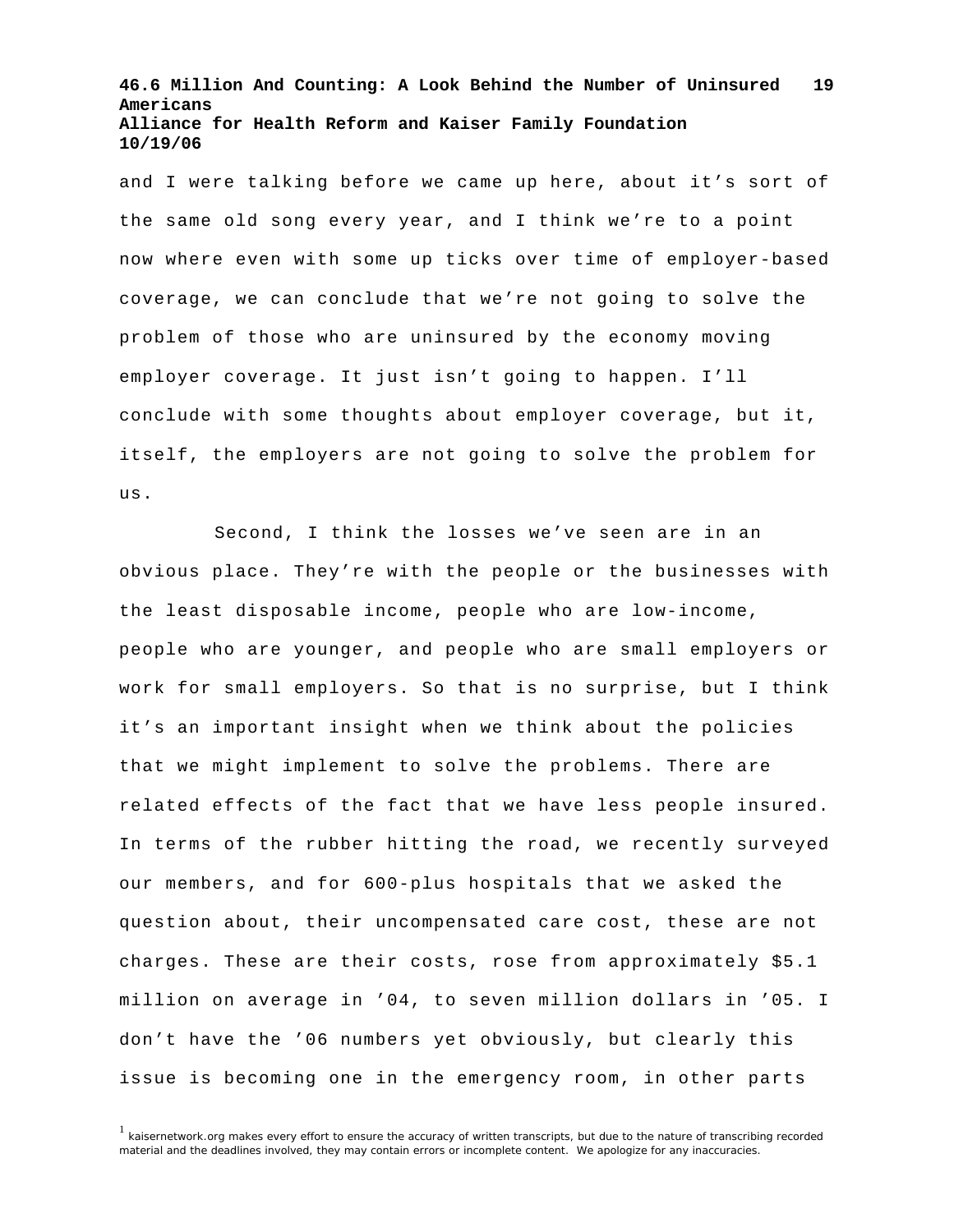of the hospital, and these are just one set of hospitals across the country. A considerable growth rate and it's having a considerable effect.

I think the public is feeling it. We do a survey every year. Linda Duvall from American Viewpoint does a survey of 1,000 Americans for us. We usually do it in September. We did it in the third week, and we have done this since 2003. We asked a particular question, "What was the chief financial concern of the Americans we surveyed?" Then in 2003, the chief concern was losing their health insurance, and around 20-percent of people said it was a chief concern. By 2006, just a few weeks ago, 34-percent — and there was growth each of the years between those two data points. So the public is feeling stressed on this issue, obviously from those who deliver care to Americans. They are feeling the pinch from this issue, and my feeling is something ought to be done. The question is, "Is it going to happen organically?" My next point is, "Does it require public policy?" and I conclude from looking at the data, looking at the trends that public policy is necessary. This is not going to solve itself, no matter what we hope or pray. Regardless of the fiscal health of the federal endeavor, the federal government, something is going to have to come there to actually make this curve change, first point.

 $<sup>1</sup>$  kaisernetwork.org makes every effort to ensure the accuracy of written transcripts, but due to the nature of transcribing recorded</sup> material and the deadlines involved, they may contain errors or incomplete content. We apologize for any inaccuracies.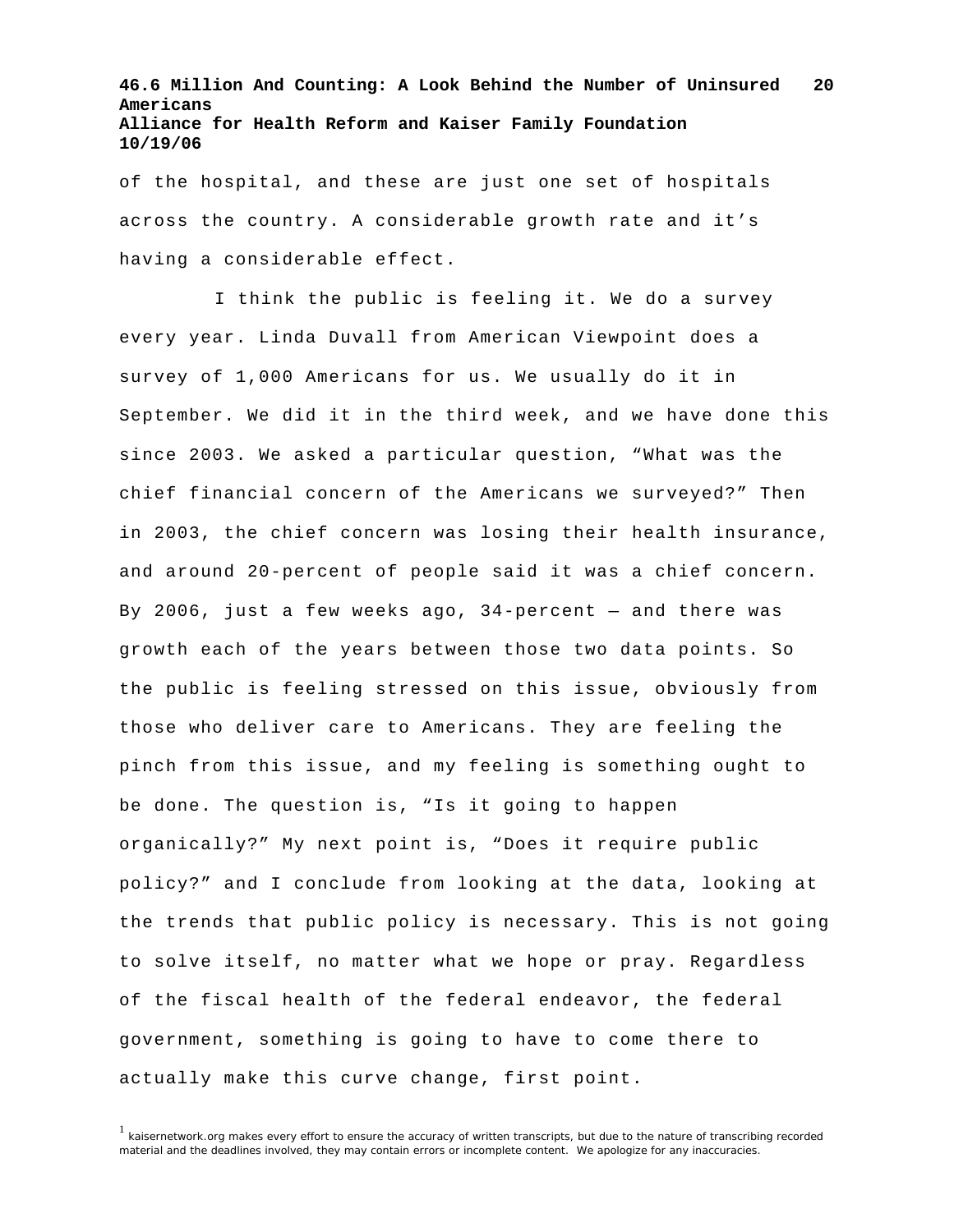Second, my view is that when we seek solutions, we ought to go where the ducks are. It's really clear low-income people, small employers, it all ties together. Those are the people who are both more uninsured than other Americans, and more likely to become uninsured in the future. Policies ought to be designed to address their issues, which means that they lack disposable income, so they need greater subsidization to purchase coverage and get care.

Finally, I don't think it's perfect. We can argue about what — and this really takes on an ideological veil, we can argue about what we want the health care system to look like. At least from my standpoint, 85-percent of Americans, give or take a percentage, have coverage, and we ought to design a policy that focuses on the 15-percent and a policy that will do the best we can to sustain those who have coverage now with it being paid for wherever the money is coming from to pay for it, rather than rebuilding the whole house. Anyway, that's my contribution to the discourse, and I look forward to the other remarks and the questions.

**ED HOWARD:** Terrific. Thank you, Chip. To round out our presentations, we have Jeanne Lambrew, who is affiliated both with the Center for American Progress at George Washington University, where she is an associate professor. She served at the Department of Health and Human Services

<sup>&</sup>lt;sup>1</sup> kaisernetwork.org makes every effort to ensure the accuracy of written transcripts, but due to the nature of transcribing recorded material and the deadlines involved, they may contain errors or incomplete content. We apologize for any inaccuracies.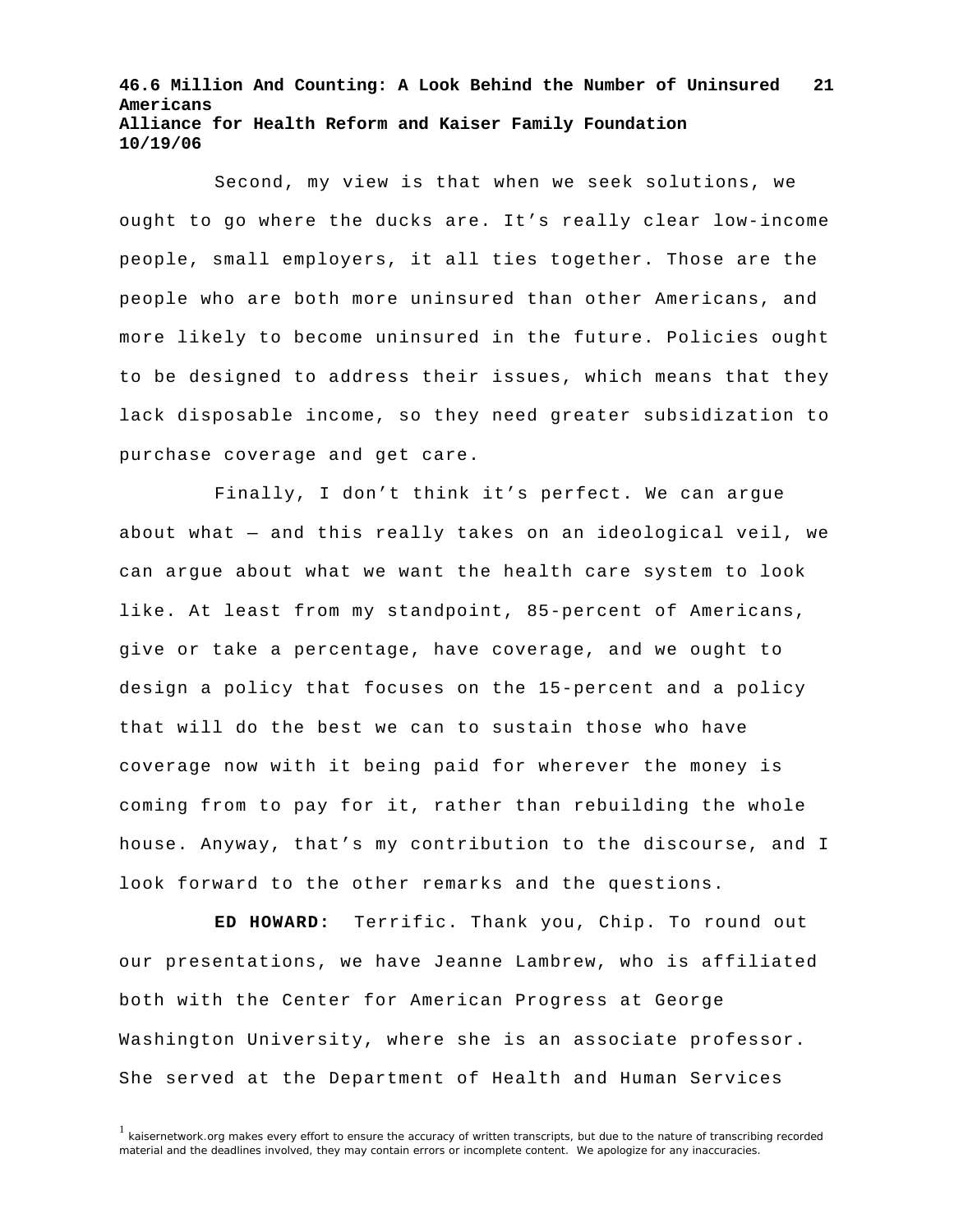during the early years of the Clinton administration, then later, at the White House at the OMB. She played key roles in the Children's Health Insurance Program and Medicare Reform Initiatives, among others, and she is a veteran of previous Alliance programs. We're glad to have you back, Jeanne.

**JEANNE LAMBREW:** Thank you very much and I do want to thank John and Bo for the excellent studies, for Kaiser Family Foundation for sponsoring them, and for the Alliance for bringing you all together to talk about it.

I think I am going to try to make this a little more interesting and disagree right off the bat on the facts, because even though Chip and Diane rightly say that there is an element of the same old song going on, I think there are three notable, different and sobering trends that these scholars have noted in their studies.

 The first is actually what's not there. When we looked at Bo's slides, we saw that it actually is not people declining health insurance as much people not being offered insurance that is driving most of the decline in employer based coverage. What we've actually seen health insurance premiums go up by 87-percent since the year 2000 is shocking, but there are not more people who are just turning it down. In other words, people still are paying for health insurance. They value health insurance, which is kind of a surprise

<sup>&</sup>lt;sup>1</sup> kaisernetwork.org makes every effort to ensure the accuracy of written transcripts, but due to the nature of transcribing recorded material and the deadlines involved, they may contain errors or incomplete content. We apologize for any inaccuracies.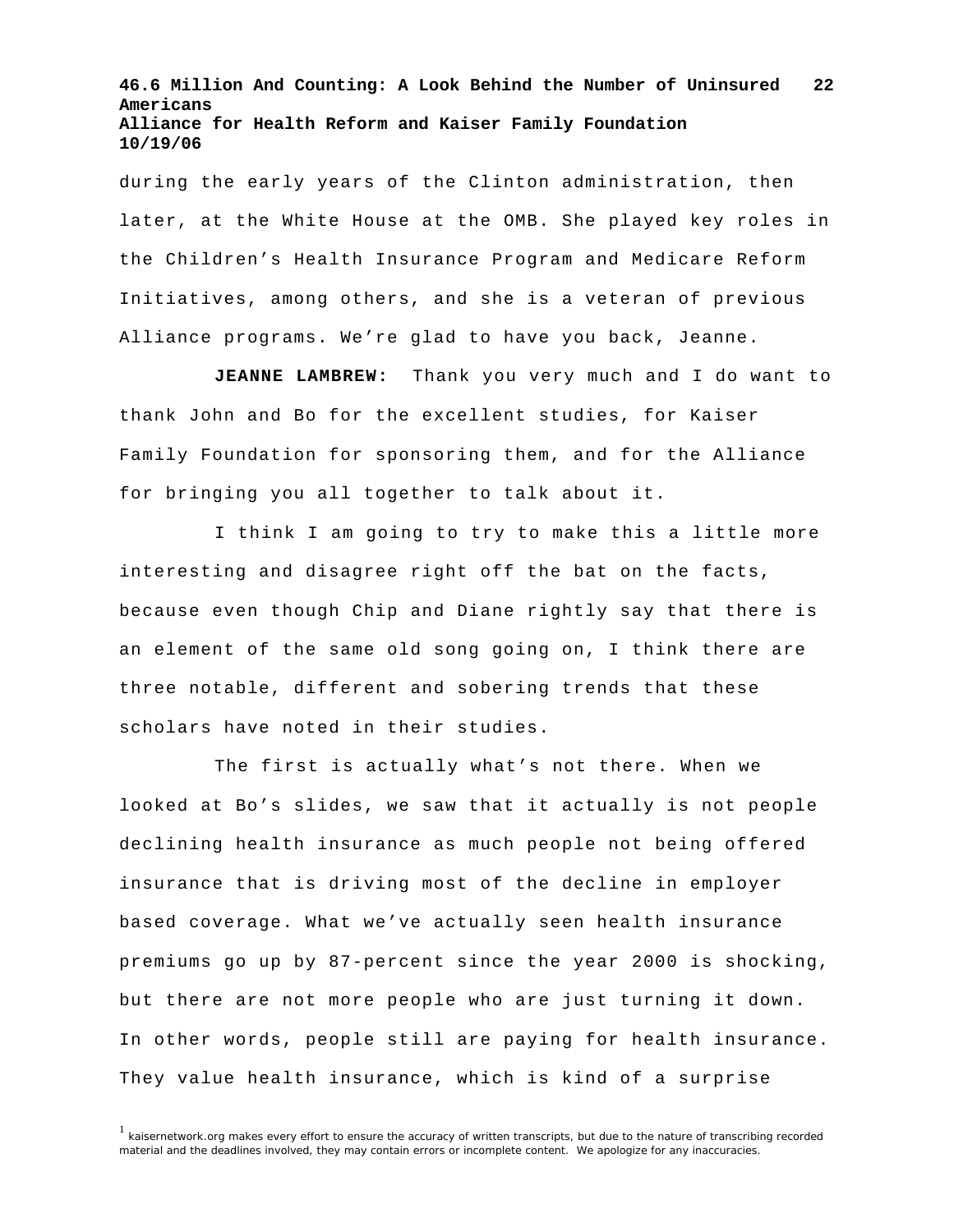given the wage stagnation and the other struggles that families have had in the past six years. So I'm actually quite surprised we haven't seen more people not being able to afford the types of insurance that is offered.

 Second, I think that we really have to look hard at this statistic that we have fewer firms offering health insurance. The private insurance system has been a voluntary system. It's been how we've all mostly gotten our health insurance for the past nearly 100 years. If you look back at the history of health reform in the U.S., and the fact that this is declining, the lynchpin of the system is declining, is quite important, quite significant and quite serious. I think we need to take that very seriously as a trend of what's going on out there.

 Third, the fact that we saw the rate of uninsured children go up last year for the first time since the passage of the Children's Health Insurance Program a decade ago, is new and disturbing. So I think there are three new important facts here that we need to focus on. I also think that when we look at these facts, and look at the solutions being supported by the White House and the past Congress, I think there is a jarring disconnect that I think we ought to talk about.

The first is that consumer-driven health care is the

<sup>&</sup>lt;sup>1</sup> kaisernetwork.org makes every effort to ensure the accuracy of written transcripts, but due to the nature of transcribing recorded material and the deadlines involved, they may contain errors or incomplete content. We apologize for any inaccuracies.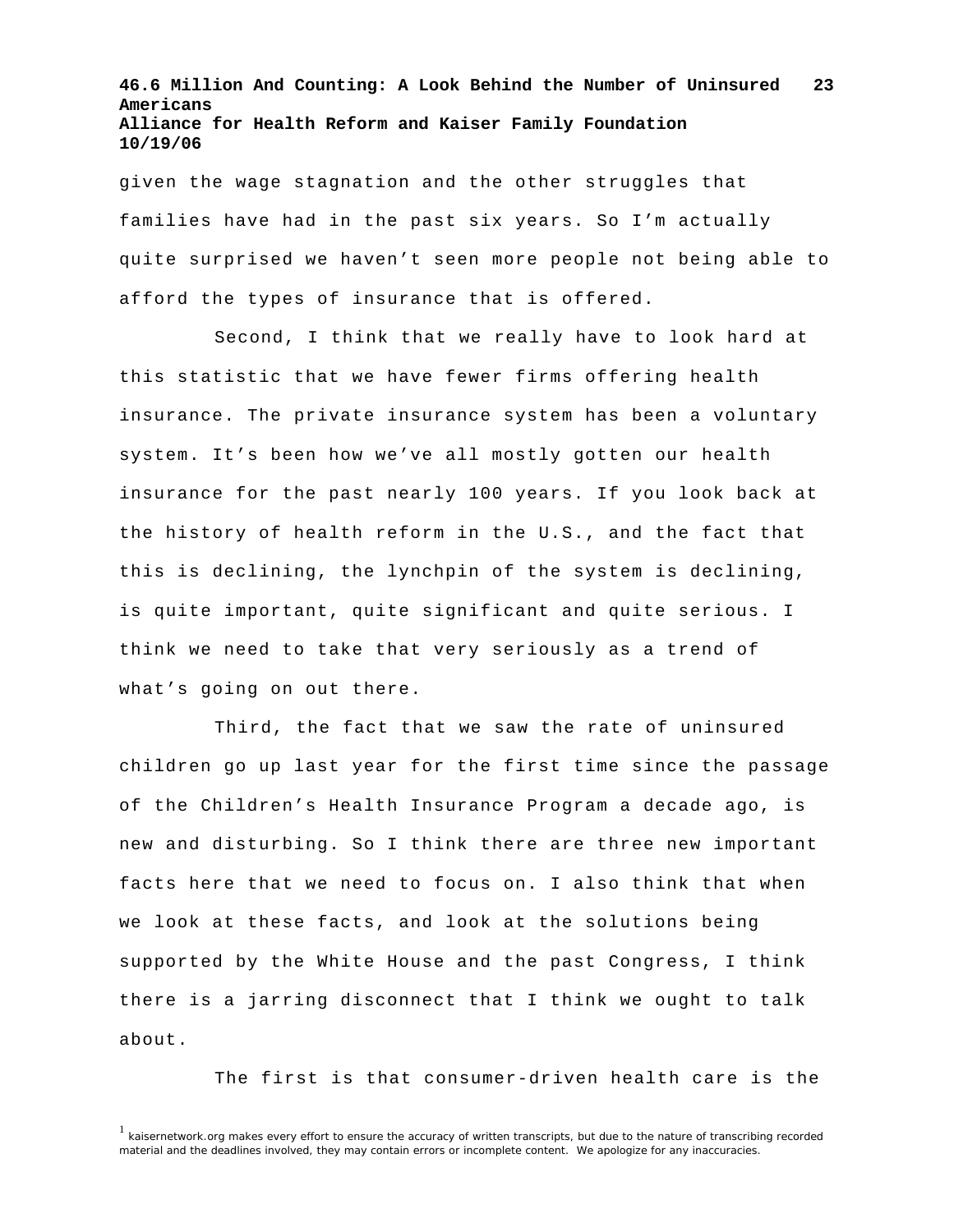answer. We've heard about what this is, it's health savings accounts, it's trying to have high-deductible Medicare plans with accounts to pay for the deductible, it's putting people on Medicaid into similar types of high deductible plans, getting them accounts to have more control over their health care spending, but also more liability, more so-called skin in the game. Yet when we see costs going up so dramatically, the idea that people are not paying enough for health care just doesn't really fly with the public and with the statistics. I think we have a solution that doesn't seem to be matching the problem.

 We also have lots to talk about in entitlement reform. There were discussions of a commission this year. The president announced he will be taking the issue of entitlement reform very seriously in his budget that will come out next year. Yet when you look at these data, what you see is without Medicaid, without Children's Health Insurance Program, we would have had significantly more uninsured people. Those programs protected low income people from losing coverage in this past five-, six-year period. I think it's important to recognize that had those entitlement reforms been in effect during this past period, the numbers we're looking at today would have been much higher.

We also hear a lot about fiscal responsibility and

<sup>&</sup>lt;sup>1</sup> kaisernetwork.org makes every effort to ensure the accuracy of written transcripts, but due to the nature of transcribing recorded material and the deadlines involved, they may contain errors or incomplete content. We apologize for any inaccuracies.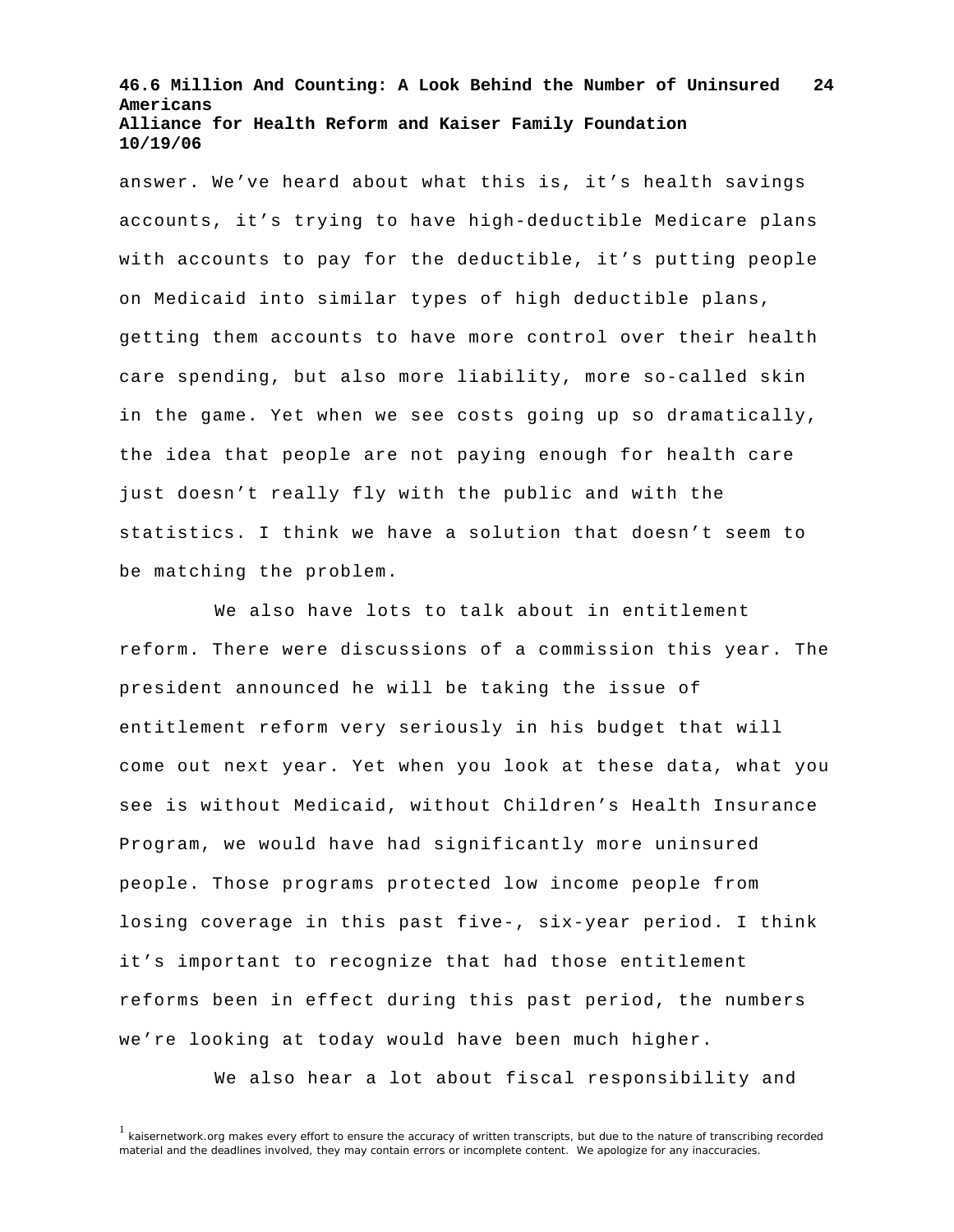trying to offset programs. Next year we will be discussing the reauthorization of the Children's Health Insurance Program, which because of the budget rules, will cost. If we just want to continue covering children at the levels we're covering them today, it will cost us \$30 billion to \$40 billion over 10 years. We will hear a lot about, how do we offset that? How do we finance that? Yet just two years ago, just three years ago, we finance a drug benefit that costs 10 times as much as that without offsets. So I think we have this jarring disconnect what we're willing to pay for drugs for seniors without offsets, but not pay for continuing coverage to cover low-income children through the Children's Health Insurance Program, which I think is something that we're going to have to deal with.

 Lastly just a few weeks ago, Congress left town without fixing a problem that exists today. Today in the Children's Health Insurance Program, 17 states lack enough money to continue coverage of the kids they have in their programs today. This could mean several hundred thousand children lose coverage in the year 2007, because we haven't allocated the funding for that. Again, the issue has been cost. We can't afford it, yet the cost of filling in those gaps and just at least protecting the coverage we have today, even though we have this uninsured children's rate going up,

 $1$  kaisernetwork.org makes every effort to ensure the accuracy of written transcripts, but due to the nature of transcribing recorded material and the deadlines involved, they may contain errors or incomplete content. We apologize for any inaccuracies.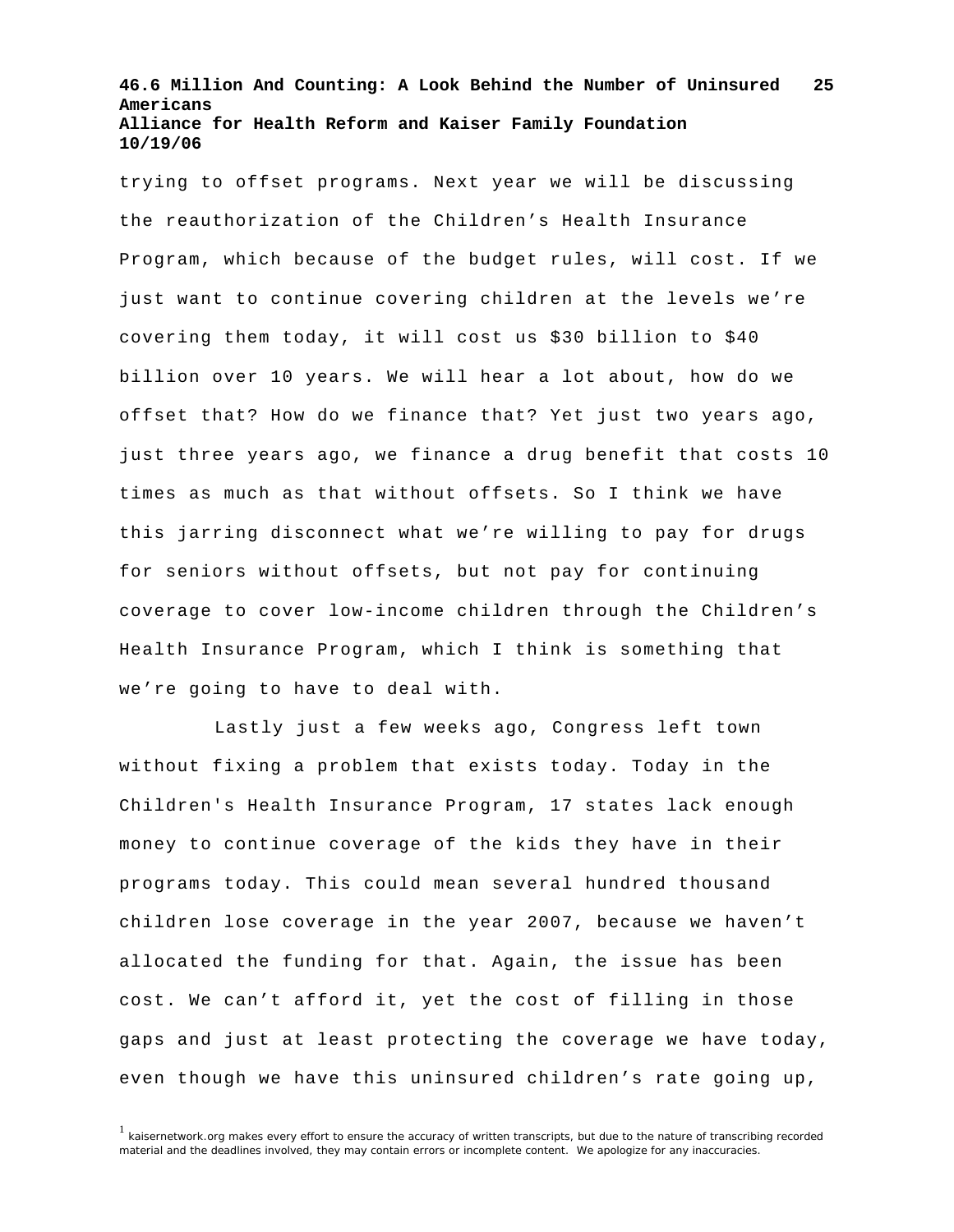it's about \$900 million less than the reduced stock option package of the United Health Plans departing CEO. One person's stock option is more than the cost of covering these 100,000 kids, and yet in this country we have these disconnects and jarring statistics sit side-by-side without being angry. I would say part of the theme here is these statistics do make me angry. I'm hoping that we can really have a change in this, so what I'll talk about now is my views on the positive changes. What should maybe happen next year, what could maybe happen next year, and with a potentially change in Congress, what might happen next year.

 With that in mind, I think there are three categories of policies. Hopefully we'll be talking about in less than a year. The first is back to this category of do no harm. We have an increasing number of uninsured, and our priority has to be figuring out ways to stop that. How do we least stabilize the coverage situation so it's not continuing to deteriorate? Clearly, trying to fill in the shortfalls in the Children's Health Insurance Program, and extending and preserving that program has to be part of that, but I also think we can talk about the Medicaid matching rate and protecting saves against unexpected increases in their costs, trying to make sure that program is stable and really trying to fill in its program gaps.

 $1$  kaisernetwork.org makes every effort to ensure the accuracy of written transcripts, but due to the nature of transcribing recorded material and the deadlines involved, they may contain errors or incomplete content. We apologize for any inaccuracies.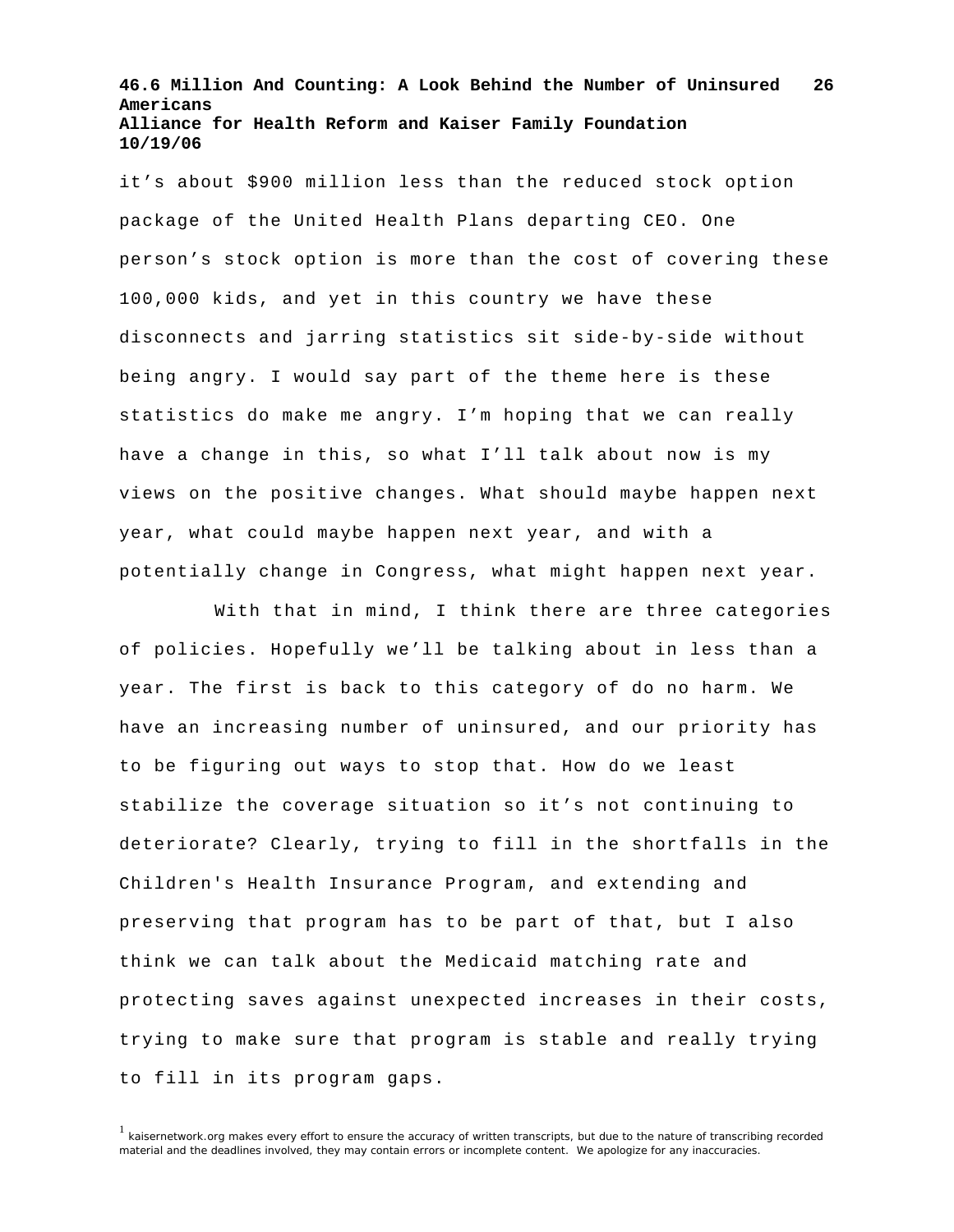There are also a number of pretty solid incremental ideas on how we can begin to get at target populations. I consider them the young, the poor, the older people and people in small businesses. We can do better at covering lowincome children through policies like bonuses for insuring kids through Medicaid and Children's Health Insurance Program, simplified eligibility and outreach. While we can cover low income parents, which we know would actually be one of the most effective policies of getting their children into these programs, because parents and kids come in units. They come in packages, and if you cover the parent, you'll get the kids.

 If you look at older adults and think about how that population is approaching Medicare eligibility, either letting some people buy in early or looking at alternative solutions to help that near elderly population that is quite at risk in terms of their health status. Re-insurance is an idea that some of you may have heard about in previous health care debates. It's the idea of saying if we figure out where we spend our money, let's spend our money on the sickest people, the most expensive, which will help defray the cost for all of us in the system. That's an idea that's out there that could be adopted in the next Congress.

As Chip noted, we still have this small business

<sup>&</sup>lt;sup>1</sup> kaisernetwork.org makes every effort to ensure the accuracy of written transcripts, but due to the nature of transcribing recorded material and the deadlines involved, they may contain errors or incomplete content. We apologize for any inaccuracies.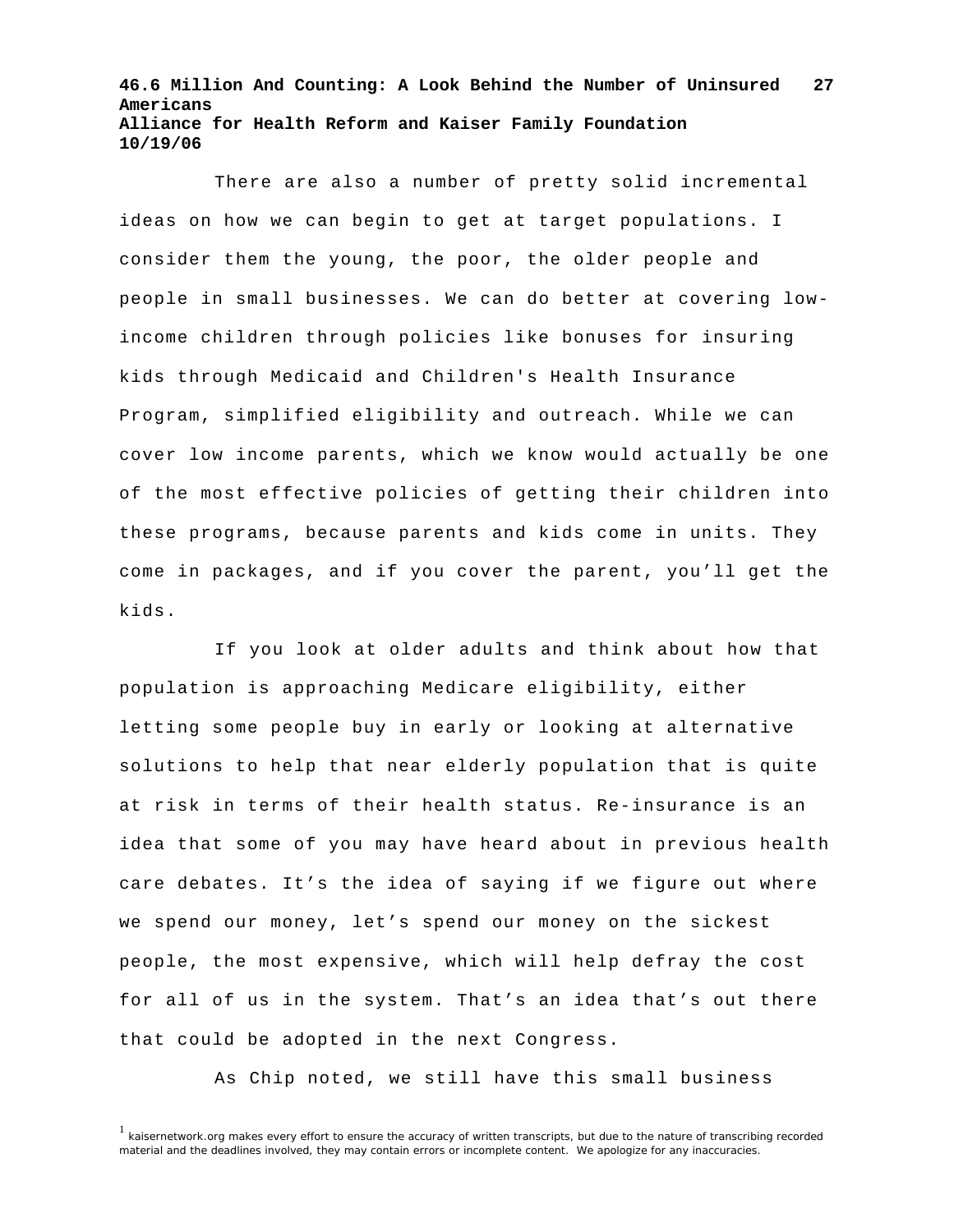problem. Why can't we figure out a bi-partisan way that supports covering creating pools or some other responsible vehicle for insuring small business workers and other people in that category? There are lots of ideas out there. I would say, as Chip said, "We need to go where the ducks are." The low-income people are where most of the uninsured people are, and if we really try to look at what are the evidence-based policies to take care of those folks, it really is public programs. Public programs have worked for this crowd. We should really look at that, put aside our ideology to say we really need to fill in for our low-income populations.

 I really do want to end with a little bit of a disagreement, which is we can't just target the uninsured, because if we just focus on the 15-percent of the uninsured, we'll keep seeing more people coming into that bracket. What these studies show is without trying to figure out how we solve the system reforms, we'll never be able to solve the uninsured problem. It is because we are seeing a fraying of our private sector system that we have our own share of problems today.

 Stated simply, we're going to have to have major comprehensive health reform to really get at this issue of the uninsured, nothing short of that will really work. I will say, on an optimistic note, I think that the policy

<sup>&</sup>lt;sup>1</sup> kaisernetwork.org makes every effort to ensure the accuracy of written transcripts, but due to the nature of transcribing recorded material and the deadlines involved, they may contain errors or incomplete content. We apologize for any inaccuracies.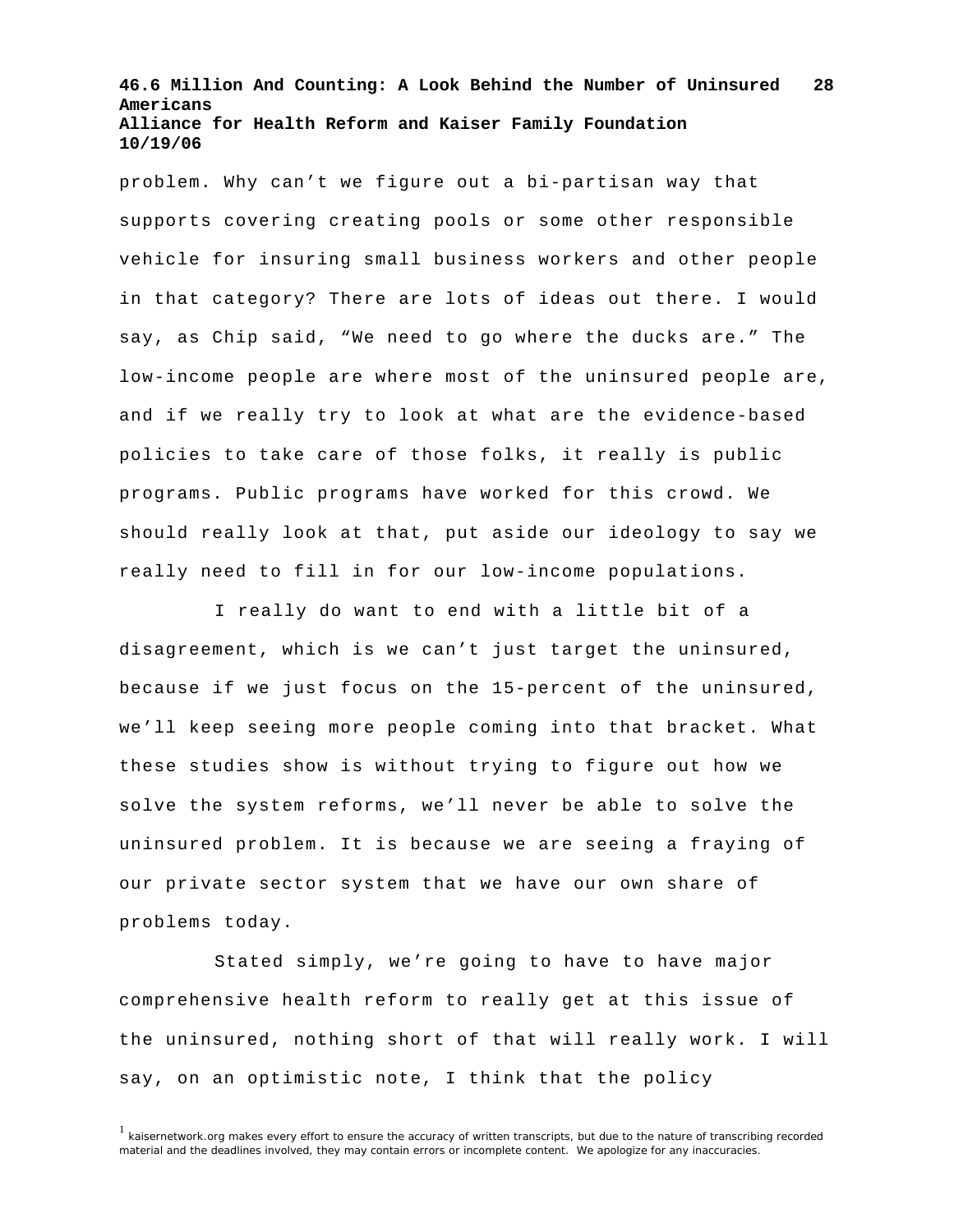disagreements here are not as big as people think. I think Chip is right. We have 85-percent of our people in some sort of system. If we could stitch together our systems to really make a seamless coverage web we could really get everybody in. I think there is a lot of shared agreement on how we would structure the subsidies for that to make it progressive so that low income people could afford it. I think most of us agree that we should have some shared responsibility in how we all pitch in to pay for such a system, and I think that we all agree that it is a priority to make sure that everybody has some sort of health insurance, that this is a goal that we can look across bi-partisan lines and agree on.

 I would also say that the politics are coming close. If you look at these business statistics, what you can see is that businesses are struggling with it and I think that the business leaders in this country are going to begin to come around to try to embrace this. We have seen this with certain CEOs beginning to stand up and stand out on this issue, as profits are now being eclipsed by health insurance benefits. I think we'll see more support and leadership in the business community for this. We've seen state governors begin to reach out on both sides of the aisle. Governor Romney of Massachusetts clearly embraces this as an issue. We've seen in Maine, in Illinois, and in other states real efforts to

<sup>&</sup>lt;sup>1</sup> kaisernetwork.org makes every effort to ensure the accuracy of written transcripts, but due to the nature of transcribing recorded material and the deadlines involved, they may contain errors or incomplete content. We apologize for any inaccuracies.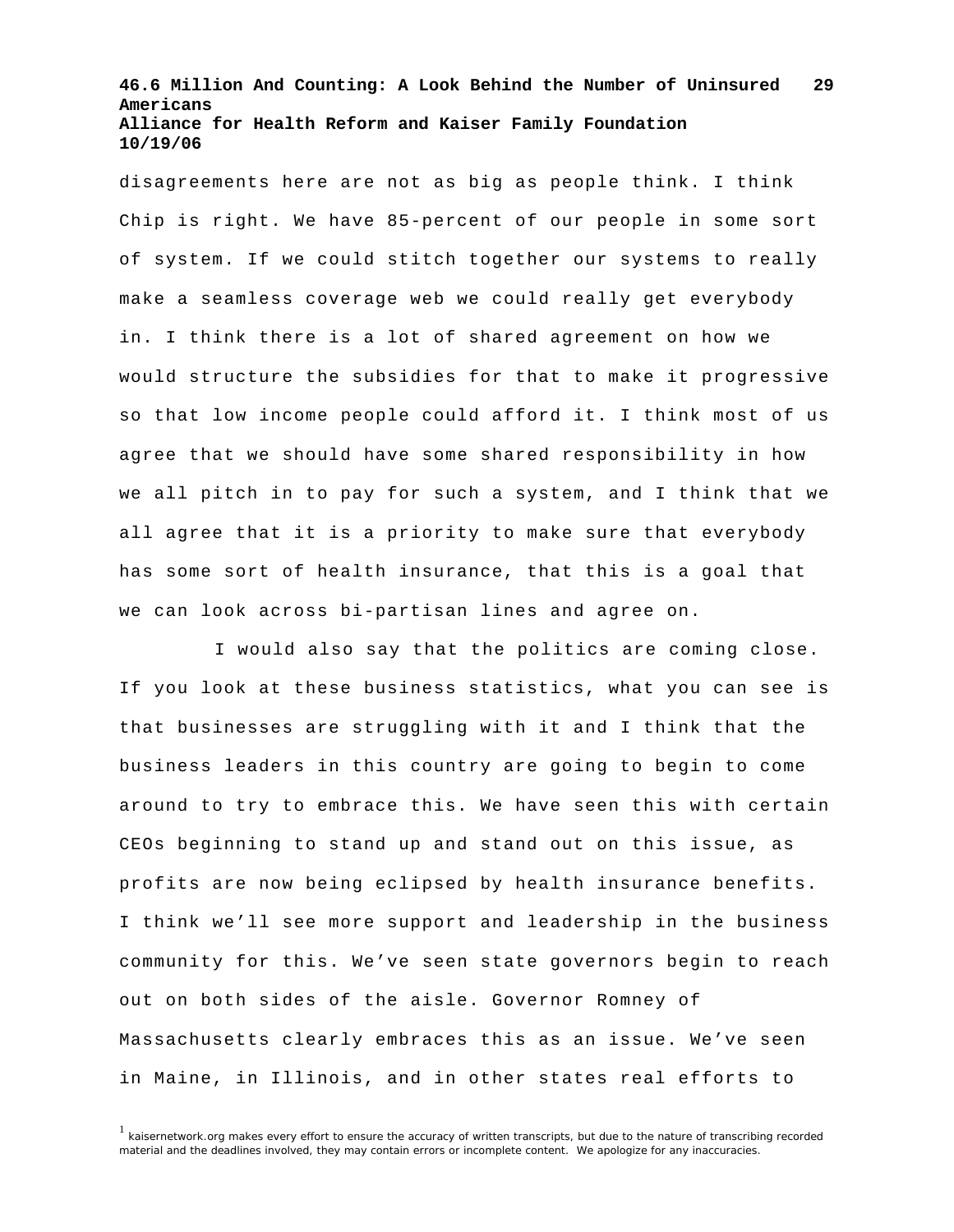try to address this issue. It no longer is the political pariah that it once was.

 I'll end by saying I think we may be seeing the top of that pendulum of going in the wrong direction having policies that are not connected, I am hopeful that with more statistics, more studies, and frankly, more leadership, we'll find ourselves addressing these big serious issues of the uninsured sooner than later. Thanks.

**ED HOWARD:** Thank you, Jeanne. There you have it, a pretty comprehensive view of what the problem has become, and some suggestions on how to deal with it from different perspectives. It's your turn. We now want to hear from you. There are microphones that we ask you to go to. When you go to them, identify yourself, if you would. Direct the question, if you can, to a particular panelist, if you want to, and be as brief as you possibly can so we can get through as many questions. Those of you who would like to write a question because you can't get out, do so and hold it up. One of the staff will take it from you and get it up here. Yes, sir.

**BOB HALL:** I'm Bob Hall with the American Academy of Pediatrics. The question is directed to Jeanne Lambrew. Yesterday's Children's Health Group meeting, Lisa Dubay presented a data analysis showing that 70-percent of the

<sup>&</sup>lt;sup>1</sup> kaisernetwork.org makes every effort to ensure the accuracy of written transcripts, but due to the nature of transcribing recorded material and the deadlines involved, they may contain errors or incomplete content. We apologize for any inaccuracies.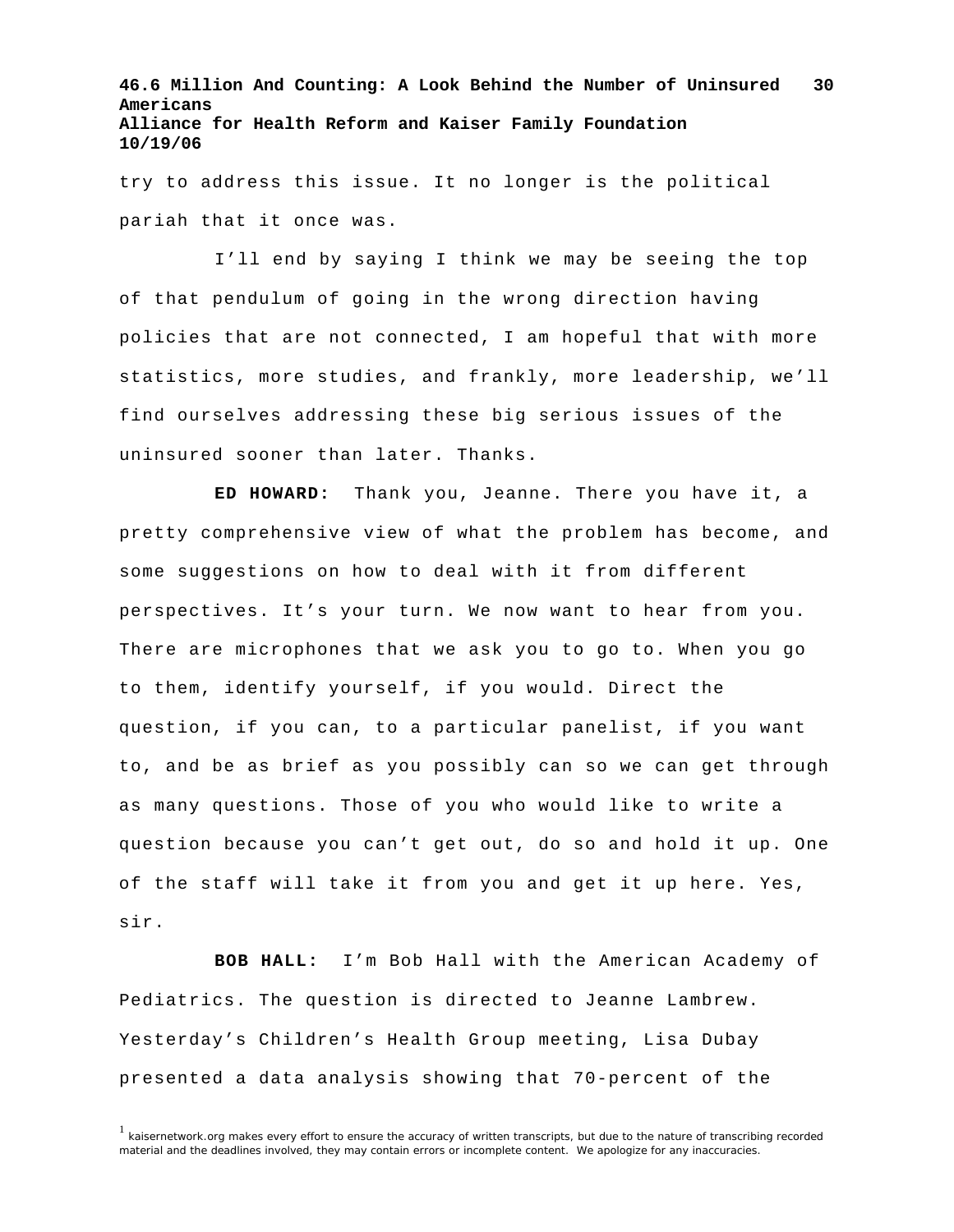uninsured children in the U.S. are actually eligible for Medicaid or SCHIP, but not enrolled. Additionally, more striking, it seemed, was that 52-percent of parents that were polled knew that children can be covered through SCHIP or Medicaid even if their families are not on welfare. With the *Washington Post* reporting a week ago that over 10,000 Virginians have lost coverage as a result of the new citizenship and identification requirements, as passed as a result of the Deficit Reduction Act. What simplified eligibility enrollment procedures can we encourage states to take, or encourage the federal government to encourage states to take in order to increase the amount of kids who are actually covered?

**JEANNE LAMBREW:** Sure. That is an excellent question, and quite a serious problem. The two simple areas are: Make it easy for families to get their children in, and make it easy for families to keep their children on. What we know is that excessive documentation rules, in person applications, verification of income stubs and, most recently, families have to bring original birth certificates to apply for Medicaid. Now, if we all think about where your birth certificate is today, could you find it and could you bring it at the moment that when it's needed to get your child signed up for health insurance, has become a major barrier

 $1$  kaisernetwork.org makes every effort to ensure the accuracy of written transcripts, but due to the nature of transcribing recorded material and the deadlines involved, they may contain errors or incomplete content. We apologize for any inaccuracies.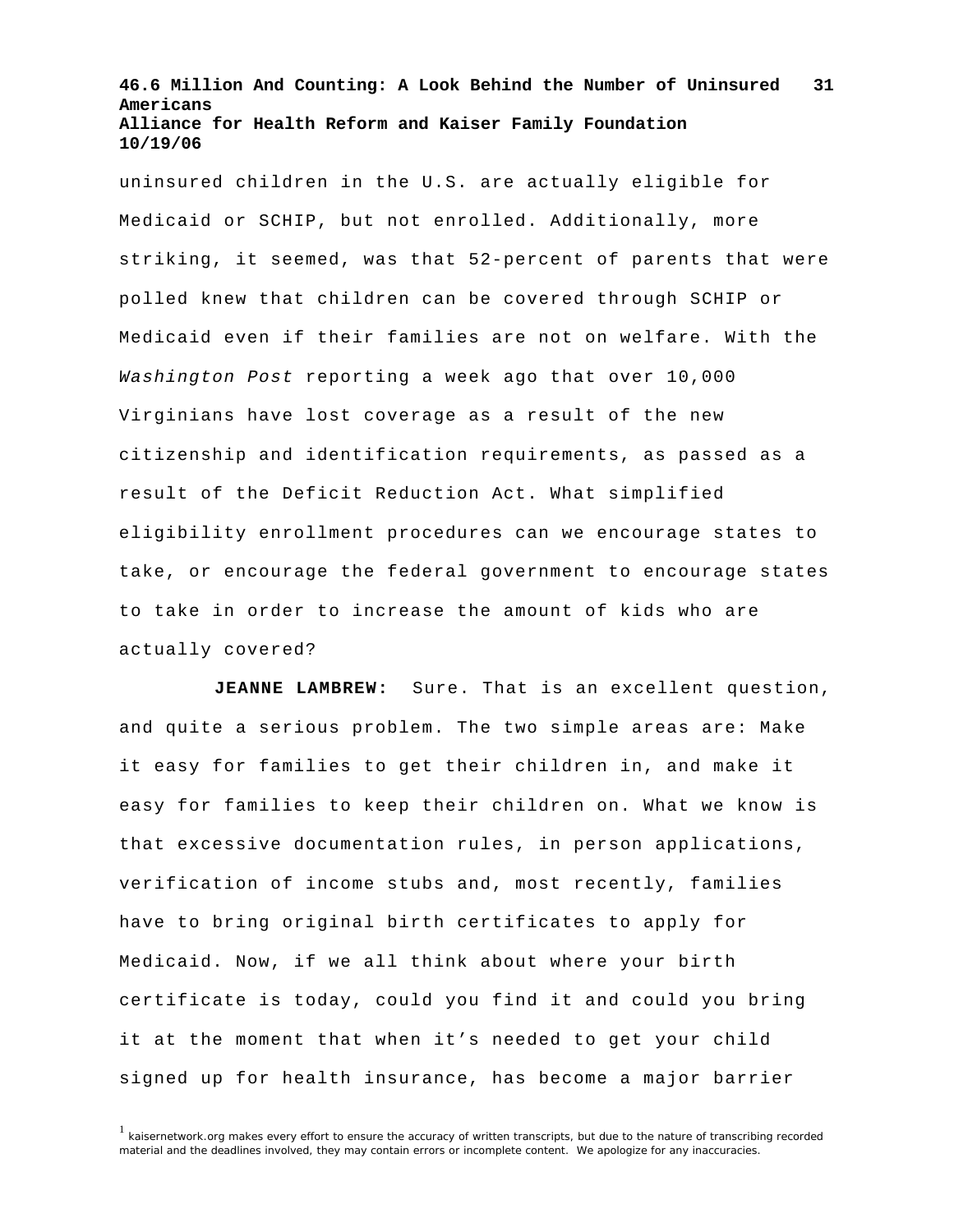for American citizens, as well as people who have low income or have challenges in getting that information. This is a major issue. We need to simplify our enrollment processes, make the re-determinations happen less frequently. We know that if you do this once a year, and not every quarter, you will keep more people in the programs who are eligible.

Lastly, we do know that as people transition out of Medicaid, they often are eligible either for transitional Medicaid, or Children's Health Insurance Program, or other means. We need to work it harder on making it easy to keep those people in an insurance situation.

Stated simply, we've been going in the wrong direction in the last year, in going back on what we've learned in terms of eligibility simplification. I'm hoping through public policy, we can be more aggressive about promoting policies and also insulating states from any potential cost of those.

**JOEL SEGAL:** Hi. Good afternoon. I'm Joel Segal with Representative John Connors' office, and I handle health care issues. First is a comment, second is a question. It is so important if we could get your organization to sponsor hearings in the Congress when we get back into session where we need people who are uninsured and underinsured to testify, because I've been here for seven years and I think we have a

<sup>1</sup> kaisernetwork.org makes every effort to ensure the accuracy of written transcripts, but due to the nature of transcribing recorded material and the deadlines involved, they may contain errors or incomplete content. We apologize for any inaccuracies.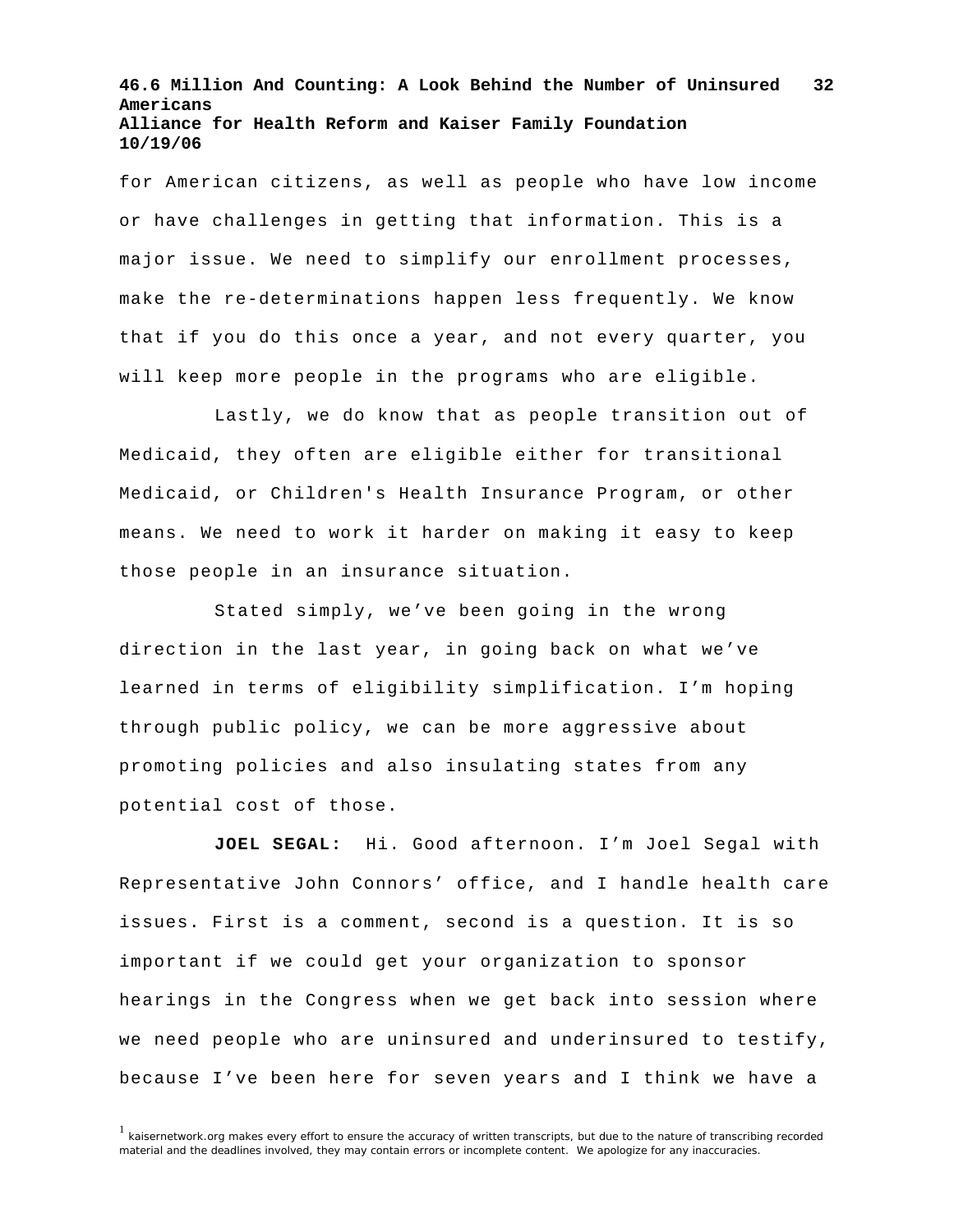lot of members of Congress who care about this issue, but they may not really understand the depth of the crisis. We really can't handle the calls coming into our office day after day with the worst horror stories that you can imagine with people who need care. If you could maybe consider doing that, it would be real helpful to the public and to the Congress.

The second question that I have is for Miss Lambrew. You seem to be an advocate of expanding public programs. Since Medicare is the most efficient public health insurance program in the nation, has a three-percent administrative overhead versus maybe 15- to 30-percent with private health insurance companies and HMOs, shouldn't we seriously consider the discussion of bills like Representative Connors, Jindal or Stark to extend Medicare to everybody, because it would increase quality, it would save money and also strengthen and improve it so the cost could even go down. I'd just like to hear your perspective on that.

**JEANNE LAMBREW:** I'll start by saying there is a means question and an ends question. I guess that my view, the view of my colleague at the American Center for Progress, where I'm a part-time fellow, is our number one goal. Our goal is to get everybody in to some coverage situation. We need to have everybody in this country have health insurance.

<sup>&</sup>lt;sup>1</sup> kaisernetwork.org makes every effort to ensure the accuracy of written transcripts, but due to the nature of transcribing recorded material and the deadlines involved, they may contain errors or incomplete content. We apologize for any inaccuracies.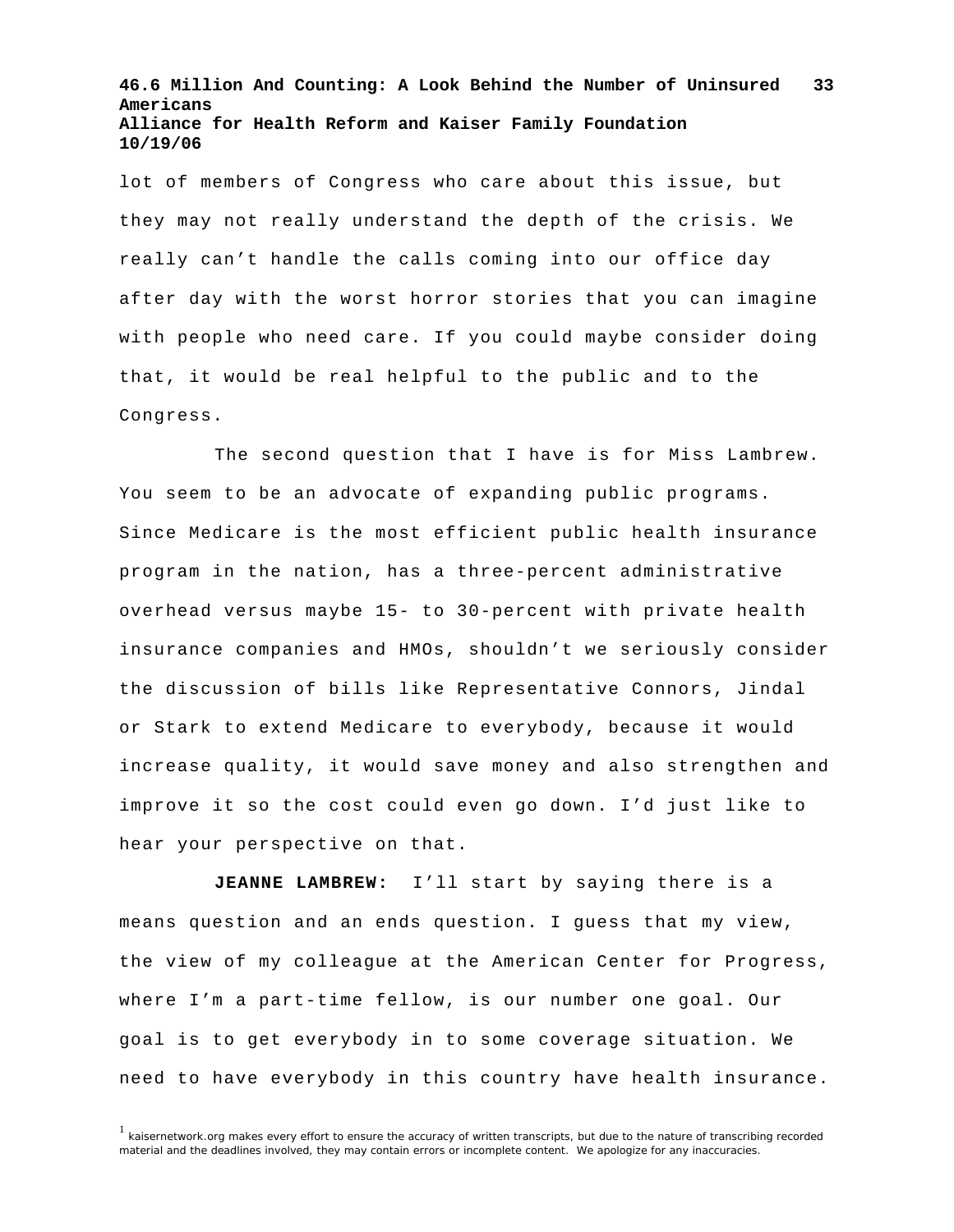That is our number one goal. That coverage should be affordable, meaning that we're not charging people too much for coverage. It should be meaningful coverage, so that what you get is actually worth what you're paying for, and it should be giving you the access to the types of hospitals and providers that are out there that really can provide the type of care that we need.

We do need to contain costs as well. We can go into that in a second, but short of that the question is the means. Is the best means to do that through Medicare for all? Is it through a public private mix? Is it through a federal employees plan? I think that I personally am more agnostic on that, because the truth of the matter is I think we often let our means be the enemy of our end. I would say, personally, whatever we can do to stitch together a system where everybody is in, has affordable and meaningful coverage, I'll take it. I think that we need to potentially figure out how do we get from here to there? It could be that Medicare for all is that plan. Maybe the wins are coming. We've angered the insurance companies, and angered the inefficiencies in our health care system where that is the vehicle and I'll be supporting it if that is the vehicle. I'm not sure that's the case, given that we've fought for a decade to expand Medicare to cover near elderly people who have very little luck with

 $1$  kaisernetwork.org makes every effort to ensure the accuracy of written transcripts, but due to the nature of transcribing recorded material and the deadlines involved, they may contain errors or incomplete content. We apologize for any inaccuracies.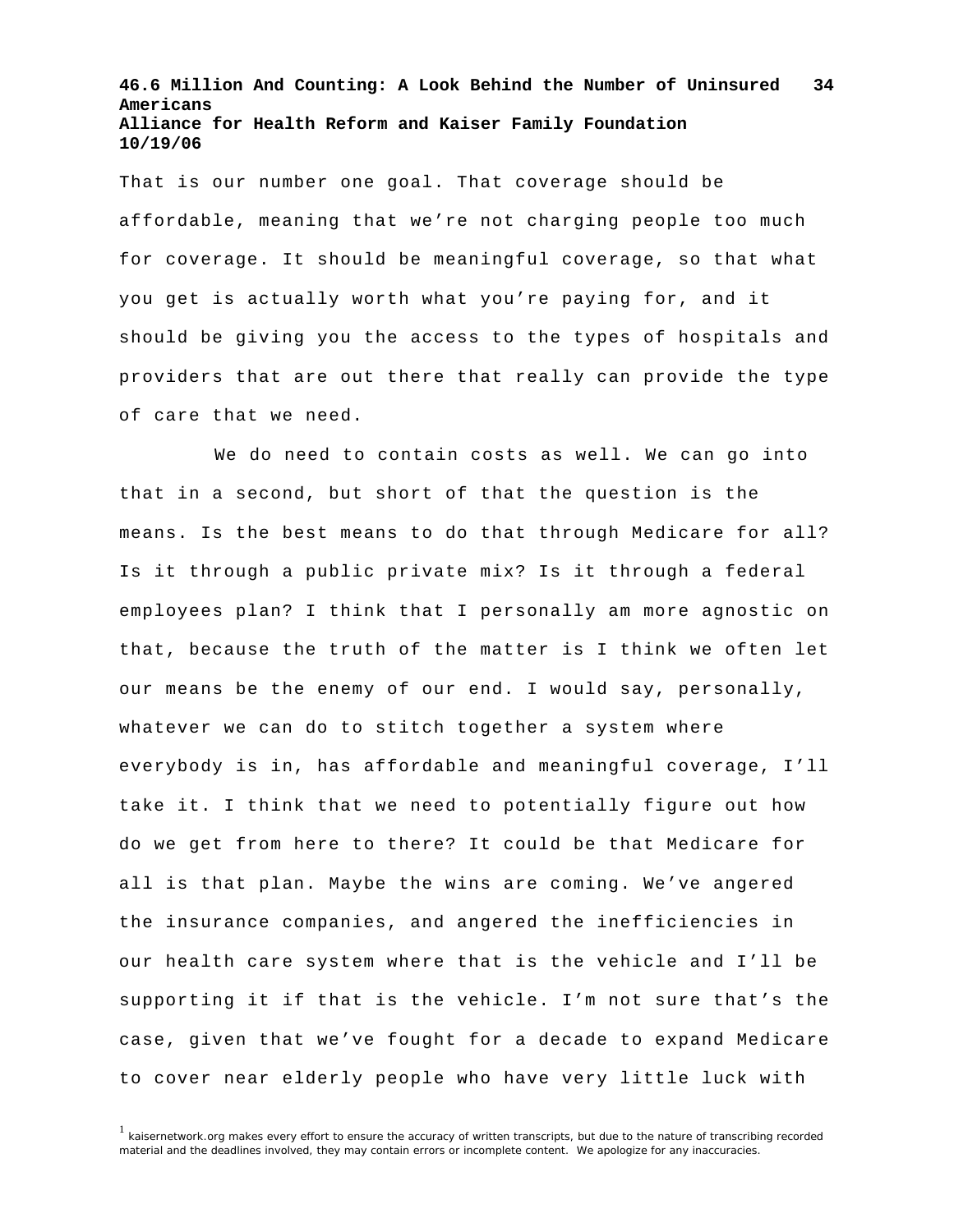it, but that's a political calculation, not a policy question, not on policy grounds. If it can pass, I'm for it.

 **CHARLES N. KAHN III:** I guess I'll step into it. I completely concur with Jeanne's point, and I think that some of the numbers about Medicare would be quite different if Medicare covered all Americans. I think the 3-percent is a cheap number, but it's an administrative process that appropriators in Congress ratchet down on, and if all Americans were in the coverage, I don't think you could get away with 3-percent of you'd have a system that wouldn't work. I think that having a single payor system in this country would be problematic and in a sense right now we have a lot of private coverage subsidizing the public coverage, whether it's Medicaid, which clearly doesn't pay for the full cost of delivery, or Medicare that pays for the full cost of delivery some years and not others. I think if we tried to put it all on one tab, we'd have big problems.

 You need public-private partnership in terms of funding, and that's even before you get to all the issues of American want choice and other matters. Within the context of the current system, if there was the will to come up with the federal money and the new policy, to keep the structure that we have in place, and as both Jeanne and I said, go where the ducks are we could accomplish the same goal.

 $1$  kaisernetwork.org makes every effort to ensure the accuracy of written transcripts, but due to the nature of transcribing recorded material and the deadlines involved, they may contain errors or incomplete content. We apologize for any inaccuracies.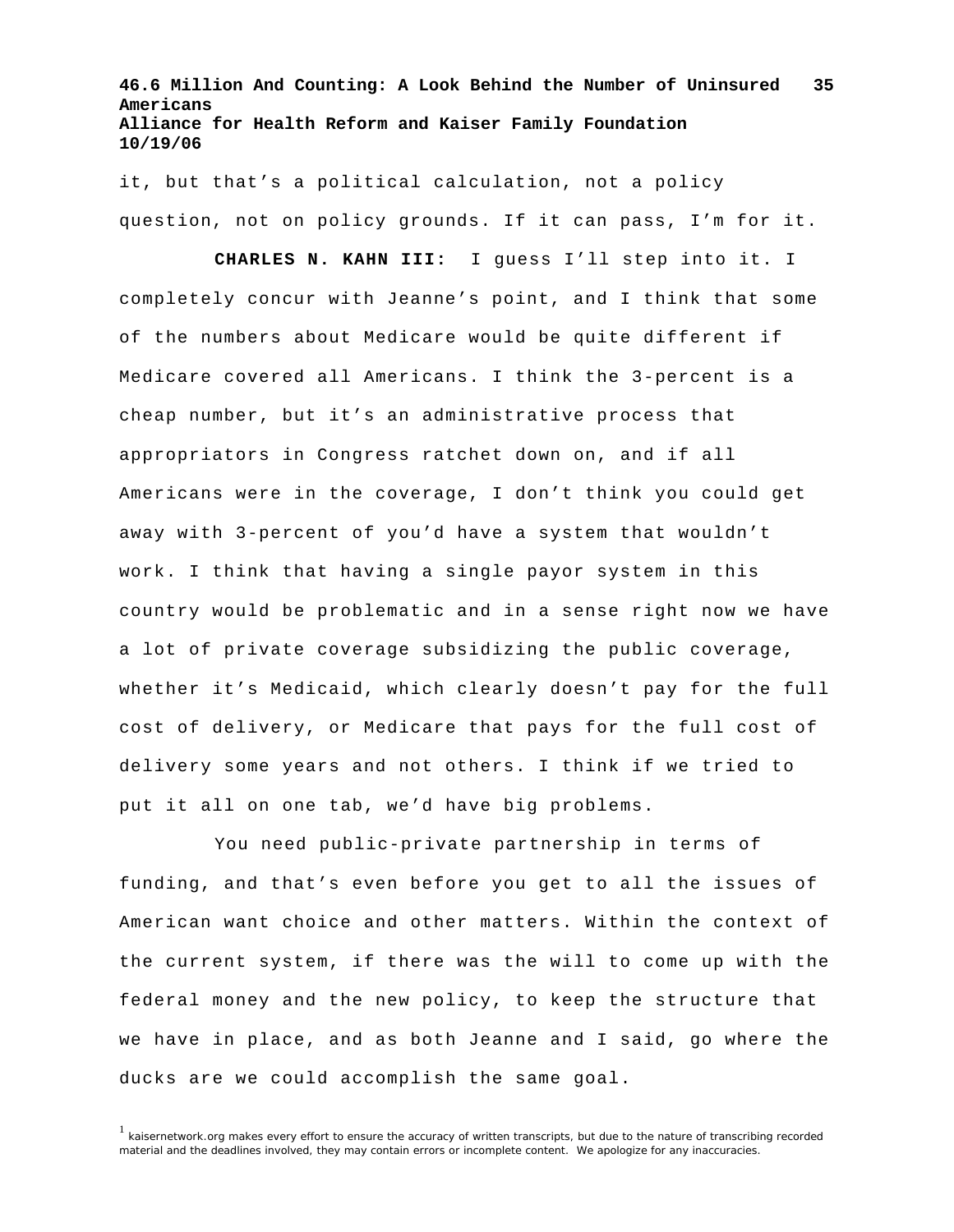**ED HOWARD:** If I could ask you to forebear for a bit, we have a bunch of cards we want to try to get to.

**DIANE ROWLAND SC.D.:** We have a question here when we're talking about solutions, many have pointed out, obviously that Massachusetts is moving forward with an innovative new law to try and achieve universal coverage within that state. The question is, is there anything we can learn at the federal level from the Massachusetts experience, or is its passage and possible success limited to an environment like Massachusetts with fewer uninsured, more ESI and recently well-off state and good Medicaid-based coverage? John, since I know you've done a lot of work with the Massachusetts experiment, why don't you take this question?

**JOHN HOLAHAN:** I think it probably does offer a lot for people wanting a solution at the national level, as well as for states, but I think people want to have to move toward universal coverage and have to be willing to pay for it. Essentially, Massachusetts, to simplify it a bit, is a Medicaid expansion with income-related subsidies on top of that. The ability to purchase coverage within a purchasing arrangement and a mandate on individuals, or at least now adults, that they have coverage. There is a mandate, if it's affordable. Affordability depends on the subsidy schedule. They ended up making the subsidy schedule fairly generous.

<sup>&</sup>lt;sup>1</sup> kaisernetwork.org makes every effort to ensure the accuracy of written transcripts, but due to the nature of transcribing recorded material and the deadlines involved, they may contain errors or incomplete content. We apologize for any inaccuracies.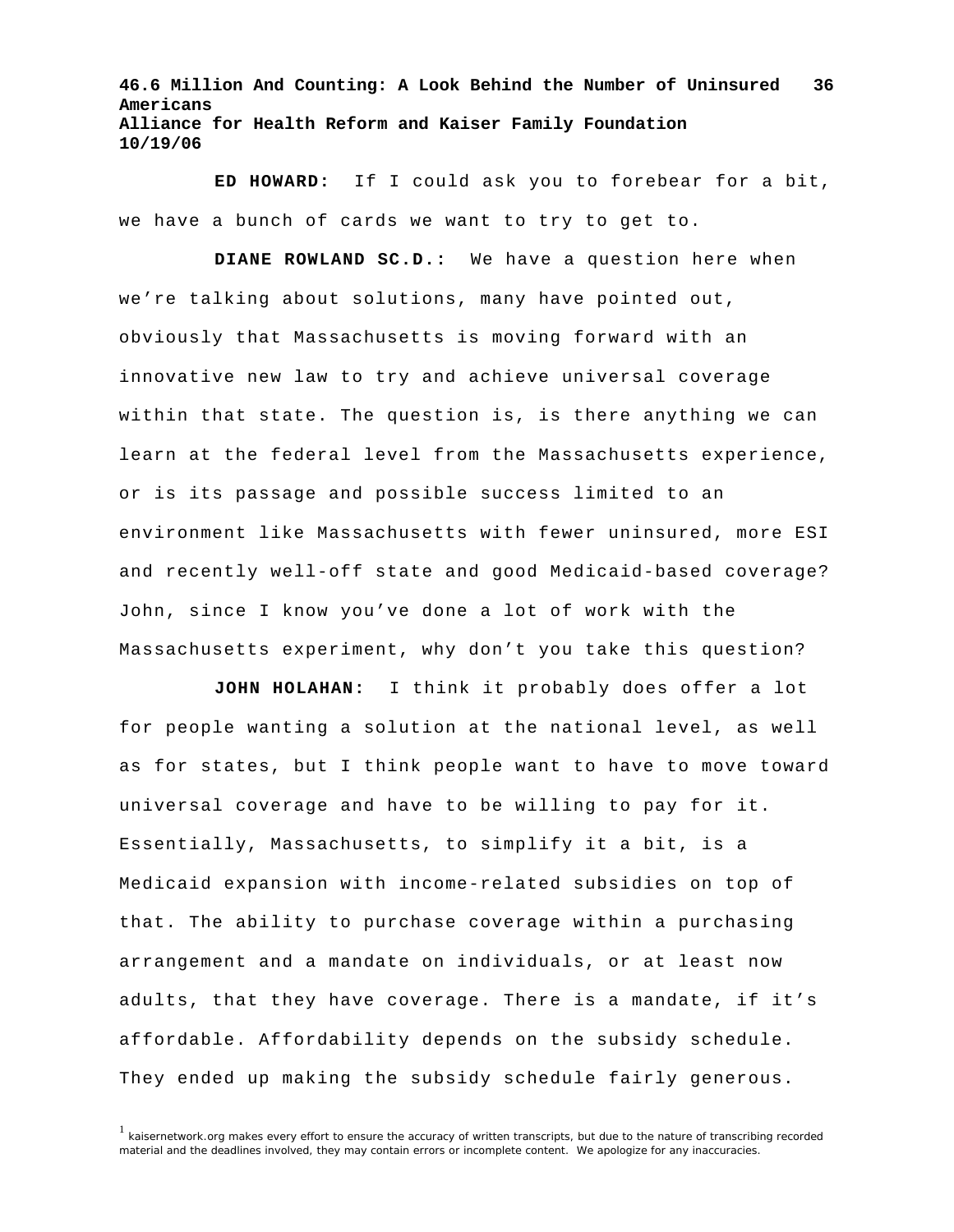Whether or not there is money in the budget to accommodate that kind of affordability schedule is an issue that they're going to have to wrestle with, but with some additional money, it will work.

I have a hard time seeing us in this country going down the road to a single-payer, or an employer mandate. Having an individual mandate with a purchasing arrangement with generous and adequate subsidies, and essentially putting the mandate on individuals and families is a pretty reasonable way to approach it. The key thing is making it affordable. Without that, it's not fair and it won't work.

 **CHARLES N. KAHN III:** I think the Massachusetts experience, which we really don't know yet because they've just begun the planning for it, does illustrate that there is no free lunch. There has to be some money from someplace. They do have the advantage over a state like California or Texas of having, I believe it's 7-percent uninsured, or some number in that range. Whereas these other states may have 20 or 25-percent uninsured, so what we'll learn from there is whether you can put it all together, but we have to conclude that even if it's successful that in these other states it's going to take a lot more money. I go back to my point, that's where you get into the real public policy question of where the money is going to come from. I do believe that it is

 $<sup>1</sup>$  kaisernetwork.org makes every effort to ensure the accuracy of written transcripts, but due to the nature of transcribing recorded</sup> material and the deadlines involved, they may contain errors or incomplete content. We apologize for any inaccuracies.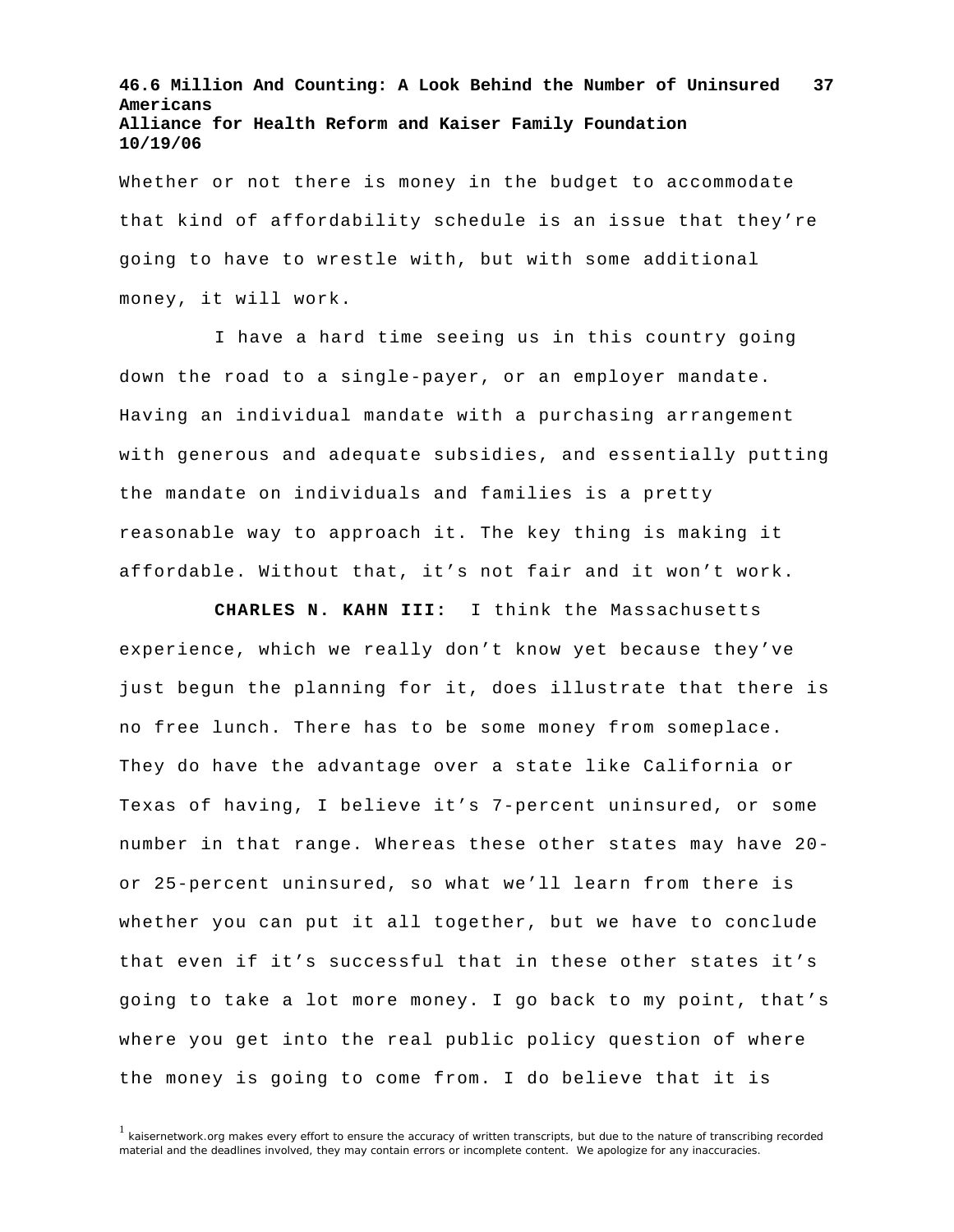partially just a money issue. You can organize it if you put the money on the table.

**JEANNE LAMBREW:** I'll just add two things. One is that not only is there no free lunch, there is no free lunch in Massachusetts, because Massachusetts had about \$385 million worth of federal Medicaid dollars and a waiver deal that it could reinvest into this coverage system. So we all pay for the lunch in Massachusetts.

I also would say though, pulling away from the policies, I think the policy story is still unfinished. We don't know yet the outcome of this. The politics is pretty interesting. There was this guillotine. The money was going to go away by July 1 in this waiver deal if they didn't act. There is a valid initiative that would have been very aggressive with an employer mandate and other provisions in it to really make things happen. There is this kind of guillotine hanging out over the state and it really pours people to the table. They came to the table mostly behind the scenes to figure out this agreement and they even took some of the more controversial details and gave them to an expert commission by them trying to hash them out in legislation. We can learn from the process and the politics of what happened in Massachusetts, which is, we need an action-forcing event, and we need a way to hash out these difficult details like

<sup>&</sup>lt;sup>1</sup> kaisernetwork.org makes every effort to ensure the accuracy of written transcripts, but due to the nature of transcribing recorded material and the deadlines involved, they may contain errors or incomplete content. We apologize for any inaccuracies.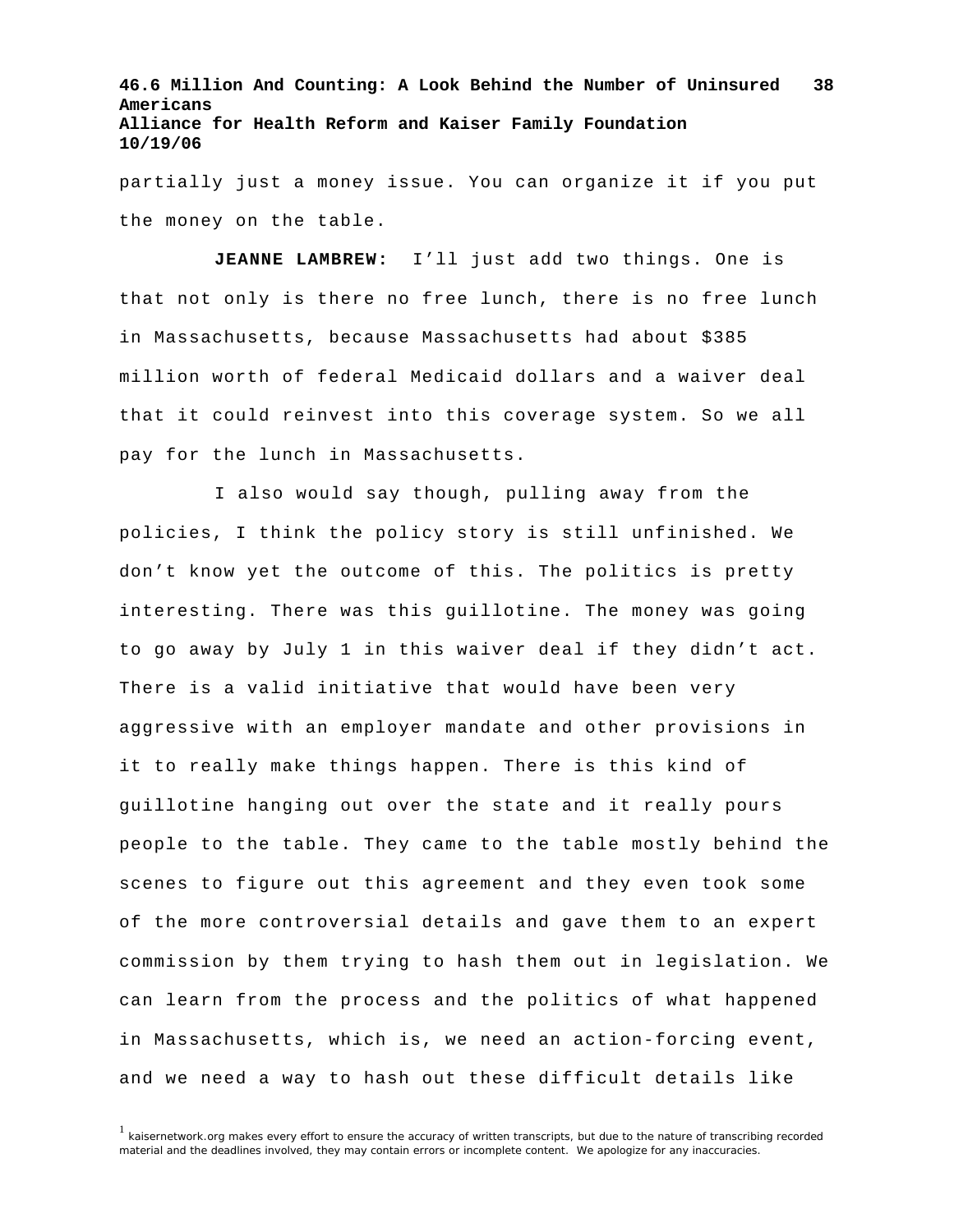what is affordable coverage and what benefits should be covered in a way that is not our usual process through committee markups, amendments and lobbyists coming from the left and right to try and do this in a public setting. There are some interesting lessons we can learn about the passage of that legislation as well.

**DAVID HOGBERG:** David Hogberg, National Center for Public Policy Research. This question is primarily directed at Professor Lambrew, but I'll throw it out to the entire panel here. You talk about policy disconnects, but aren't some of what you're advocating also policy disconnects, and by that I mean during the '90s, states expanded their Medicaid budgets, they opened up SCHIP programs and here we are 10, 15 years later, we still have an uninsured problem and based on the numbers it might actually be getting worse. It seems to me that to keep doing what we've been doing and expect a different result. We all know that's called the definition of insanity. Basically, the only thing that I'd say is that by opening up these programs you are probably giving employers who have low-income employees the easy option of dumping their employees off on the public system. I'd just like you to address that, and thank you.

**JEANNE LAMBREW:** Sure. I'm actually going to ask John in a second for help on this question because I think these

<sup>1</sup> kaisernetwork.org makes every effort to ensure the accuracy of written transcripts, but due to the nature of transcribing recorded material and the deadlines involved, they may contain errors or incomplete content. We apologize for any inaccuracies.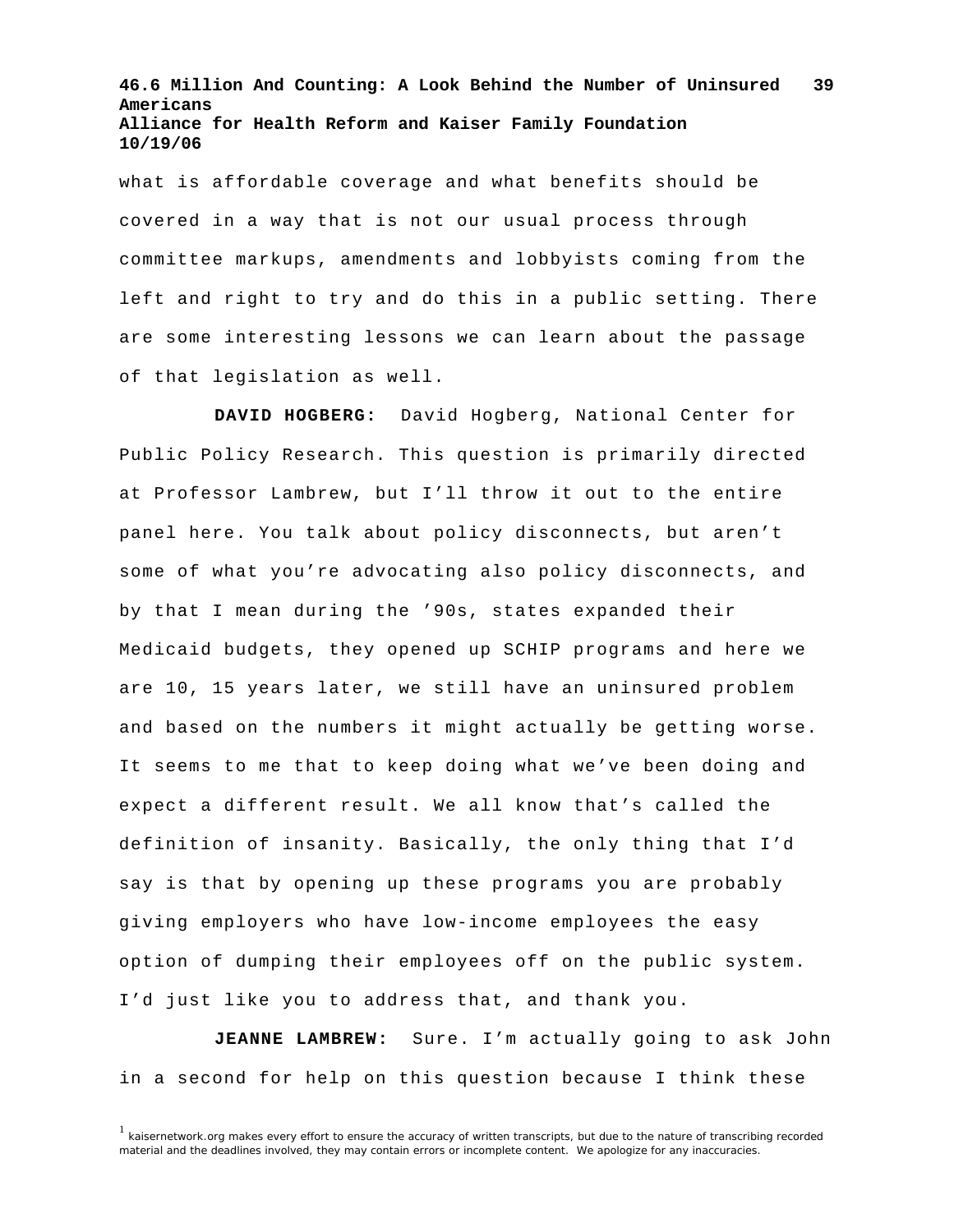are actually partly data questions. The data questions being have our public program expansions made a difference to the uninsured and have we seen crowd out. Is the employer reduction that we're seeing exclusively among low income employers and among populations for whom there has been a public program expansion like children? I'll do the shorthand and I'll let John elaborate, but I think that we have seen according to most of our data sets, a decline in the rate of number of uninsured children. That is mostly attributable to the fact that we have through Medicaid and the Children's Health Insurance Program expanded coverage.

I also think the declines in the employer-based system are not uniquely in either states that have been generous in their expansions. In fact, I think that if you look at a state like Massachusetts, both has a very generous private employer-based coverage system as well as a generous public program, and there is not a lot of evidence of crowd out there. I will actually let John, from the data, talk about the crowd-out issue.

**JOHN HOLAHAN:** The crowd-out issue is a tough problem and there is no doubt that it exists to some extent. In the data that we've looked at, you see comparable declines in employer sponsored insurance despite the fact that low-income adults don't have the availability of public coverage to them

 $1$  kaisernetwork.org makes every effort to ensure the accuracy of written transcripts, but due to the nature of transcribing recorded material and the deadlines involved, they may contain errors or incomplete content. We apologize for any inaccuracies.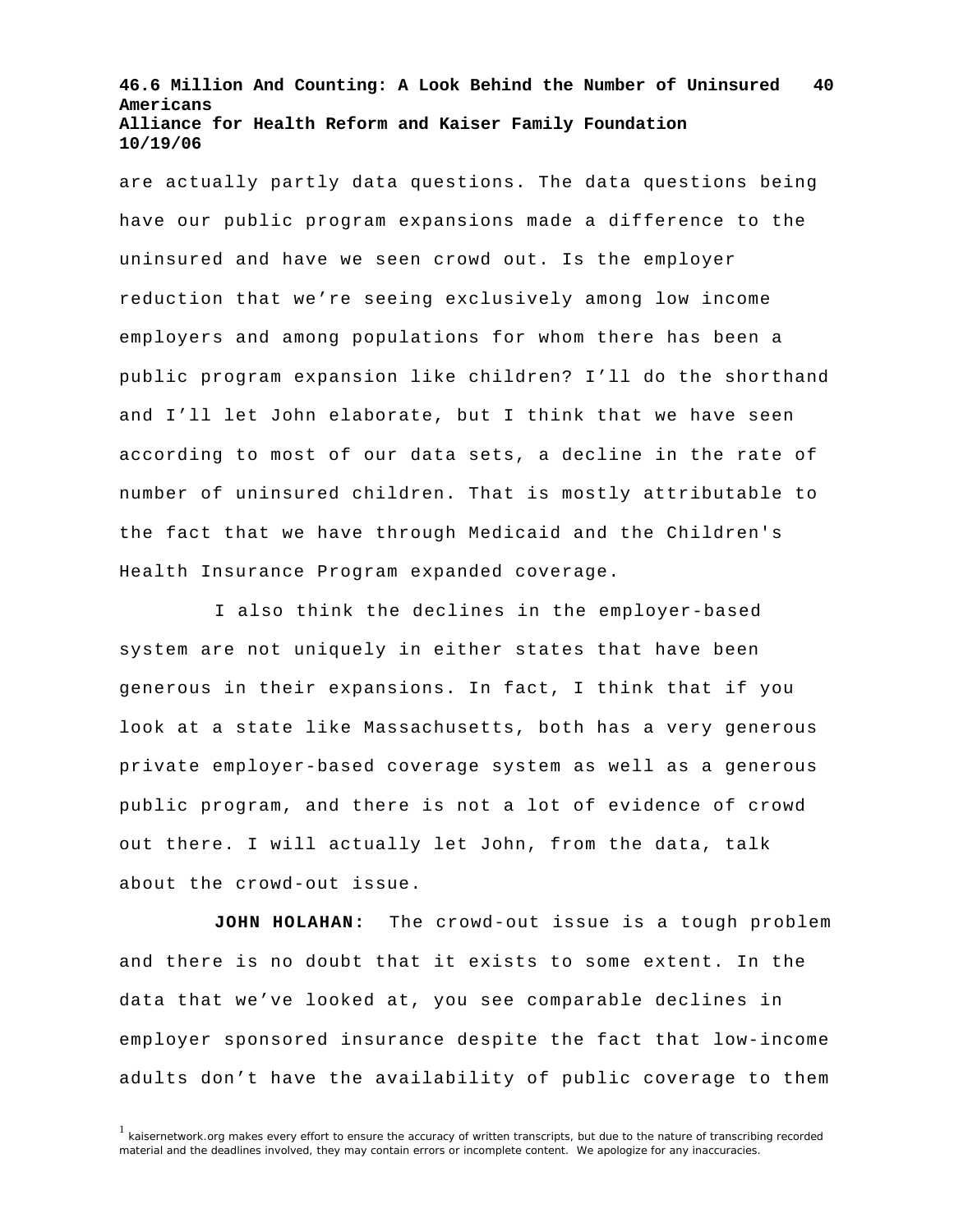anywhere near the same way that children do. If the rates of dropping or losing employee coverage are comparable when the circumstances or the availability of public coverage is very different, it's pretty hard to make a case that it's a crowdout issue in what we've seen.

The other point is we've had very different experience with children and adults in terms of changes in non-insurance rates until this past year. Even then the increase in the number of uninsured children is much less than for adults. It's clear that the public programs where they're adequate to the extent that they're larger have really offset the decline in employer-sponsored insurance, so I'm not sure that it's just fair to say it isn't working. It's working when we really try to make it work, otherwise it doesn't. There is a system there that is at least holding things where they are, but the larger point that a lot of us have been making is that the decline in employer sponsored insurance is likely to continue, whether or not as we go into the future the willingness to support expansions of these programs to offset it is a real issue that we're going to have to face.

**CHARLES N. KAHN III:** First, let me say incremental programs are incremental programs and should be judged in those terms, so the numbers show that these programs have

 $<sup>1</sup>$  kaisernetwork.org makes every effort to ensure the accuracy of written transcripts, but due to the nature of transcribing recorded</sup> material and the deadlines involved, they may contain errors or incomplete content. We apologize for any inaccuracies.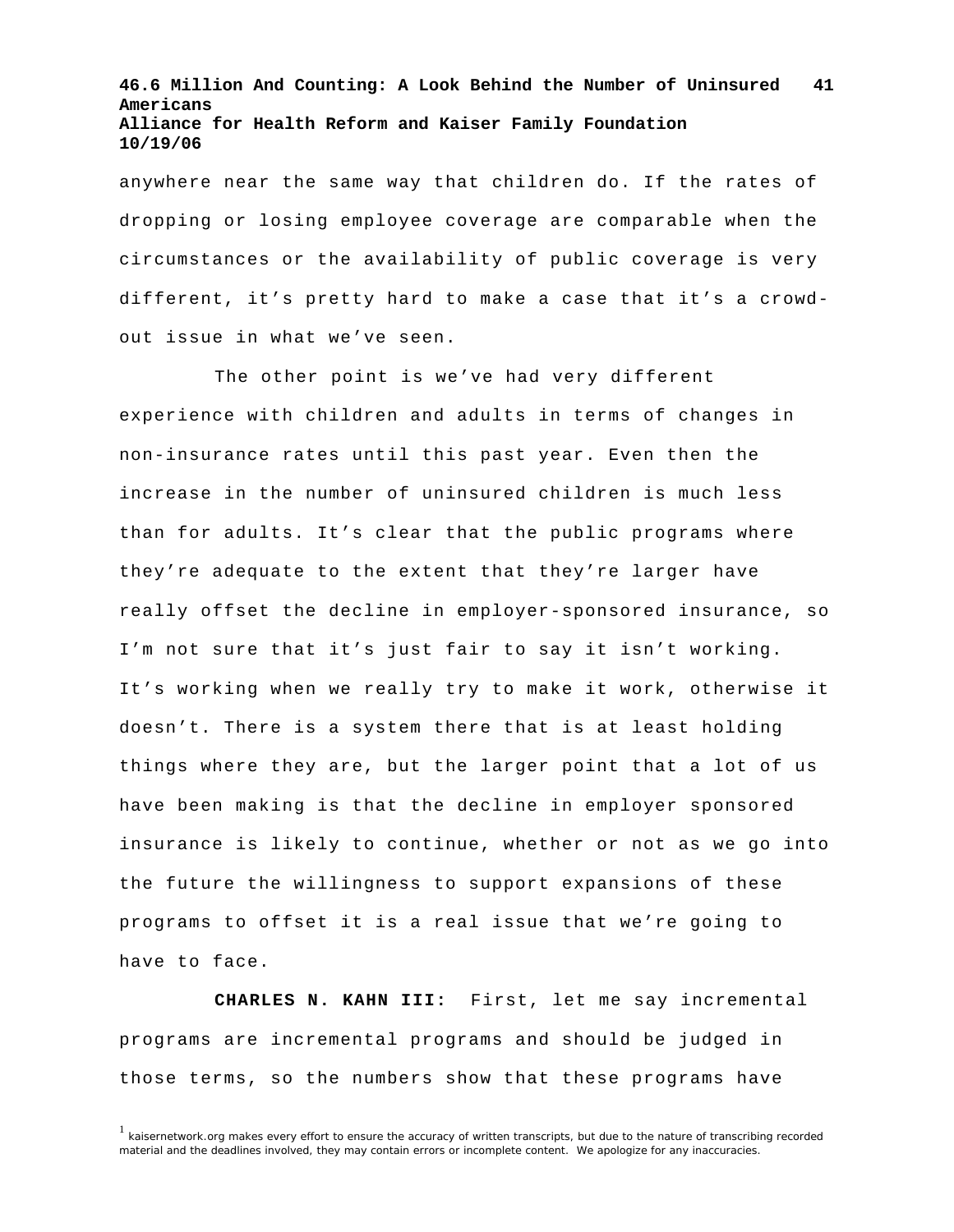been very successful, albeit they were incremental in nature. The Massachusetts lesson, which we don't know how with the last Act will be, but the Massachusetts lesson is that if you're really going to close the gaps, you have to do something comprehensive. Even though they don't have an employer mandate, they do have overtime significant employer responsibility. Whether that works or not, whether they take the right approach, we'll find out.

Also the individual mandate is really an important building block here. Now you can look at the individual mandate and make do as a punitive kind of thing. In a sense, it should be looked at as simply identifying the people, identifying all of us and making sure that all of us have the bucks on our head when it comes to class premium payments. It's just a question of whether if you're low income, somebody is going to have to put those bucks on your head. If you're not, if you're well employed, if your employer provides the coverage, then you're not. Then the money will be there. The individual mandate to me says everybody has to be identified and we have to have a strategy for everybody. That's why I feel that we need to think about it seriously. If you want to focus on something punitive, it's going to lose and it's a political loser, but if you look at as we're going to make sure that everybody has coverage and that's

<sup>&</sup>lt;sup>1</sup> kaisernetwork.org makes every effort to ensure the accuracy of written transcripts, but due to the nature of transcribing recorded material and the deadlines involved, they may contain errors or incomplete content. We apologize for any inaccuracies.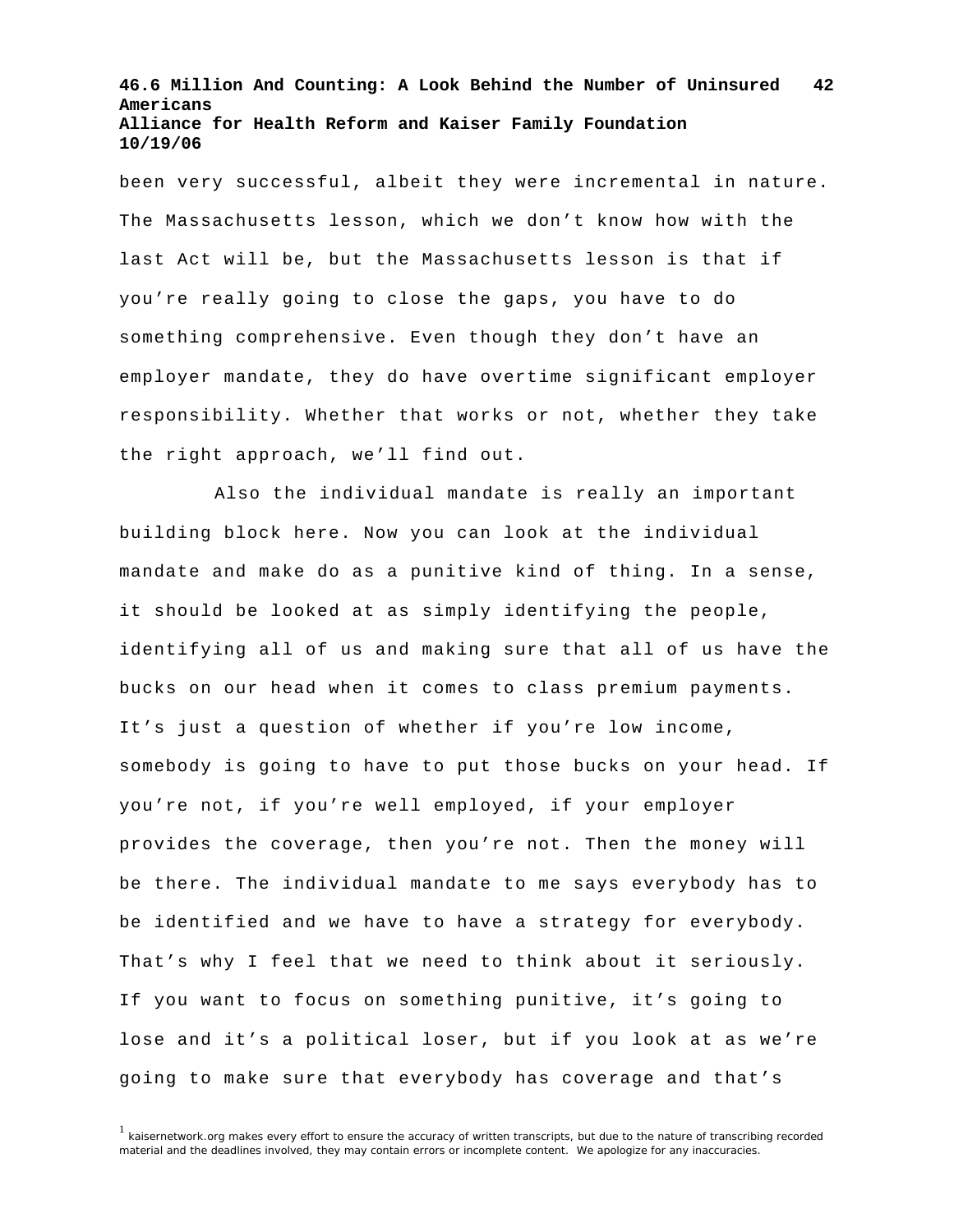what it's about, then maybe it offers us a model. Maybe Massachusetts is telling us something.

**DIANE ROWLAND SC.D.:** It's clearly been noted that Medicaid and SCHIP did help fill the gap for low income children that were losing private coverage. When these questions sort of ask us to do a crystal ball, what impact do we think the changes enacted in the DRA could have on the public programs ability to continue to meet the needs of children?

Second, rather the increase this year in state tax revenues in the better economic situation states are facing may mean that they'll now bolster their Medicaid program, especially their SCHIP program. So are we expecting better trends, worse trends? What do we think is going to happen next year to coverage for children?

**JOHN HOLAHAN:** The point about the state revenues getting better clearly will be helpful. I think there are a lot of states, particularly in regard to children, interested in expansions or at least maintaining eligibility levels. You could see this time next year a decline in employer sponsored insurance for children, but offset by public program growth. On the other hand states have a lot of priorities other than health care. Whether their additional state revenues are going to continue to flow into the health care system is a

<sup>1</sup> kaisernetwork.org makes every effort to ensure the accuracy of written transcripts, but due to the nature of transcribing recorded material and the deadlines involved, they may contain errors or incomplete content. We apologize for any inaccuracies.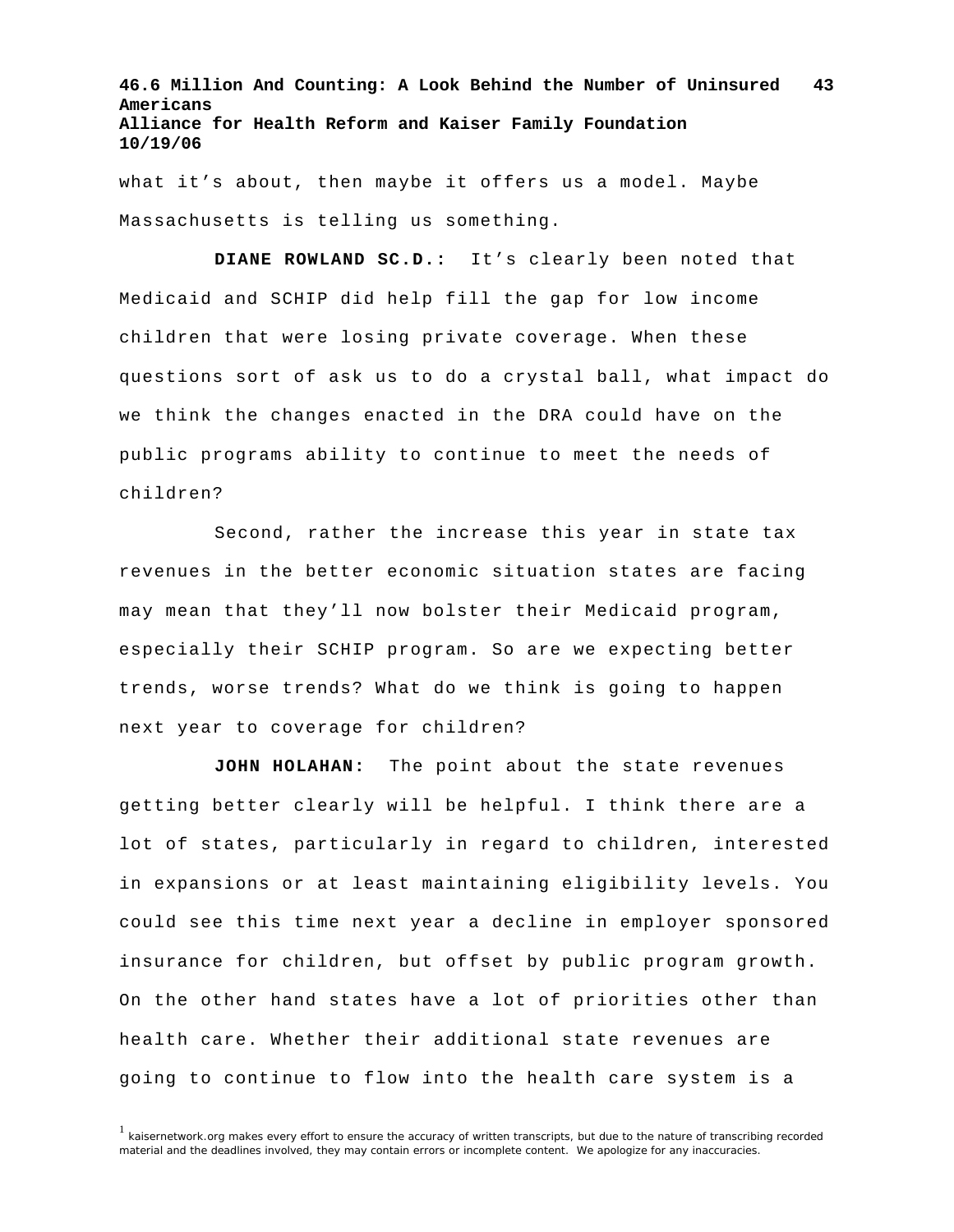question that I think we'll have to watch. I honestly don't know, but I would think that what we saw this year may reverse, or may not.

**ALWYN CASSIL:** Hi, Alwyn Cassil with the Center for Studying Health System Change. I have a question for Bo. Looking at his Figure Five, where you talk about 48-percent of the decline in ESI being attributable to employer sponsorship, I think it is something that you talked about, but you glossed over, and I think it helps to explain why the safety net didn't catch people in 2005 the way that it did during the economic downturn. That is the changing nature of jobs in this country. The new jobs are coming without benefits. It's not necessarily so much that employers are dropping coverage as more new jobs are being created in industries and in regions of the country where they are much less likely to offer to begin with. It reinforces the point that we can't grow our way out of this because the jobs we're growing don't come with benefits. Do we have, of that 48 percent — I know you can't do it from the census numbers, because it's a household survey, so we know that the proportions of firms offering has dropped significantly, but most of that drop has been within small firms that affect relatively few people. You hear this, I think there is this common perception that employers are bailing right and left

 $1$  kaisernetwork.org makes every effort to ensure the accuracy of written transcripts, but due to the nature of transcribing recorded material and the deadlines involved, they may contain errors or incomplete content. We apologize for any inaccuracies.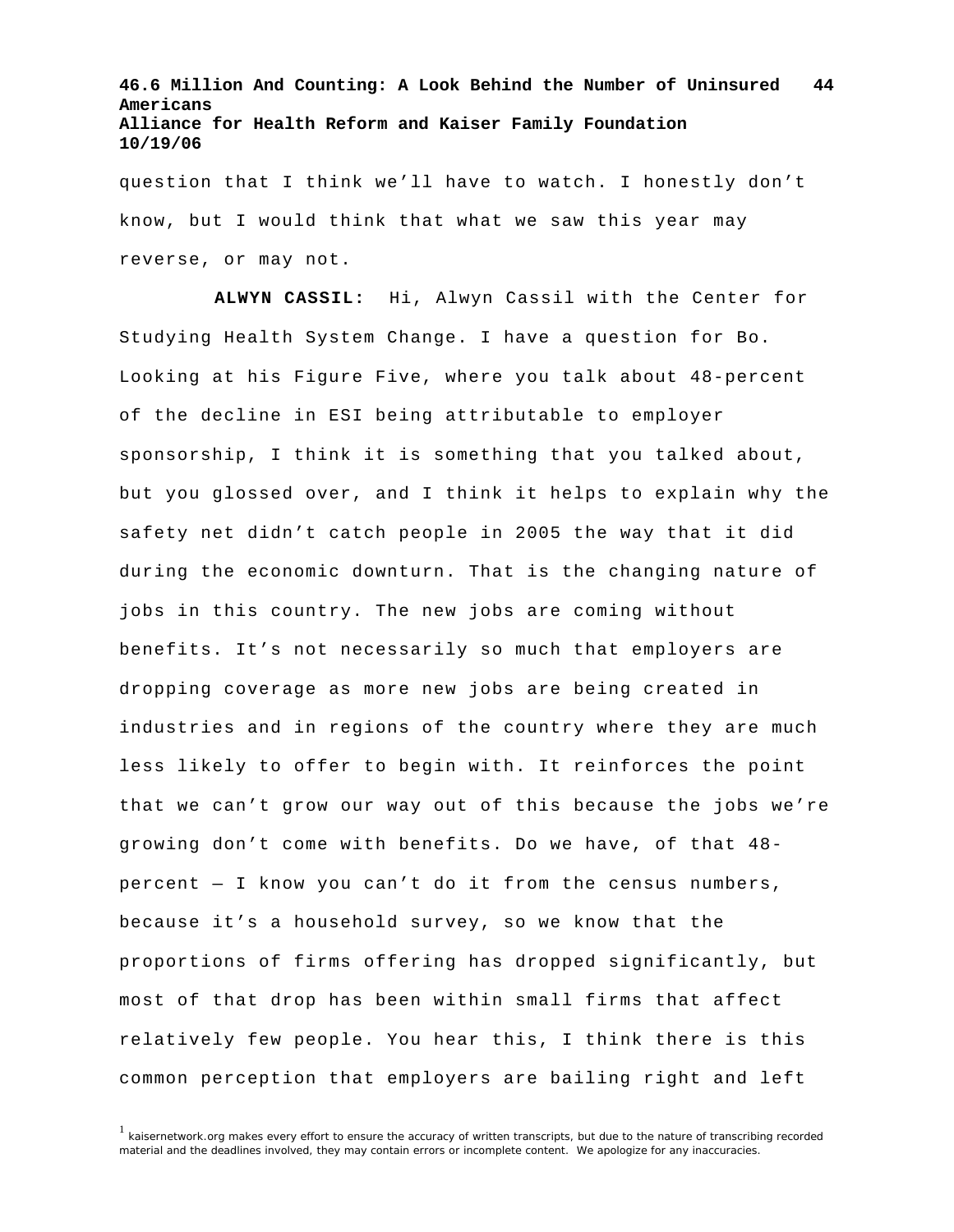on the employer system. Do you have any data that tells us how big is this problem, because this 48-percent is not just employers dropping coverage? Correct?

**BOWEN GARRETT:** You make many good points. This is looking at employees, so we are looking at what happens overall. It could be attributable to two reasons as you indicate, both current employers dropping their coverage and also the turn in the labor market. What the newly created jobs are doing versus what the dissolving jobs had done. I believe that some of the Kaiser Employer surveys show that there are drops in the rate of firm levels, at the firm level who offer coverage, at least over the entire time period of 2001 to 2005 that I looked at. Although small firms are small, there are a lot of them, so there are many workers, many employees overall the whole economy in them. What's happening for small firms does have an impact on the overall number.

**JEANNE LAMBREW:** Let me just add, this highlights the challenge we have when we think about how do you shore up the employer-based system. Very difficult to think about policy that would affect the offering of employer-based coverage short of requirements. That's why there are a lot of good ideas out on the table that think about how do we think through both maintaining what is out there, and what do

 $<sup>1</sup>$  kaisernetwork.org makes every effort to ensure the accuracy of written transcripts, but due to the nature of transcribing recorded</sup> material and the deadlines involved, they may contain errors or incomplete content. We apologize for any inaccuracies.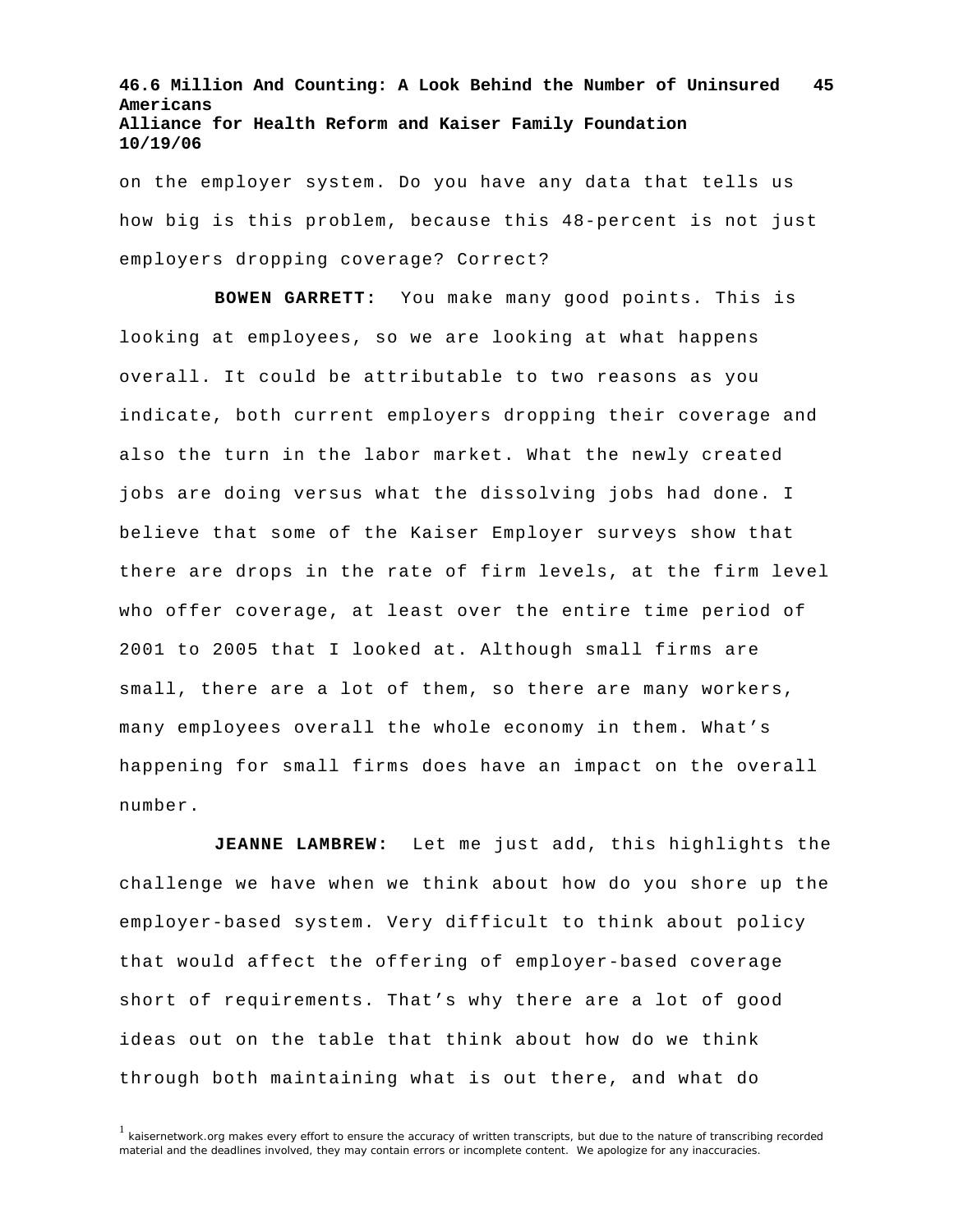people like. The truth of the matter is, most people like their employer-based coverage, but also looking at alternatives so that people have the type of group health insurance that is affordable, offers the kind of benefits they want in ways that are not going to constrict them if they change jobs or their jobs change on them.

**DIANE ROWLAND SC.D.:** On a different note, we are also looking at the uninsured and we're talking about the rising health care costs. This question asks for comments on what contributes to the rising cost increases, and what can we do to try and bring down the premium costs so that insurance is more affordable. Maybe Chip can start with that.

**CHARLES N. KAHN III:** In Monday's *USA Today*, Paul Ginsburg from the Center that just asked the question said that, "People want more, and they're getting more, and that's why health care costs are going up." Part of the question overtime actually could be answered by the discussion we're having today. Within our system, there are incredible inefficiencies, partly having to do with so many people entering the system without the funds at a given time, without the health care coverage, and I think there are ways found to pay for it, but it makes it more expensive for everybody else. I know that one of the issues about health reform and expanding coverage has always been we have to

 $<sup>1</sup>$  kaisernetwork.org makes every effort to ensure the accuracy of written transcripts, but due to the nature of transcribing recorded</sup> material and the deadlines involved, they may contain errors or incomplete content. We apologize for any inaccuracies.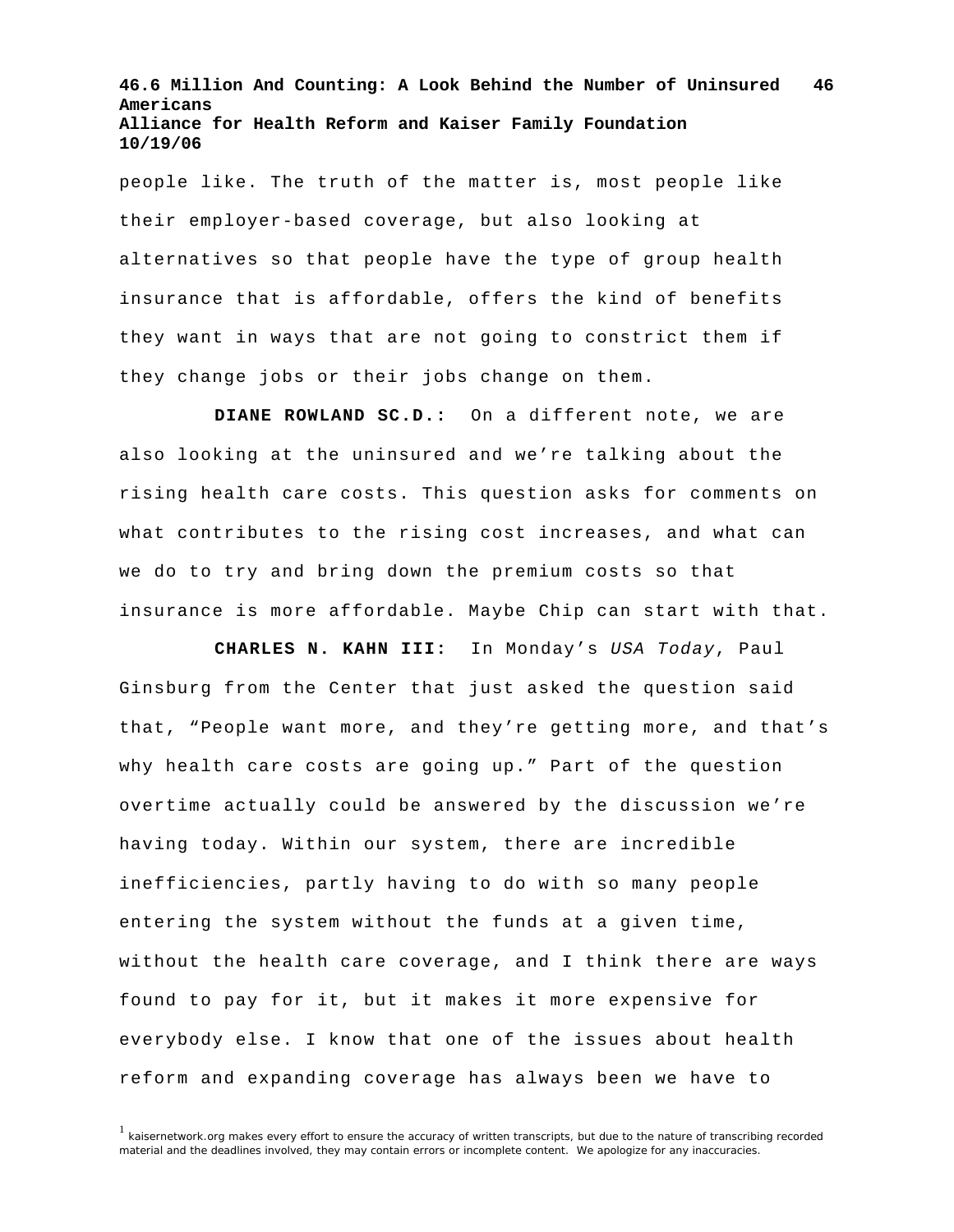control the costs first before we can spend more public money, taxpayer money on providing more coverage. I would make an argument that I think to some extent we could turn that around and say that if there was a level playing field in terms of coverage across all Americans, it actually would lead, probably, to reduction in certain inefficiencies and a more even, direct payment rather than indirect payment for a lot of the care.

Would that solve our entire cost problem? No. We have driving technology. We have an incredibly expensive infrastructure to support in terms of the public enterprise and the private enterprise in health care. We have a system that is inefficient. We need to improve our quality. We're all working on that. We're not there yet, but I think this issue of having all Americans come to the game of health care on equal footing is one that has to be settled for us to be able to finally rationalize the cost side.

**JEANNE LAMBREW:** I'm going to fully agree with that and just go a couple of steps further, because I think that is exactly right. I also think that when we think through our cost drivers, we have our new century's epidemic is chronic illness. We really see that smoking, heart disease, obesity and diabetes are our new plagues in this new century, so a greater focus on prevention has to be part of this reform

<sup>&</sup>lt;sup>1</sup> kaisernetwork.org makes every effort to ensure the accuracy of written transcripts, but due to the nature of transcribing recorded material and the deadlines involved, they may contain errors or incomplete content. We apologize for any inaccuracies.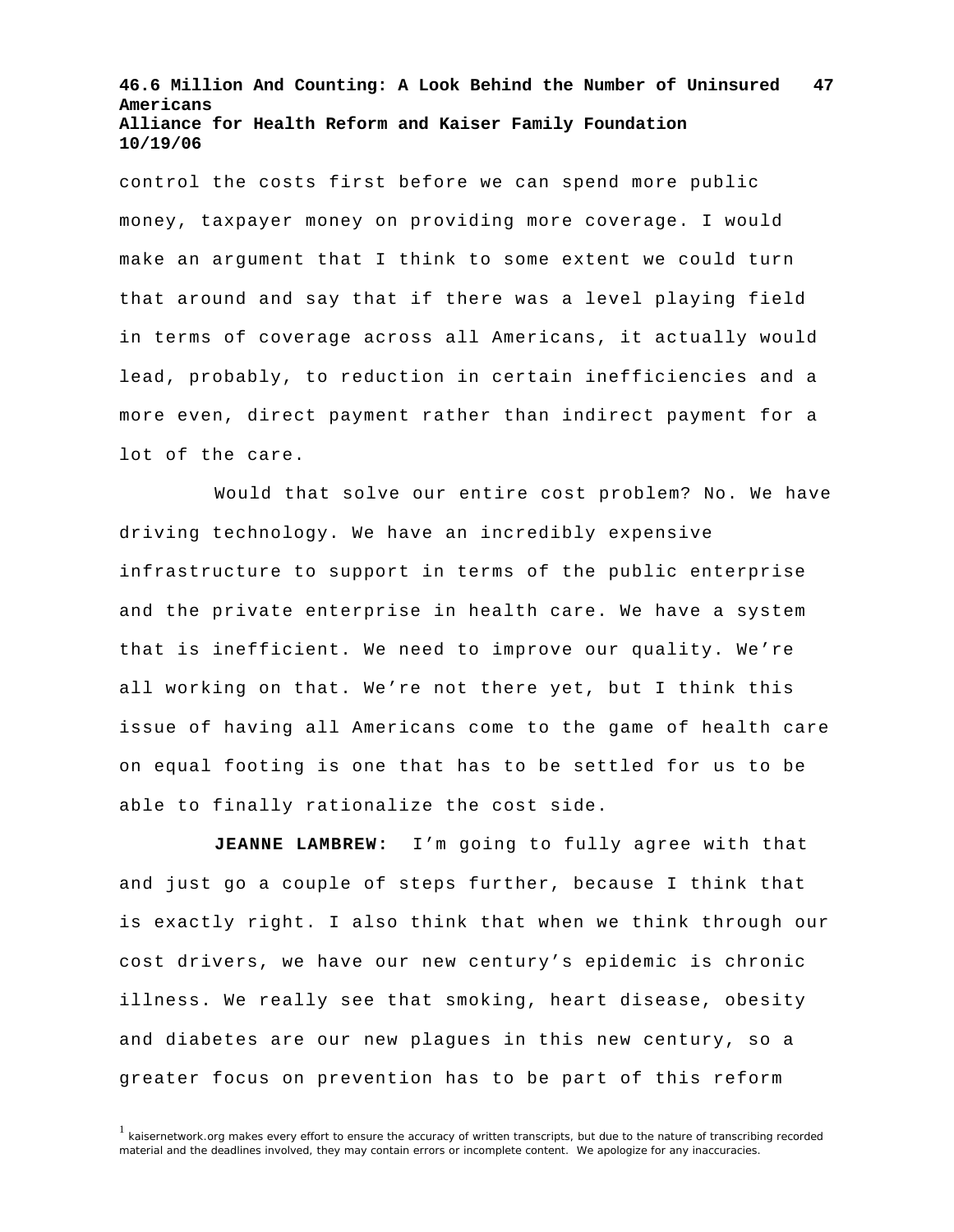system that Chip talked about. I think we need to have more research on what works and what doesn't work, so when we are looking at an expensive drug that there might be some alternative that is equally effective, yet less expensive. We need to know more about what we're purchasing, which leads to my last cost driver issue we need to focus on, which is price. Yes, people want more and they get more, but we also pay, according to most studies, the most in terms of prices in the world on our health care. Giving our demand side actors, either employers or purchasing pools, whomever, some more clout to really try to negotiate lower prices and it needs to part of the solution.

**DIANE ROWLAND SC.D.:** This question is how the study authors looked at the declining quality of coverage. Employers are not just reducing coverage, they are also increasing co-pays, deductibles and reducing the number of services covered. Is there a relationship between declining employee take up and the decline in the scope of coverage?

**JOHN HOLAHAN:** I think the quick answer is no. The current population survey doesn't ask that kind of question. There is no doubt that the benefit package is diminishing, but there are two things that are happening that's keeping premiums growing faster than they otherwise would, but it means you're getting less for what you pay. The first should

 $1$  kaisernetwork.org makes every effort to ensure the accuracy of written transcripts, but due to the nature of transcribing recorded material and the deadlines involved, they may contain errors or incomplete content. We apologize for any inaccuracies.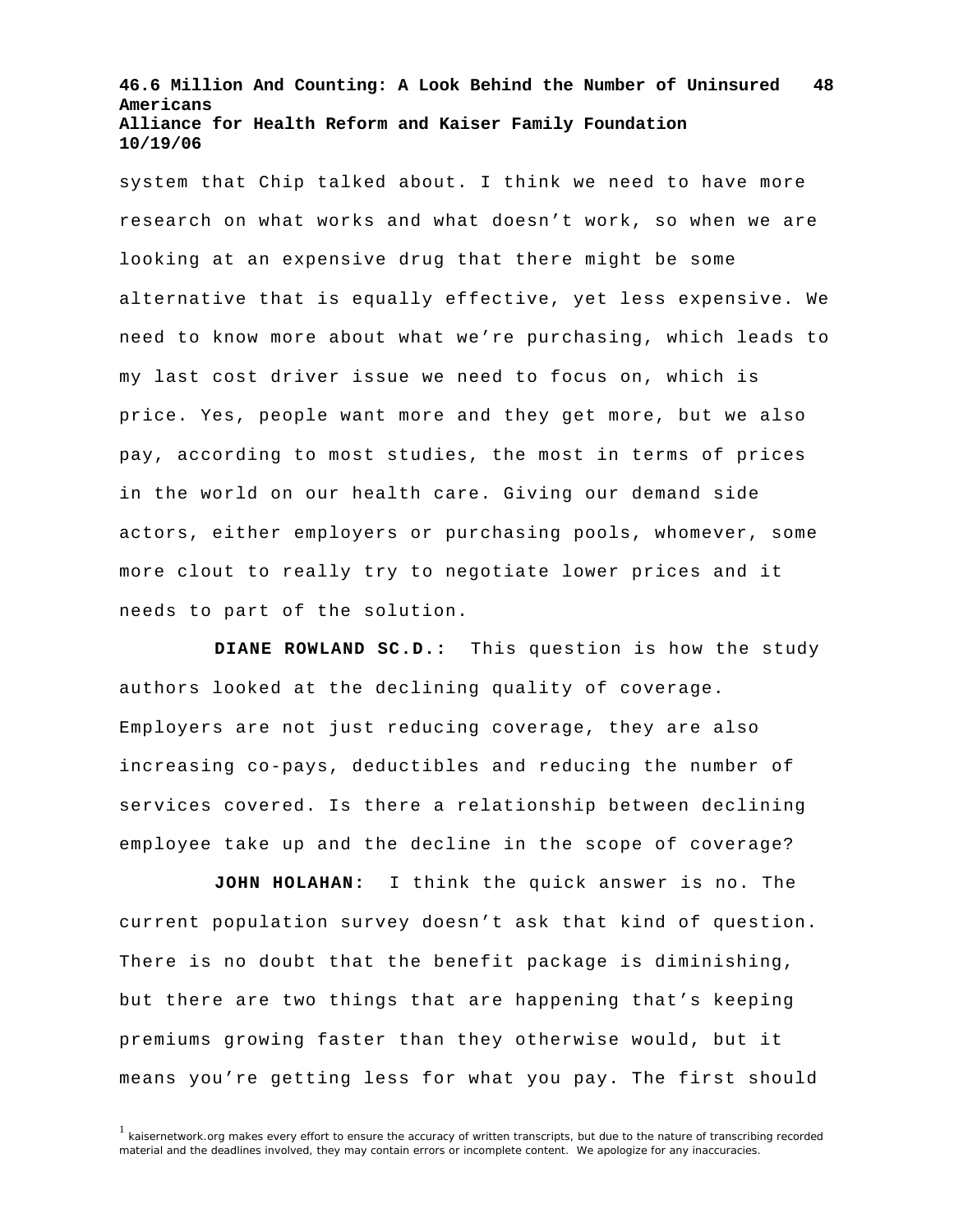keep coverage from declining. The second, we go the other way. It's hard to tell.

**DIANE ROWLAND SC.D.:** Maybe Bo, you could follow up with the other question that we have is for the uninsured workers overall. Are there more uninsured employees because employers don't offer or is it because employees don't participate?

**BO GARRETT:** If you just focus on the uninsured workers and take the sum total of where people start out and the trends we've seen recently, there are about 19 million uninsured employees in our study. The majority of them do not have access to employer sponsored coverage through their own job or the job of a family member. Most of the uninsured are uninsured among employees because they don't have access, not because they had access and chose not to pick up. This is discussed also in the brief.

**CHARLES N. KAHN III:** If I might add something? If we look at the increase in the cost of those who come to hospitals who receive free care or only pay part of it, we find in the excess \$2 million in the figures that I gave, that's about two-thirds from those who are uninsured, and about a third from co-insurance and deductibles that don't get paid. One of the things that is happening because of the increases in co-payments, and I think the increases in co-

<sup>1</sup> kaisernetwork.org makes every effort to ensure the accuracy of written transcripts, but due to the nature of transcribing recorded material and the deadlines involved, they may contain errors or incomplete content. We apologize for any inaccuracies.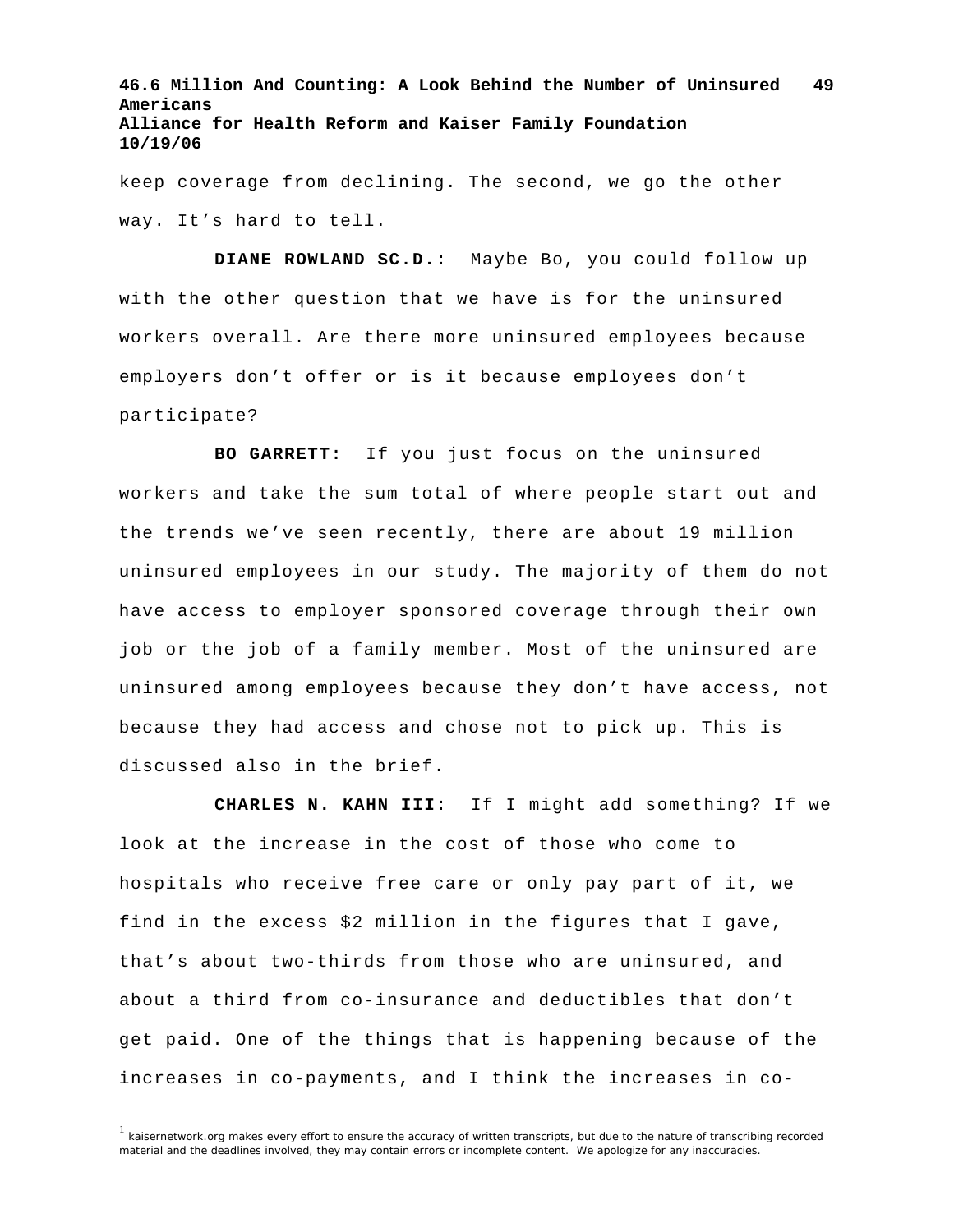payments do serve some positive function. The negative side of it and probably with those with chronic illnesses is that maybe some of them are waiting longer, they'll end up in the hospital and the care ultimately, or some care gets provided, but it falls back in the system for somebody else to pay for. There is a good and a bad from the cost sharing side and we have to be careful about where the threshold is on that, but whatever it does in terms of moderating use, you begin moderating use that shouldn't be moderated.

**OLGA PIERCE:** Hi, I'm Olga Pierce from United Press International. The question I'd like to ask is it seems like the trend has been that employer-based coverage is ratcheting down and some of that has been picked up by Medicaid and other programs that are ratcheting up slowly. I'm just wondering, is there some sort of limit? Is there a core level of employer-based coverage that we anticipate enduring, or will the linear trend just continue until eventually we see almost no employer-based coverage at all?

**JOHN HOLAHAN:** There probably is a minimum, but where it is we don't know. Right now with federal tax policy, there is an advantage to people with middle income, or higher income people are much better off getting compensation through health insurance than getting the same dollars to wages and salaries. That is the natural breaking point and

 $1$  kaisernetwork.org makes every effort to ensure the accuracy of written transcripts, but due to the nature of transcribing recorded material and the deadlines involved, they may contain errors or incomplete content. We apologize for any inaccuracies.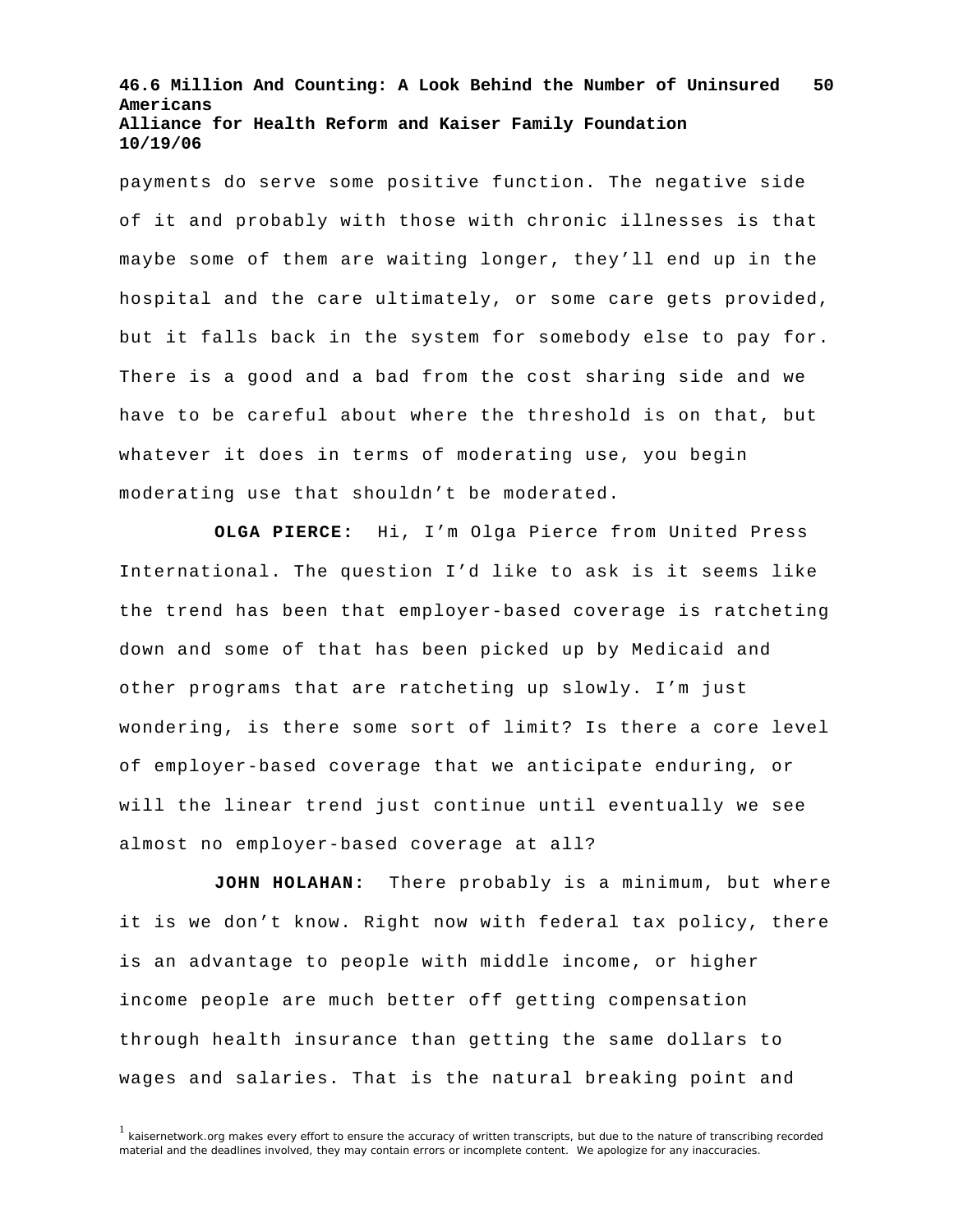unless we change that it would buttress that system for people above certain income levels. At the same time, that benefit is much less for lower-income people, where we see the problem growing and developing.

**CHARLES N. KAHN III:** You make an important point. There really are three big federal programs in terms of funding health care. There is Medicaid, which is federal, state. There is Medicare, which is obviously federal, and then there is the tax exclusion, which is really getting to be an extremely large number. So there is a lot of money on the table for people that have good jobs to get subsidized by the government. Employers in our labor market have a lot of incentive to provide coverage. It's the low-income side and I'm really interested, and I hope we can answer soon this new business versus old business, existing business question. That might help us through this issue too.

**DIANE ROWLAND SC.D.:** There is a follow-up question that really goes very closely to that, which is for Jeanne and Chip. What are the most important features of a tax credit that might be designed to help employers either offer or maintain their health care for employees? Are there some ways to do it that would have less adverse effects, other ways that might promote and shore up the system?

**JEANNE LAMBREW:** I'm going to actually parse the

<sup>&</sup>lt;sup>1</sup> kaisernetwork.org makes every effort to ensure the accuracy of written transcripts, but due to the nature of transcribing recorded material and the deadlines involved, they may contain errors or incomplete content. We apologize for any inaccuracies.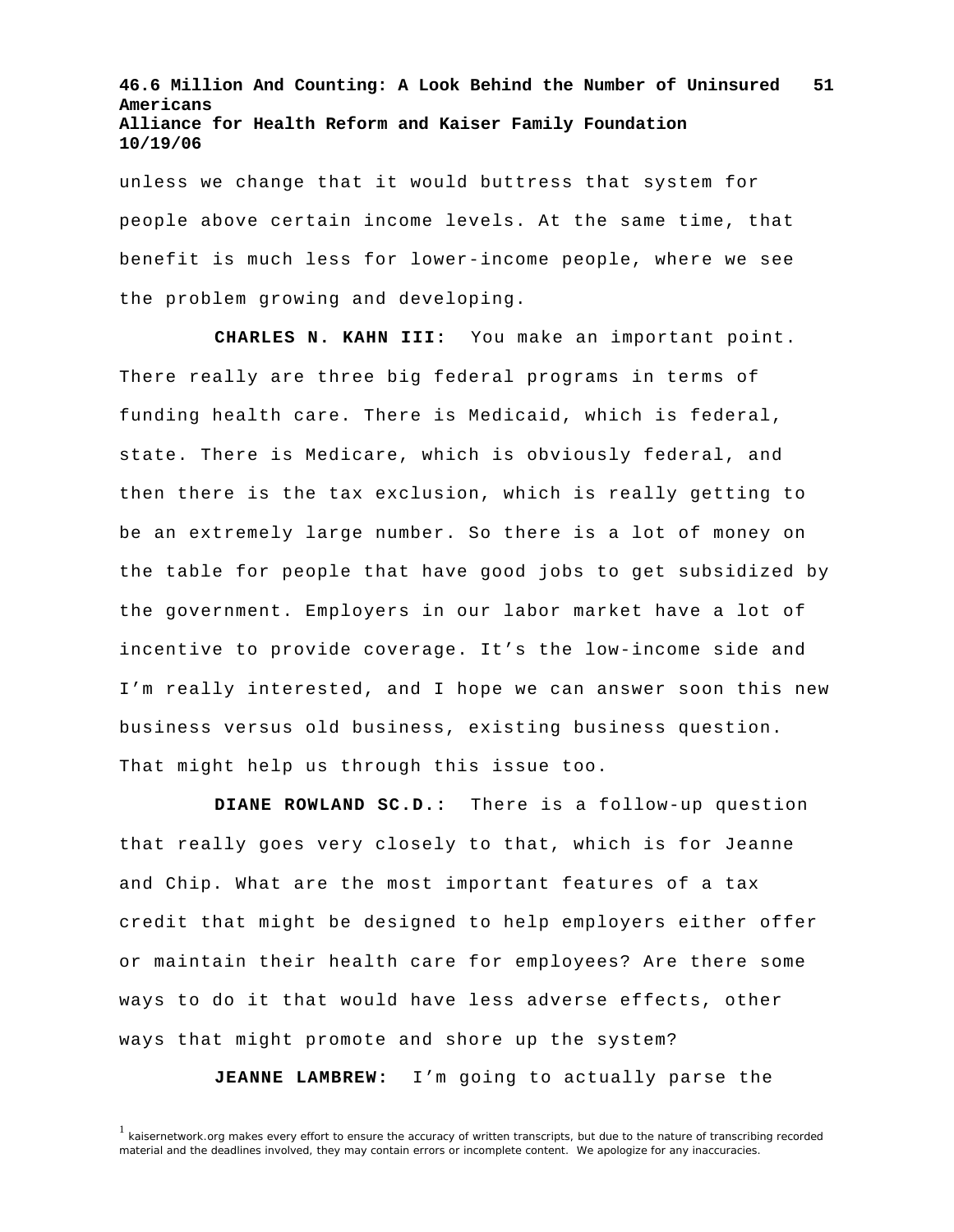question, which is to say tax credits to employers have been tried in various ways. There was a big experiment in New York awhile back. It's not been found to be very successful to get the tax credits to the employers. When you hook the tax credit to the workers, on the other hand, it may make that employer based insurance more affordable. There have been efforts to try to do that. I will just say a couple of pros and how you design a tax credit and a couple of cons about the vehicle.

The pros is actually the way you would design it that would make it most effective is trying to make it as a percentage, probably, of the premium because we have such variation in costs across the nation. If you're in New York versus Idaho, they are very different cost structures, and you have to be careful about a flat tax credit and what it would mean in different areas of the country, or within an age group. A young person would cost different than an older person. A person with a risk would cost more than somebody else. It's hard to calibrate a tax credit in our current health care market. You also need to make it refundable if you're going to try to target it to the low income workers.

 Going back to the original where the ducks are - I'm not sure why ducks are the analogy, but we'll go back to the ducks. They are mostly low-income people, and so you really

 $1$  kaisernetwork.org makes every effort to ensure the accuracy of written transcripts, but due to the nature of transcribing recorded material and the deadlines involved, they may contain errors or incomplete content. We apologize for any inaccuracies.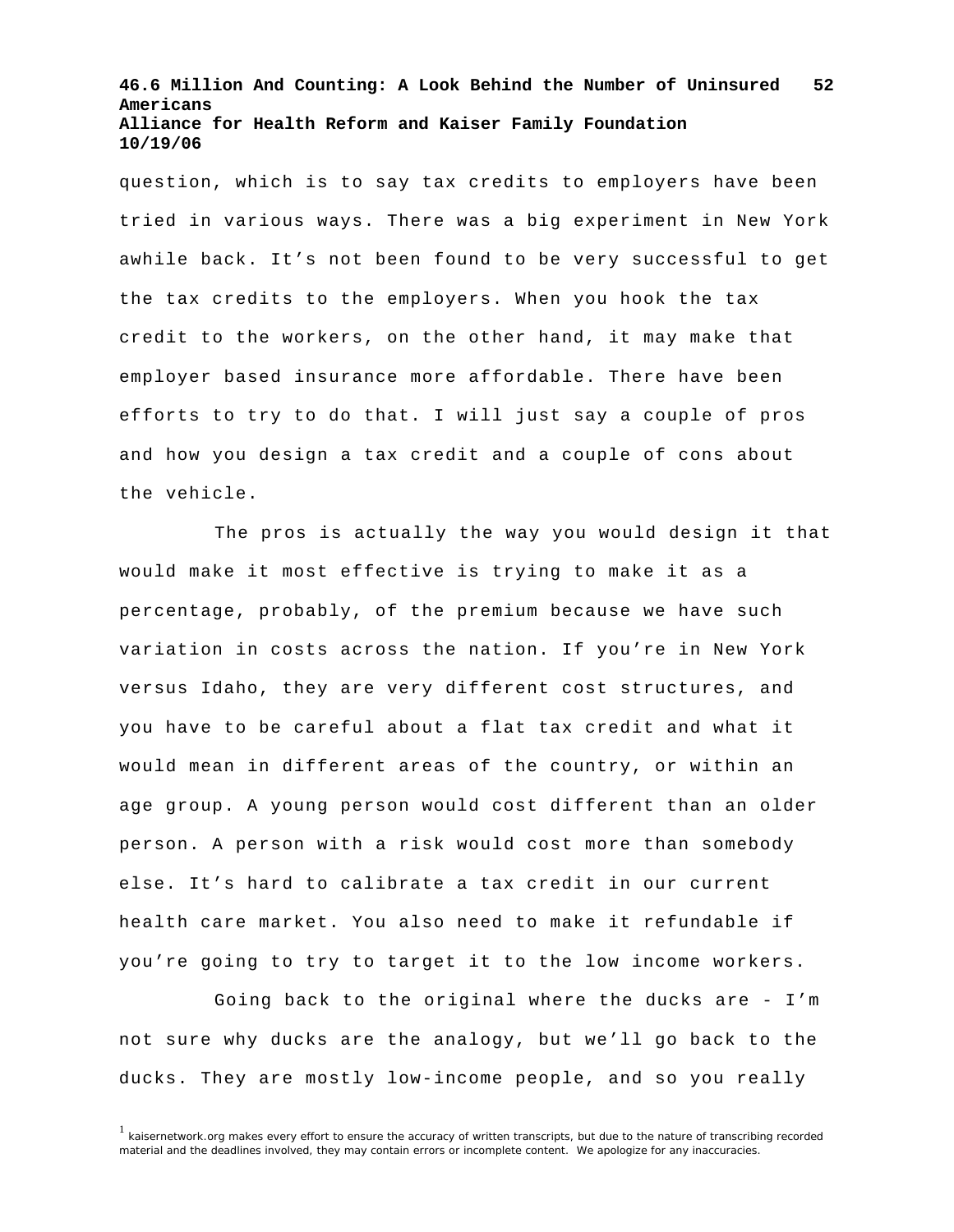have to make sure that they have enough tax liability to make that tax credit workable. It should be advanced, meaning it gets to the person before they have to pay the premium, not next April because it won't help them if they're low-income and have a cash flow problem. I'll say that the con of the approach is that most low-income people change jobs in a year, have a tenuous relationship with the work force by definition. That's why they're low-income, and so tax credits may not be the best way, or the most efficient way to try to get subsidies to a low income population.

**CHARLES N. KAHN III:** I think that the tax credit approach as another increment of reform, only in incremental reform is always going to have a lot of problems, and Jeanne talked about some of those. I do believe the following; if we're going to approach building the private coverage that we ought to have truth in advertising. If we're talking about an advanced refundable tax credit, why don't we just get real about it and say we're going to give certain people vouchers and then design a voucher program rather than trying to go through all the hoops in the tax structure?

I think the way to solve many of the problems that have been confronted by the tax credit is to throw the tax credit concept out and replace it with a voucher concept. How you determine eligibility is up for grabs, but then you have

<sup>&</sup>lt;sup>1</sup> kaisernetwork.org makes every effort to ensure the accuracy of written transcripts, but due to the nature of transcribing recorded material and the deadlines involved, they may contain errors or incomplete content. We apologize for any inaccuracies.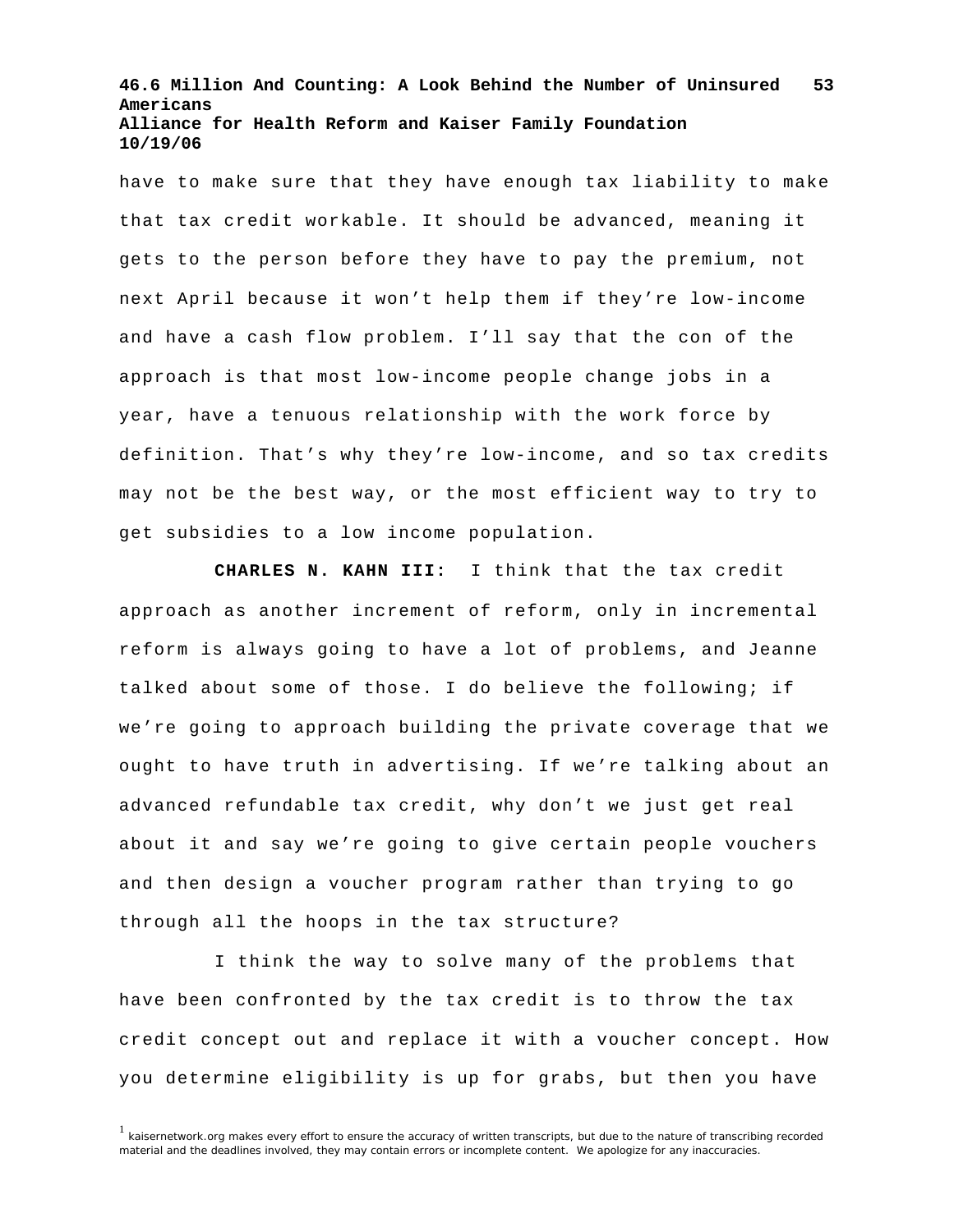an eligibility issue, you have a funding issue for the vouchers, and then you have the decision to make as to how much on various income levels do you want to subsidize people.

It would be a lot more straightforward, however - I'll get back to Massachusetts for a second - I think all these kinds of mechanisms that we have experimented with or would like to use to buttress the current system are not going to work that well unless it's part of a comprehensive package and you can see all of the pieces falling together. Otherwise, it's only going to have marginal data. That will only have marginal success. The children's programs have had more than marginal success, but it still is limited.

**DIANE ROWLAND SC.D.:** In terms of the issues and the uninsured rates that we've been talking about today, one question here is how that relates to ethnic and racial groups. Do they bear more of the increase in the uninsured? What's the impact of some of this data on contributing to racial and ethnic disparities?

**JOHN HOLAHAN:** We looked at that and at the end, because of the length of the paper was getting, kept it out. As a recall there was a fairly significant growth in uninsured among Hispanics, not surprisingly, but if you really wanted to see where is the growth in the overall

<sup>&</sup>lt;sup>1</sup> kaisernetwork.org makes every effort to ensure the accuracy of written transcripts, but due to the nature of transcribing recorded material and the deadlines involved, they may contain errors or incomplete content. We apologize for any inaccuracies.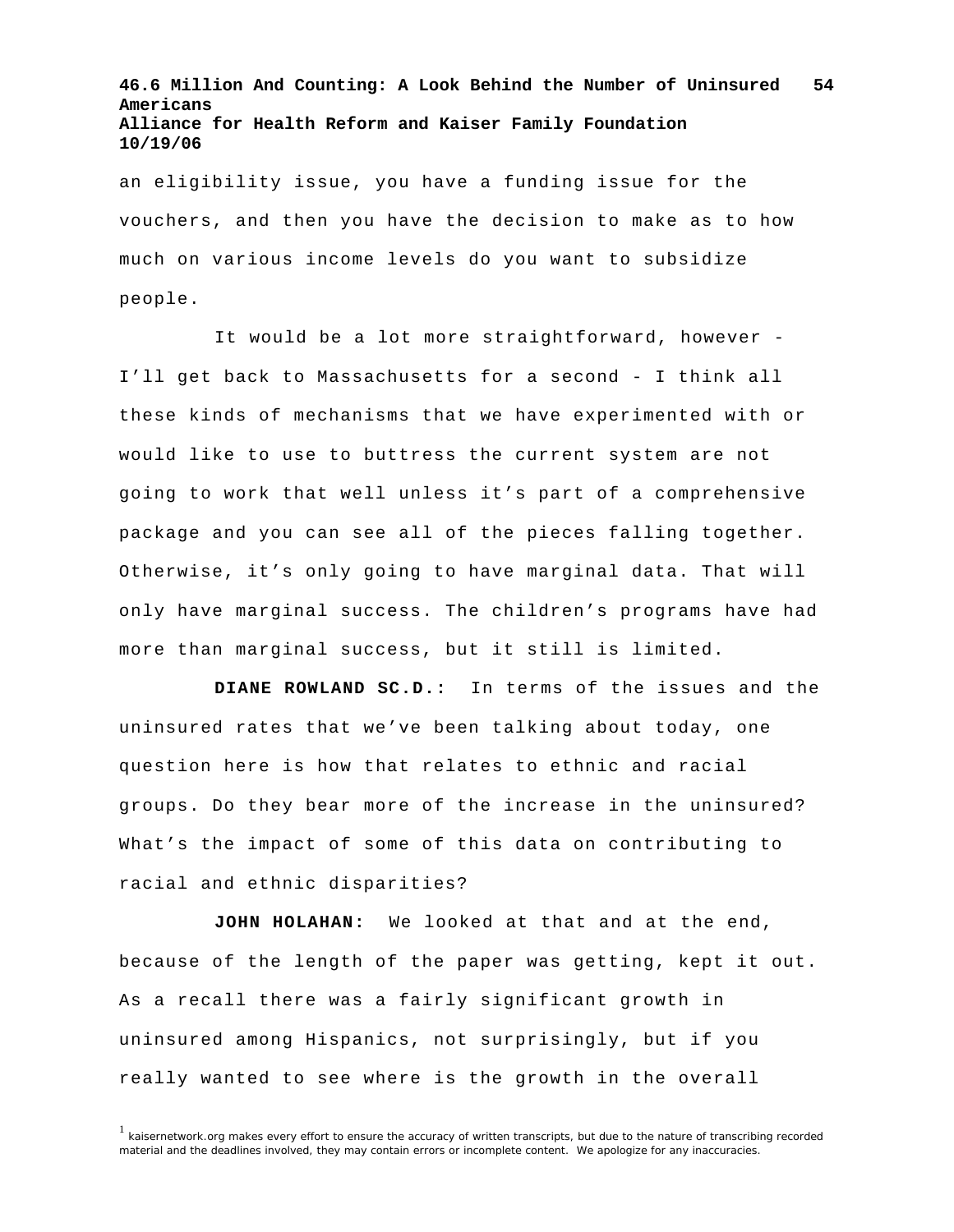problem really occurring, it's really among whites and among native citizens, just because they are so much larger as the base. So it's white native citizens that are really bearing the brunt of this growth in the uninsured. Not in proportion to their overall numbers, where it's a bigger issue among Hispanics, but it's not a problem of minorities by any means.

**JEANNE LAMBREW:** I'd just like to say that's the growth of the uninsured, but if we look at the distribution of the uninsured, it's still disproportionately minority.

**JOHN HOLAHAN:** Disproportion relative to the population.

**JEANNE LAMBREW:** To the population. Yes, correct.

**JOHN HOLAHAN:** In numbers, but not [inaudible] but white and native citizens at any point in time, are the bulk of the uninsured.

**BO GARRETT:** We weren't able to look at race and ethnicity in the policy brief, but in the larger report that will be coming out soon we were able to look at that, and we do find some striking differences in the rates. Of course, non-Hispanic whites are the majority of the population, and so will drive a lot of the growth [inaudible] for them. The rates of decline of ESI were higher for non-Hispanic blacks and for Hispanics, around 6-percent each in our work over this longer 2001-to-2005 time period.

 $<sup>1</sup>$  kaisernetwork.org makes every effort to ensure the accuracy of written transcripts, but due to the nature of transcribing recorded</sup> material and the deadlines involved, they may contain errors or incomplete content. We apologize for any inaccuracies.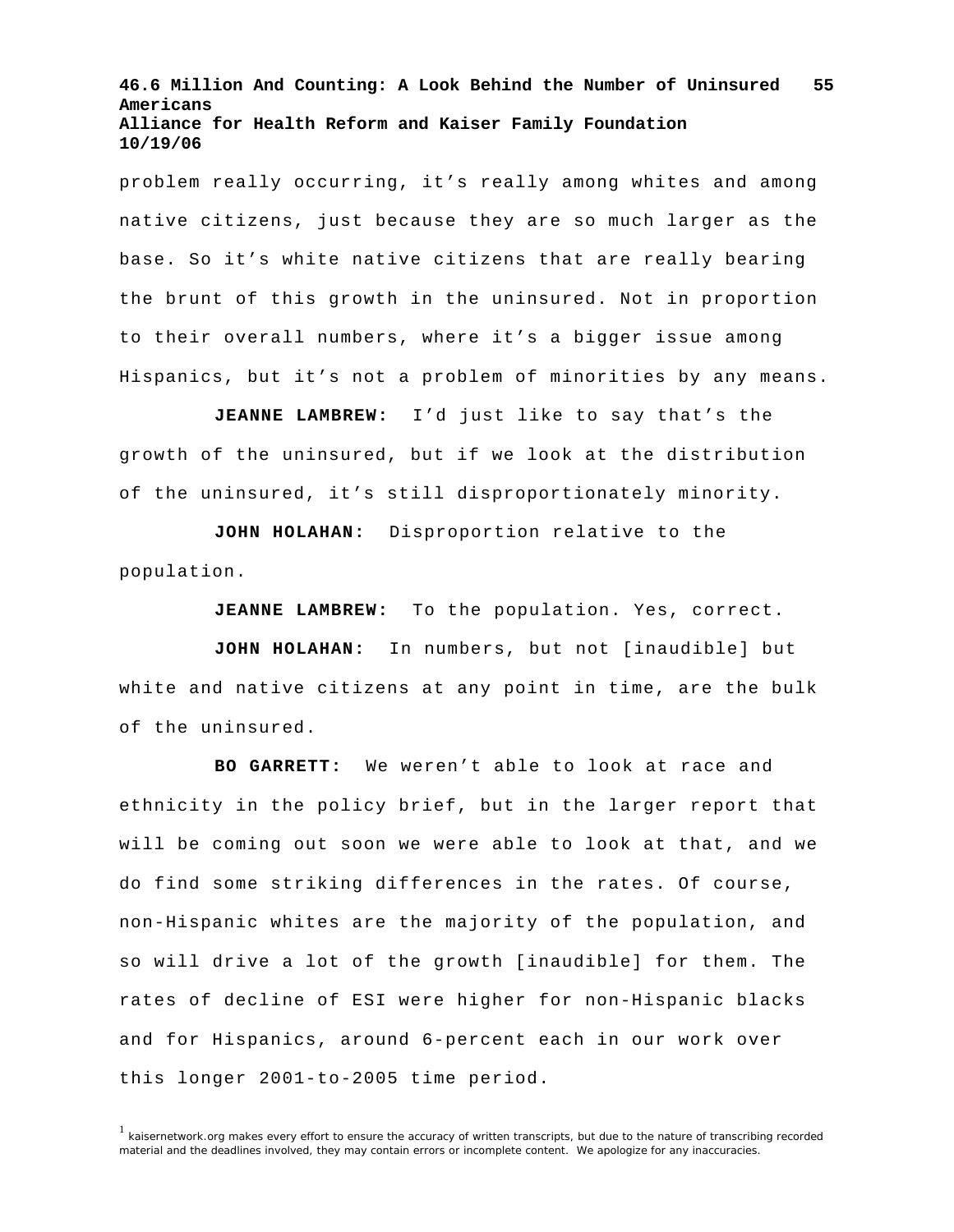**JEANNE LAMBREW:** I'll just say a quick note, that I was just recently looking at the research on evaluations on Children's Health Insurance Program, and what we have found in some states, like New York is that when you enroll children into these programs, the racial disparities become insignificant in terms of other access means. It will not solve, coverage will not solve our racial disparities, but it does make a difference, a potentially major difference in some of our disparities.

**CHARLES N. KAHN III:** Just to add to that, in the Medicare program there has been a lot of research and there are tremendous disparities in terms of actual delivery of care. We go into all the reasons for that, so I'm not sure coverage is critical to getting it to a point, but we have other system issues in terms of disparities.

**DIANE ROWLAND SC.D.:** Chip, the question here is, will the strange bedfellows get to agreement?

**CHARLES N. KAHN III:** The more important question is will the strange bedfellows get to a successful and active law. Hope springs eternal, I'll answer the question.

**DIANE ROWLAND SC.D.:** Jeanne, you mentioned some awareness by large employers of government action being necessary to help complement their work, especially as we look at the issues facing the auto industry. Do you see any

<sup>&</sup>lt;sup>1</sup> kaisernetwork.org makes every effort to ensure the accuracy of written transcripts, but due to the nature of transcribing recorded material and the deadlines involved, they may contain errors or incomplete content. We apologize for any inaccuracies.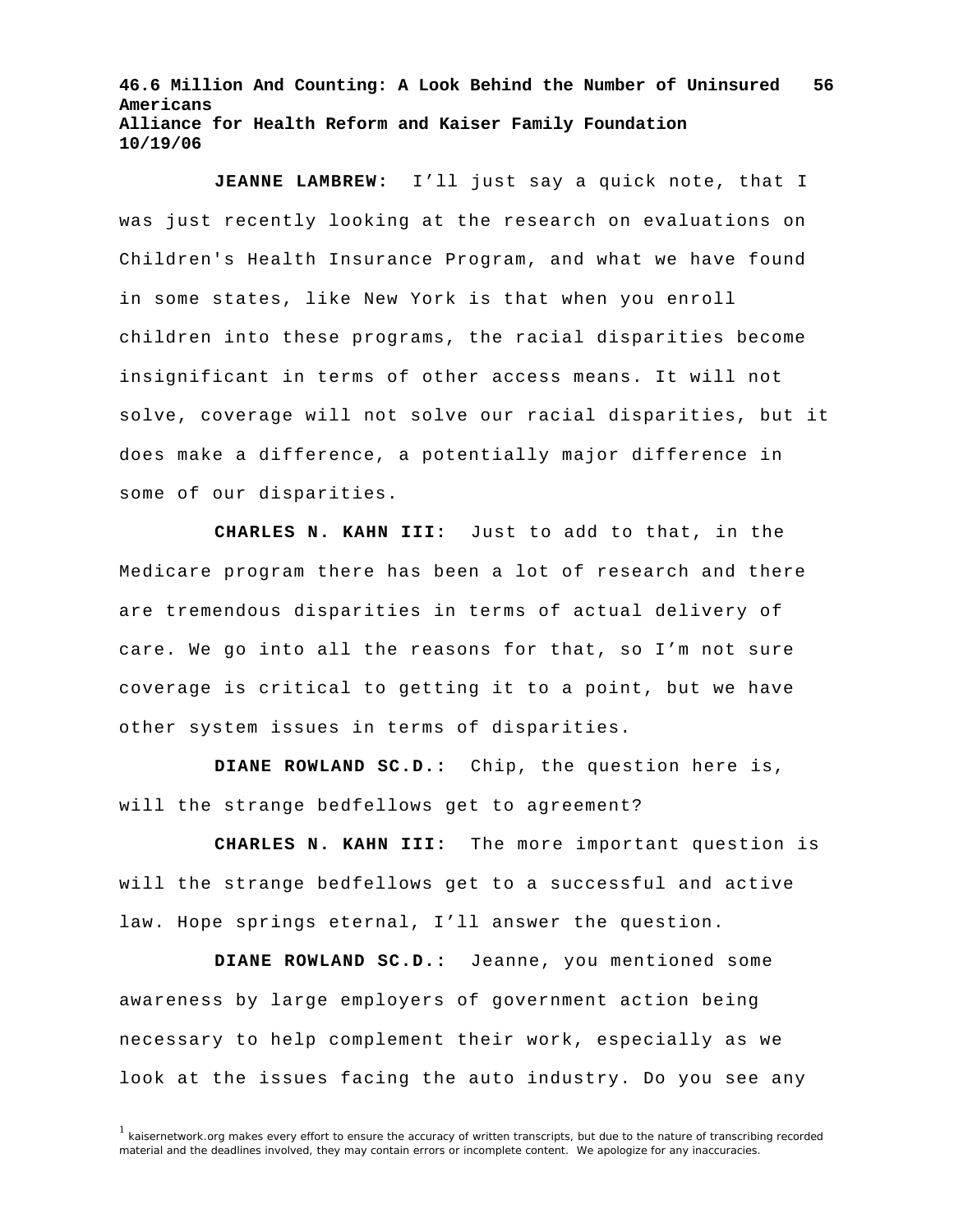movement in terms of these large employers toward being more available to discuss and advocate for improved government policy on the uninsured?

**JEANNE LAMBREW:** I'll just go by what's public and by what Chip said is his optimism, which is it was about a year ago where there was a forum potentially in this room where we had the heads of Starbucks, Costco, Honeywell, a bunch of the major corporations saying along side Senators Boxer and Grassley, Governors Romney and another democratic governor, we need a change. We need a systemwide change. It can't be that we just keep going along, as Chip said in his organic way. There have been some leaders, and there have been some individual leaders stepping out. There is a group called the HR Policy Association, Human Resource Policy Association, which has last spring issued a report saying, we're the ones doing a good job and we know we can continue doing a good job. We need help from the policymakers. We need to engage, and they are beginning a process to do this.

You see selective experiences, but we can't forget that if we go and engage by, no offense to our Washington based advocacy groups, our National Association of Manufacturers, our Chamber of Commerce, or any other business groups. There are two challenges that they have. Number one is they are membership organizations and they have always

<sup>&</sup>lt;sup>1</sup> kaisernetwork.org makes every effort to ensure the accuracy of written transcripts, but due to the nature of transcribing recorded material and the deadlines involved, they may contain errors or incomplete content. We apologize for any inaccuracies.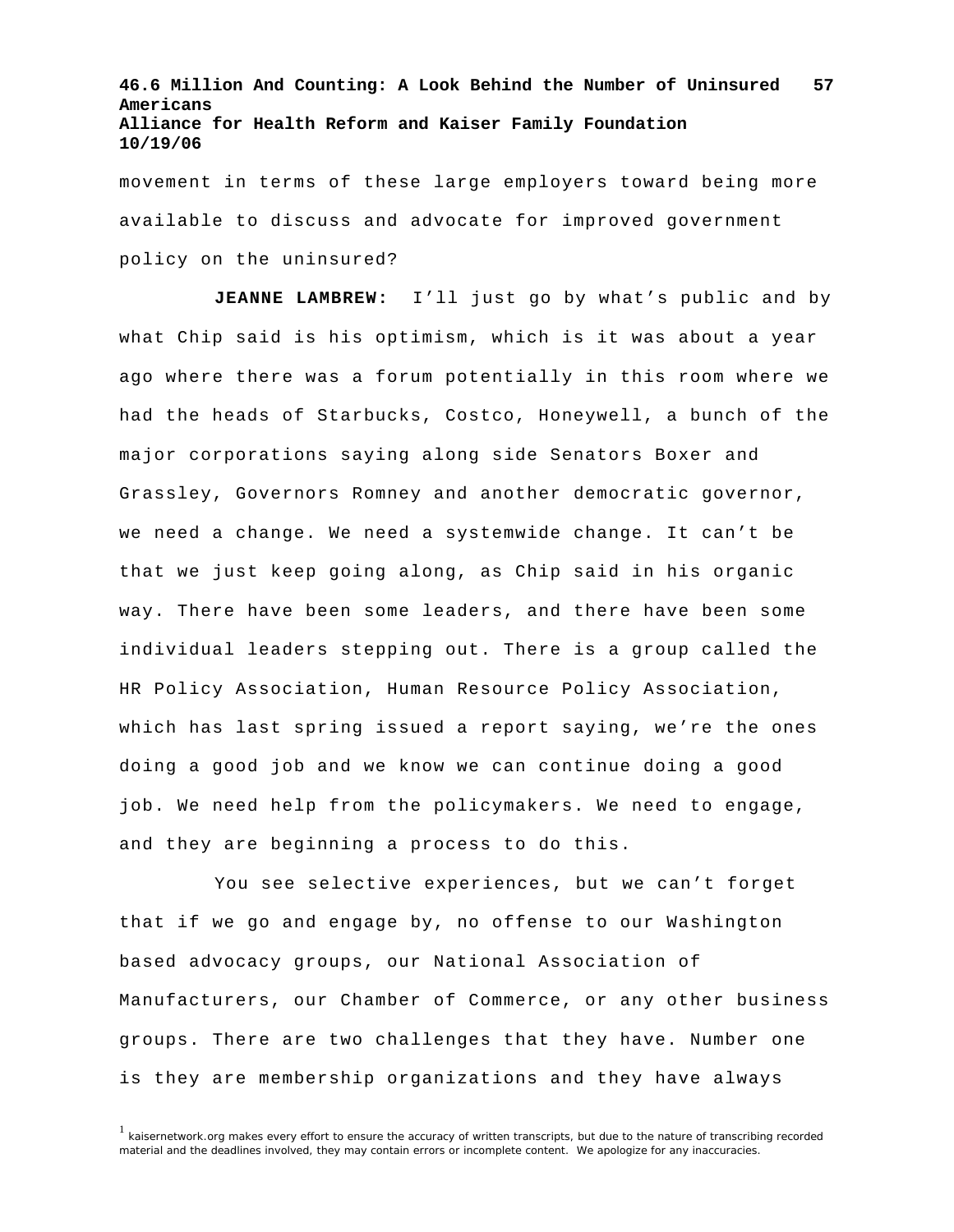somebody in their organization who will be hurt. It's the lowest common denominator problem. They can't lead because somebody will be affected by changing this big status quo and, equally important, many of those groups have as organizational representative's people in the health care industry who have even a different type of stake involved. It's hard to expect leadership to come from the Washington based groups. You can correct me if I'm wrong, but I do think that it's out there. It has to be out there, because if the business leaders don't recognize this, their stockholders will, their corporate boards will. We will have to see a change in this, because it just can't sustain these kinds of cost increases. Sheer economics.

**DIANE ROWLAND SC.D.:** This question focuses on some of the creative programs at the state level, pooled insurance, California, Washington State. What have we learned from these experiences, and do they offer any guidance to where we might go toward solutions in the future?

**CHARLES N. KAHN III:** They're limited. They can be successful with certain populations, but they're obviously expensive on a person-by-person, unit-by-unit basis. If you could find another way to spread that risk, it would be great, but there it just gets back down to a matter of economics. They're successful if the state is willing to put

<sup>&</sup>lt;sup>1</sup> kaisernetwork.org makes every effort to ensure the accuracy of written transcripts, but due to the nature of transcribing recorded material and the deadlines involved, they may contain errors or incomplete content. We apologize for any inaccuracies.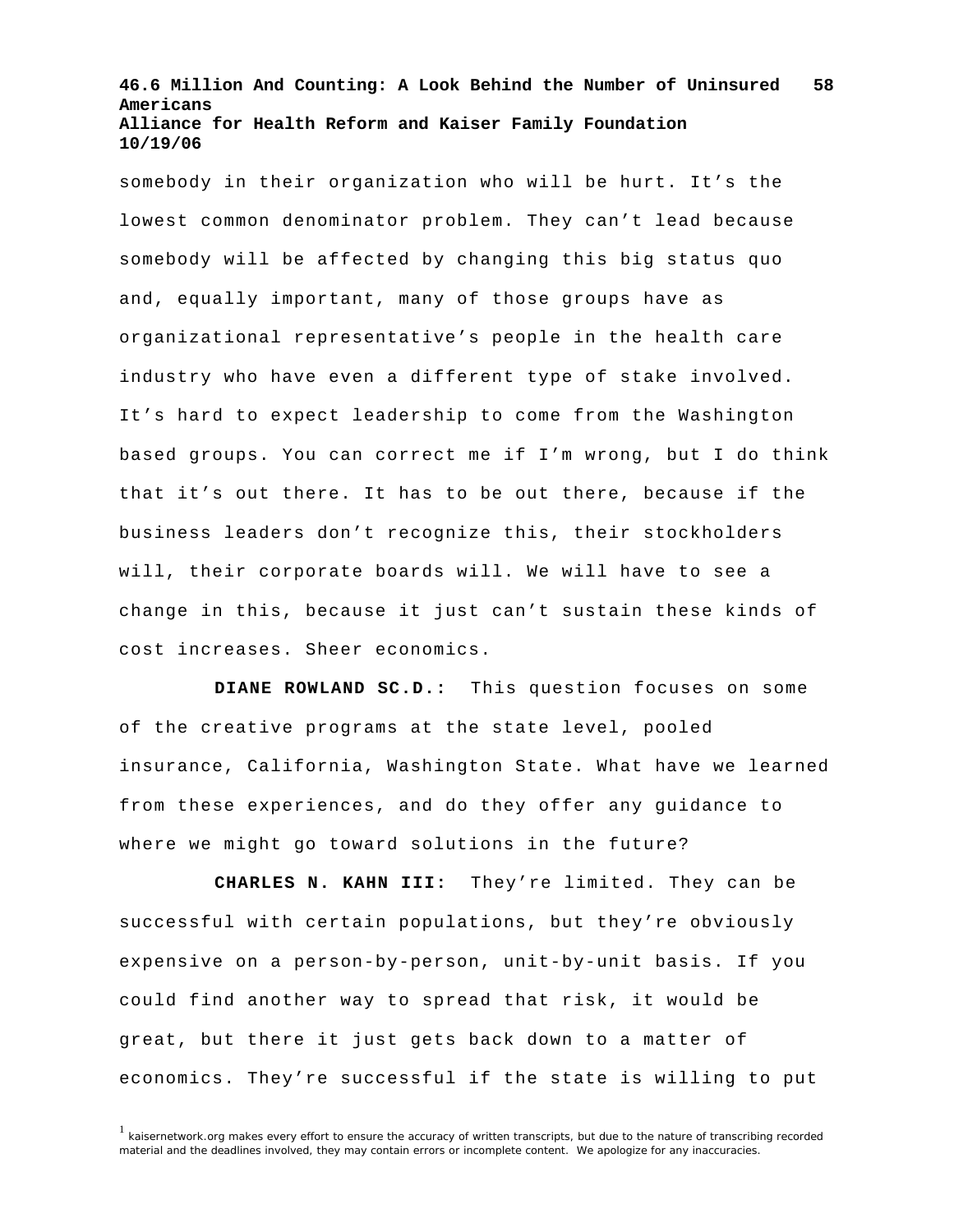in the amount of money it takes on a person by person basis, because these are expensive people. These are people who are sick, or their families will have people that are ill and they are going to be hard to insure.

**JEANNE LAMBREW:** I'll just say, Diane and Kaiser are in this study as well, and we did a study at the Center for American Progress in this. We looked at Medicaid and its payment for high-cost cases. The Medicaid program for community based people, put aside people in nursing homes for whom Medicaid is the primary payor, insurers, a huge percentage of the most expensive people in this country, 24 percent of the most expensive people all across the board of all ages in the country are covered at some point by Medicaid. So Medicaid actually is the high-risk pool, if you want to call it that, for our nation because it really doe, for people who are low-income, disabled, or duly eligible for Medicare, pay for those costs. So I think we should neglect the fact that Medicaid actually is serving this function in many ways.

**DIANE ROWLAND SC.D.:** This question asks the panel what they think that high-deductible health plans and health savings accounts will have as an effect on the number of the uninsured. They know that Jeanne has already expressed her view on that, but wondered if other panel members would be

<sup>1</sup> kaisernetwork.org makes every effort to ensure the accuracy of written transcripts, but due to the nature of transcribing recorded material and the deadlines involved, they may contain errors or incomplete content. We apologize for any inaccuracies.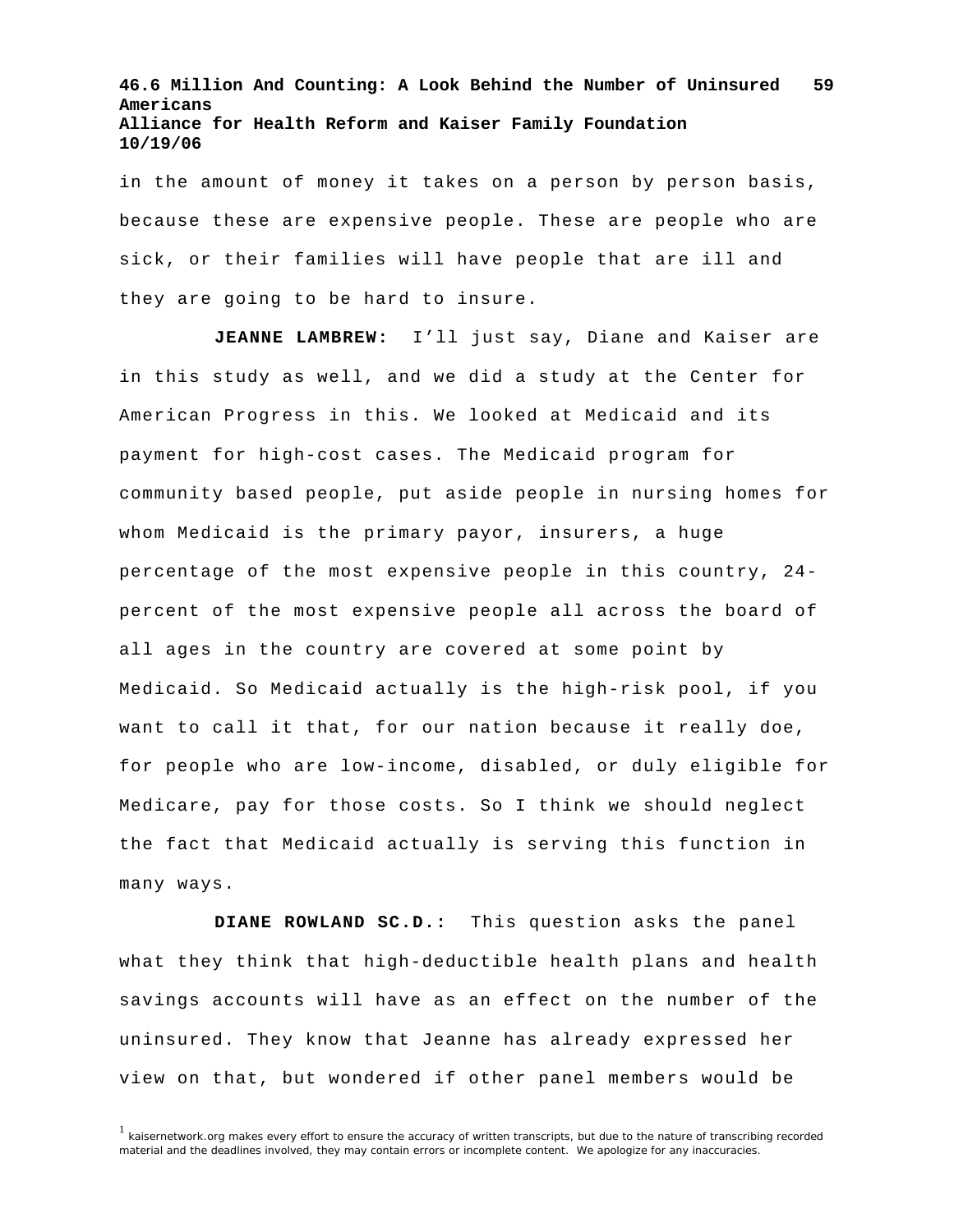willing to comment. Are high-deductible health plans and health savings account going to help significantly reduce the number of uninsured? Are they part of the solution?

**JOHN HOLAHAN:** The answer is that they could help ensure younger and healthier people making reasonable incomes. At the same time, they have the potential to have such risk segmentation issues, that is creating pools of relatively healthy people and increasing the cost that other people bear, that you have to keep in mind that you could see some deterioration of coverage in those other risk pools that are losing the healthy people that were attracted to these kinds of plans. It's a complicated question, but the attraction to young and healthy people with reasonable incomes is obvious. The overall effect is less clear.

**CHARLES N. KAHN III:** In a pluralistic system, all kinds of benefit structures ought to be offered to people because they want different structures, whether it's farmers and ranchers or others who are use to high deductible coverage, it's really what [inaudible] to say coverage is, is some tax protected money in a savings account. It really is more importantly, a high-deductible coverage. I wouldn't necessarily say younger and wealthier. It depends on lifestyle and outlook as to whether or not that kind of coverage can work for somebody. For small business people,

<sup>1</sup> kaisernetwork.org makes every effort to ensure the accuracy of written transcripts, but due to the nature of transcribing recorded material and the deadlines involved, they may contain errors or incomplete content. We apologize for any inaccuracies.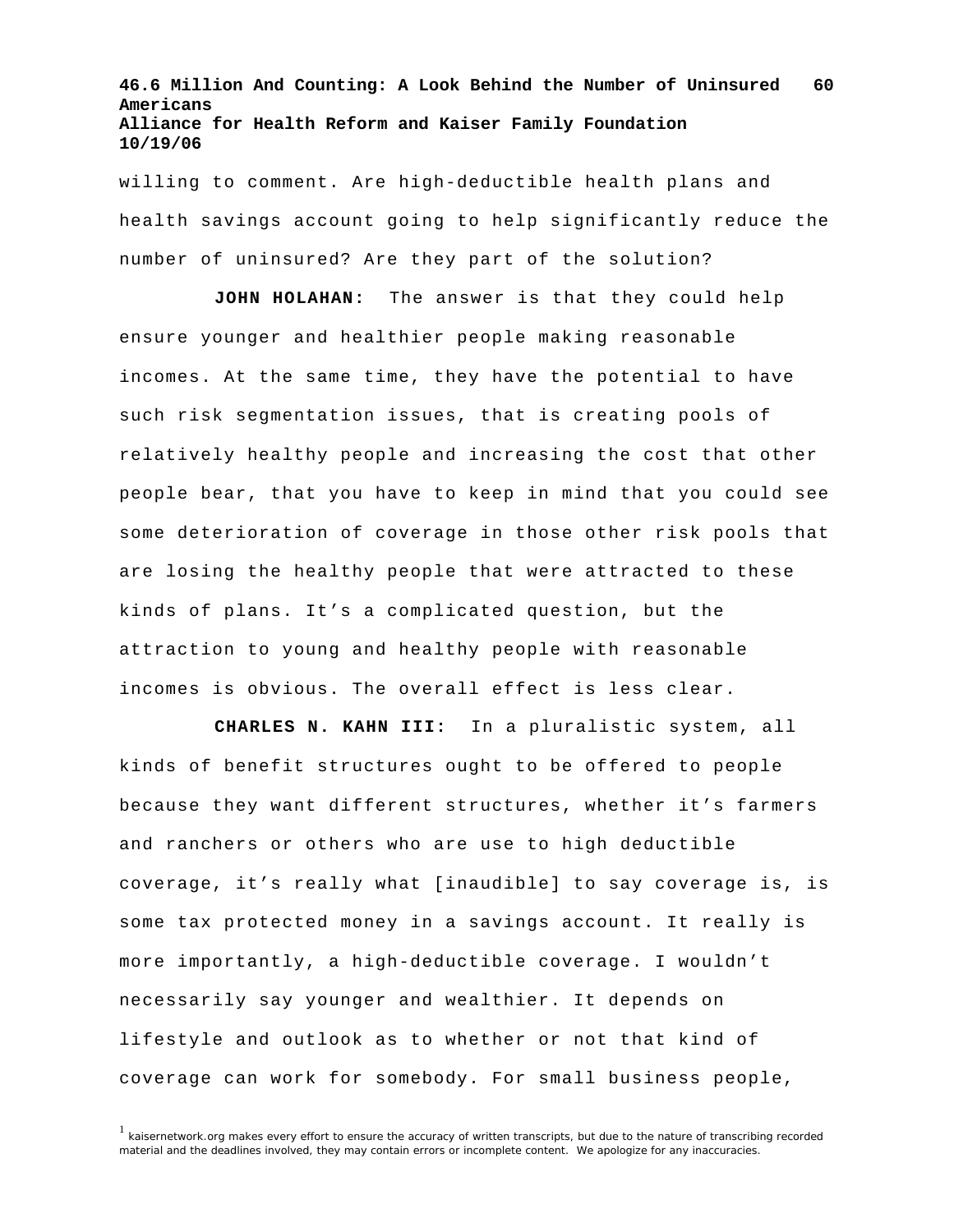for ranchers, for farmers, for people that are used to that kind of coverage, they can make it work for themselves, and it can be somewhat less costly.

The fact is right now, if you look at the individual market, regardless of the HSA side of it, the individual market premiums have not increased that much in recent years, but that's mostly because the deductibles are getting higher and higher. The small employers that have been purchasing that coverage have made a choice, a trade-off. At least right now, it works in the mix. Ultimately the question is, how many more people is that less expensive coverage going to bring in? And probably not that many.

**JEANNE LAMBREW:** I'm not sure if I'm allowed to say anything because I already had an opinion, but just let me just say one quick thing, which is separate out the high deductibles from the accounts. We're spending a fair amount of tax dollars on these accounts, especially with proposals to try to make them more tax deferred, greater contributions to that. If you were given a choice between do you want to spend this, I think it's about, and I'm making this up because I can't remember the number, \$40 billion, \$50 billion on these accounts and the subsidies for these accounts. Is that the best way to cover the uninsured? I think it's a valid public policy question. Some people would argue that if

 $1$  kaisernetwork.org makes every effort to ensure the accuracy of written transcripts, but due to the nature of transcribing recorded material and the deadlines involved, they may contain errors or incomplete content. We apologize for any inaccuracies.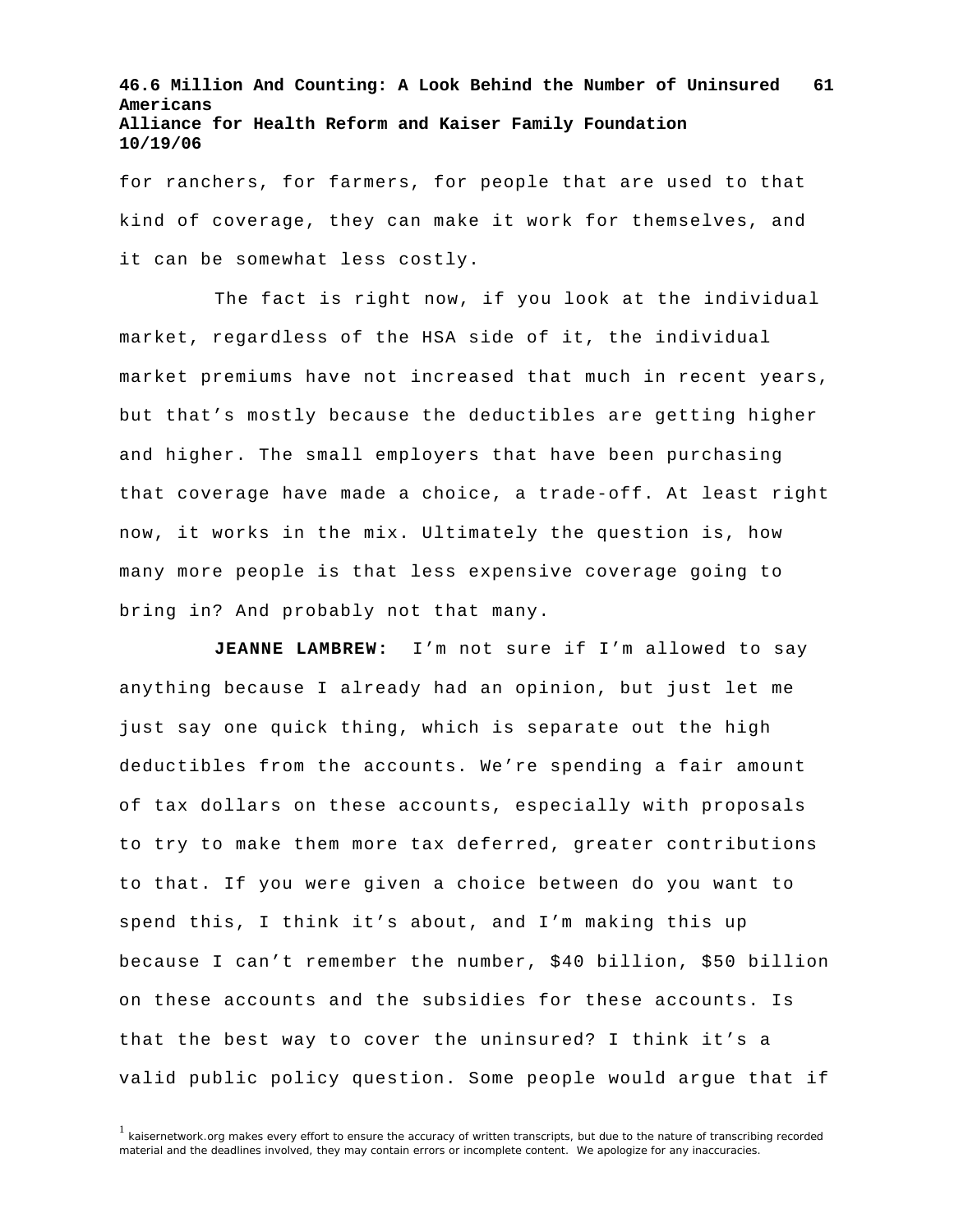you're goal is to cover the uninsured, creating these tax deferred accounts is not the right way to go.

**DIANE ROWLAND SC.D.:** Looking at another option that is on the table to help improve coverage is re-insurance. This question is directed at you, Jeanne, in terms of how would you pay for a re-insurance proposal akin to the one that Senator Kerry had as part of his health proposal. Do you think a re-insurance strategy is an effective next step in trying to get health insurance more affordable?

**JEANNE LAMBREW:** The latter question, I would ask Chip what he thinks. I think your insurance company background —

**CHARLES N. KAHN III:** There was this debate, and Ed will remember it, back in the early '90s or late '80s. There was a big fight in the Senate between Senator Mitchell and Senator Kennedy, I think, between whether we wanted in longterm care to fund the back end or the front end. It went on for a long time and they never enacted a policy. I personally believe that from an insurance standpoint, just looking at it from an insurance standpoint, the back end is the easiest part to insure, because you're insuring against something not happening frequently for most of the insureds, so why would you want to subsidize that?

With all due respect, it never made any sense to me,

<sup>&</sup>lt;sup>1</sup> kaisernetwork.org makes every effort to ensure the accuracy of written transcripts, but due to the nature of transcribing recorded material and the deadlines involved, they may contain errors or incomplete content. We apologize for any inaccuracies.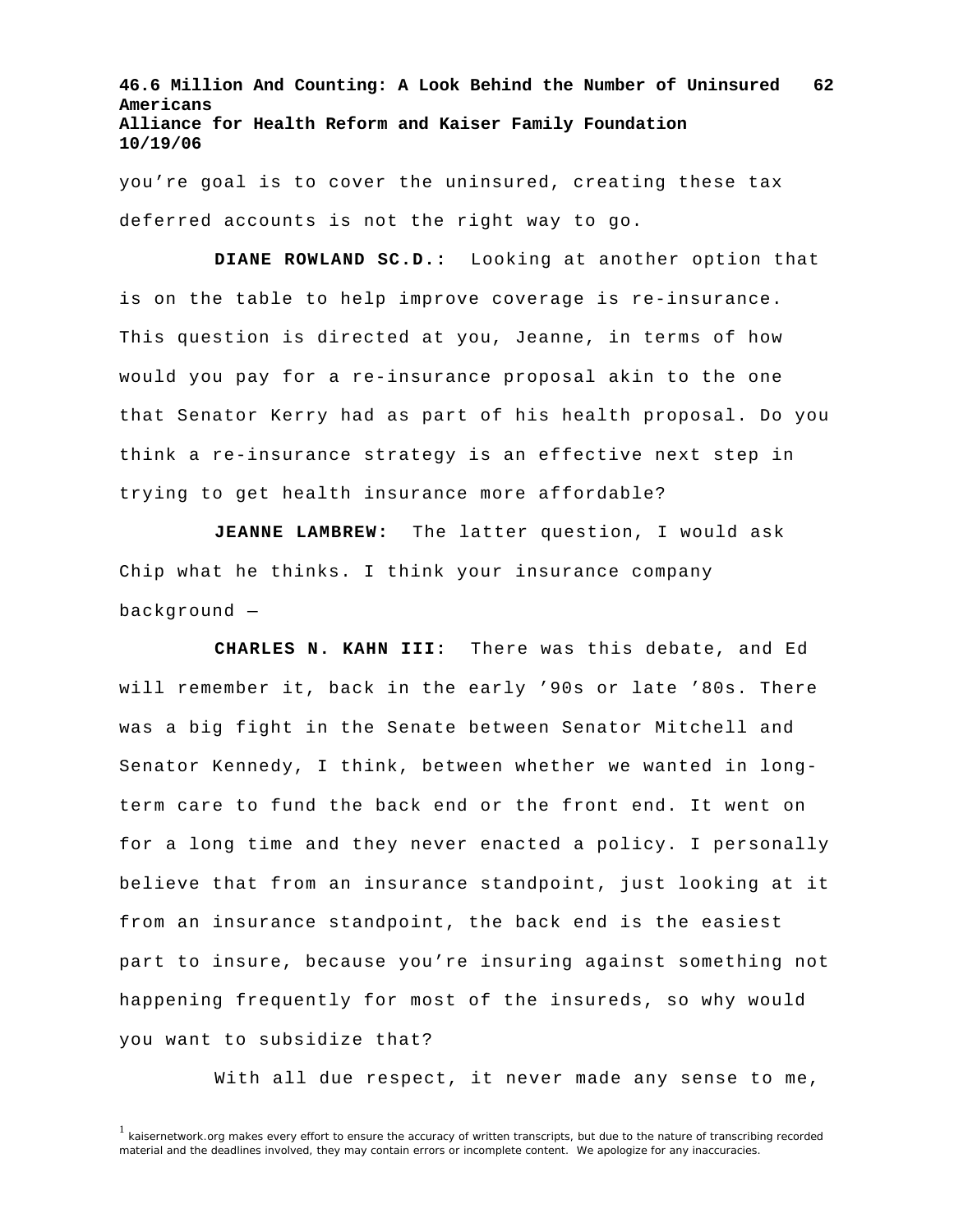because if you're going to have private insurance, that's what the private market can insure against. Whereas, it's the upfront stuff that recurs a lot and so it drives this movement towards high deductible co-payments that causes your price pump. I don't know what the policy is for the front end for the people who have less money, but I don't think it's going to help employers that much. It's actually going to take them off the hook in a place where there is a market that works.

**JEANNE LAMBREW:** I'll agree in two ways. Number one, I don't think the re-insurance is ever going to be so much of a percentage of high expenditures, there is nothing left to insure. I think it was always a fraction of that. Two is if you think about the uncertainty, what is called a risk premium. Part of what you're paying your insurance overhead is an amount due to the unpredictability of that kind of risk. So you could potentially reduce the insurance company overhead by having some sort of re-insurance. As a public policy, we probably all could agree that if we try to figure out where we spend our limited government dollars, our public dollars, spending it on the most vulnerable, meaning the lowest income, and the most sick makes some sense. That's sort of a good public policy to say, let's target our resources towards those who are the sickest, who are the most

<sup>&</sup>lt;sup>1</sup> kaisernetwork.org makes every effort to ensure the accuracy of written transcripts, but due to the nature of transcribing recorded material and the deadlines involved, they may contain errors or incomplete content. We apologize for any inaccuracies.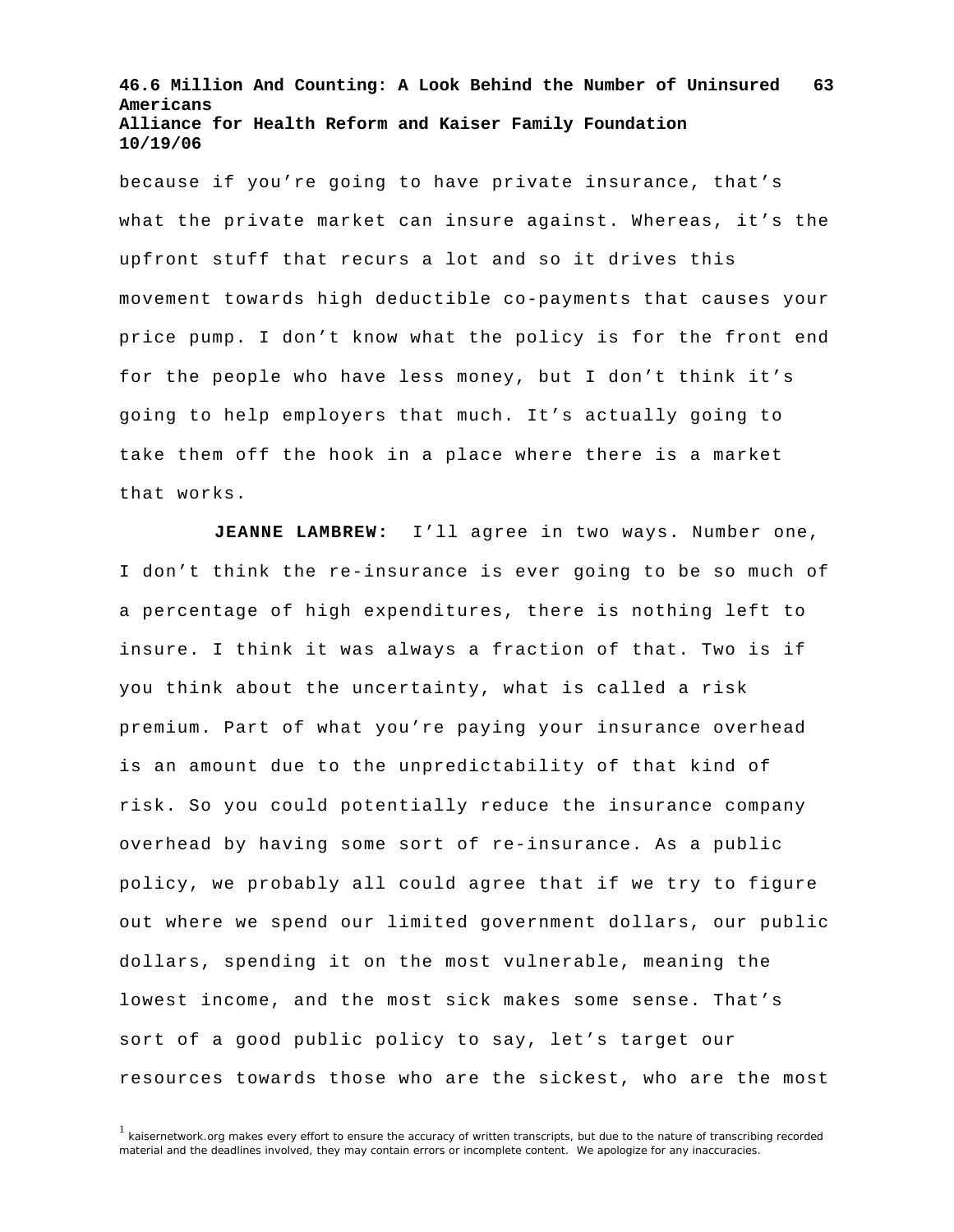in need. That is something that we probably should think about in creative ways.

**CHARLES N. KAHN III:** Something just occurred to me from what you said. I guess I think that it's good to have those private insurers for the employers that they are providing coverage to, having all the risk. If you throw the government in there and you want a public program up there, I may not like it for other reasons, but it's a lot more rational. If you're going to subsidize the insurers though, the problem is they are going to figure out how to do real well in a system in which they have to accept less risk, but you are paying them money. If we're going to have a private system, let the insurers do what they're good at, which is work out risk at the high end.

**DIANE ROWLAND SC.D.:** I think we already know that a lot of the highest-risk people have already gotten into the Medicaid program because of their disabilities and are already part of the public risk.

**CHARLES N. KAHN III:** That's true, but there are a lot of people who cost a lot of money in the other pool. I don't know the data, but my guess would be in Medicaid the people that we are talking about that are expensive are people that are expensive over time.

**DIANE ROWLAND SC.D.:** And are unlikely to get private

<sup>&</sup>lt;sup>1</sup> kaisernetwork.org makes every effort to ensure the accuracy of written transcripts, but due to the nature of transcribing recorded material and the deadlines involved, they may contain errors or incomplete content. We apologize for any inaccuracies.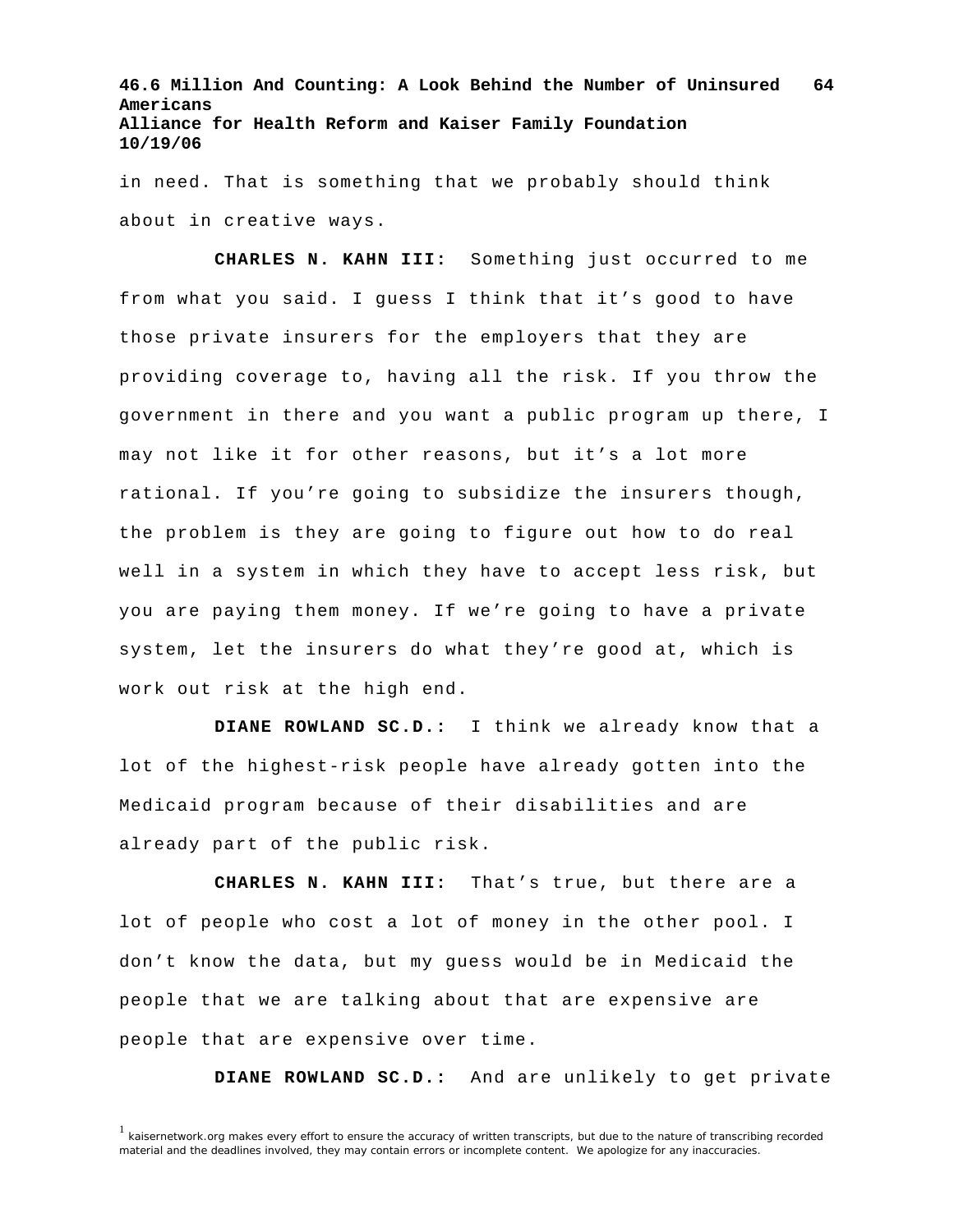insurance.

**CHARLES N. KAHN III:** Right. Whereas in the employer side we're probably talking about people with heart transplants, cancers, not these long-term things that in a given year could be very expensive. Actually, it's interesting how there is a lot spent on few people in each year, but I believe the data shows that over time it's not the same people every year in the private market. That tells me that insurers can figure out how to insure against that.

**JEANNE LAMBREW:** I will just counter the example I think most people know, which is about HIV/AIDS. We do have a situation where inadequate coverage in private coverage has meant that people with HIV/AIDS have difficulty accessing the drugs that they need, working when they can't work. They become disabled, they quality for Medicaid and then they can't go back to work once they get those medications because of the limitations that we did pass legislation in 1999 to aide them with a Medicaid buy in to continue their drug coverage through Medicaid. It's silly to help them at the back end, go back to work and not help them at the front end and try to prevent them from becoming disabled in the first place.

We have gaps in our private insurance system. As much as I'd like to think they are picking up all those people and

<sup>&</sup>lt;sup>1</sup> kaisernetwork.org makes every effort to ensure the accuracy of written transcripts, but due to the nature of transcribing recorded material and the deadlines involved, they may contain errors or incomplete content. We apologize for any inaccuracies.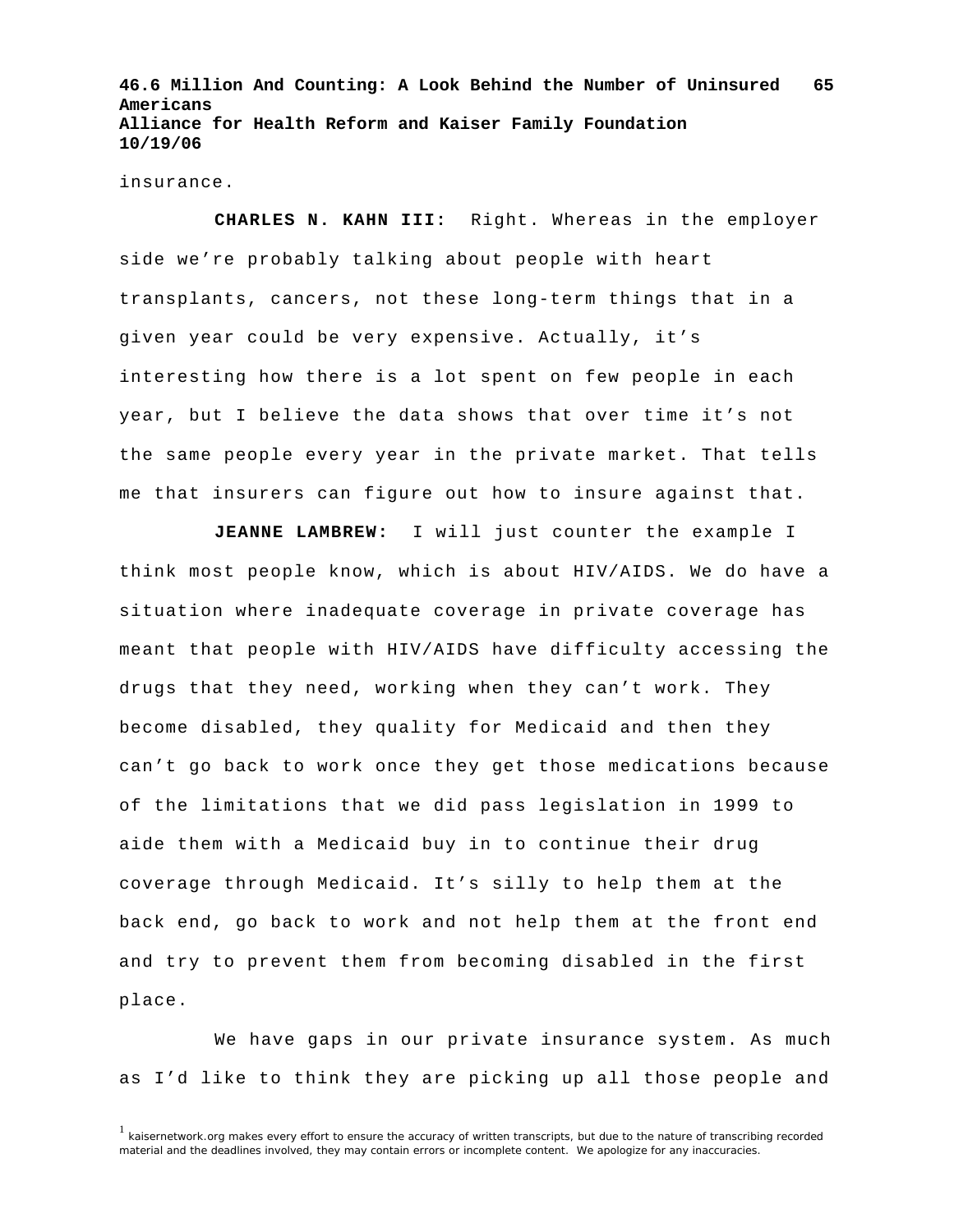all those costs, the reality is different, so we do have unintended consequences and Medicaid is picking up people for whom you otherwise would think private insurance could do it.

**JOHN HOLAHAN:** I just wanted to add something. It goes along with what Chip was saying. In the early work that we did in helping with designing the Massachusetts work, we had a proposal for re-insurance that would pay 90-percent of the cost any time anybody exceeded \$35,000 in expenses. They never included that, and I've come to believe that they were right. It really didn't have that big of an effect on premiums maybe reducing by 5- to 10-percent. There have been a series of meetings that Lisa Clemens-Cope and Lynn Blomberg [misspelled?] had at the Urban Institute where insurers came and were pretty convincing that that kind of risk they can really deal with. It's the chronic \$12,000 person, \$15,000 person that they really have trouble with. That's the person that they don't want. The person who is episodically one year, very high cost is an insurable risk. The problem is identifying those people who are consistently well above average, but not near those re-insurance thresholds is the public policy problem that I think we need to deal with.

**ED HOWARD:** Before I go to the microphone, I'll give you a second bite at the apple. Let me just say that we're nearing the end of the question time, so if you would pull

<sup>&</sup>lt;sup>1</sup> kaisernetwork.org makes every effort to ensure the accuracy of written transcripts, but due to the nature of transcribing recorded material and the deadlines involved, they may contain errors or incomplete content. We apologize for any inaccuracies.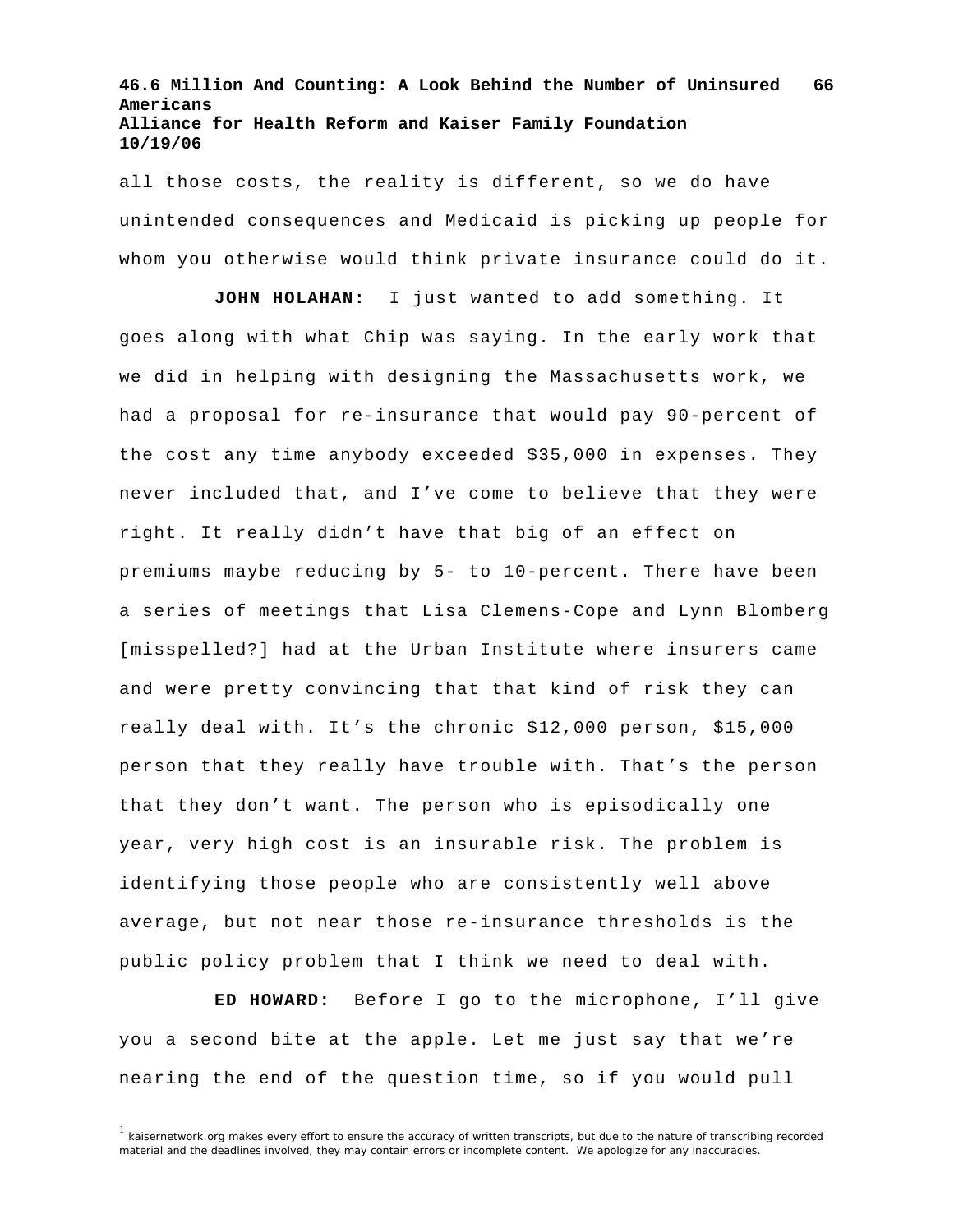out those blue evaluation forms and fill them out as you formulate that last question.

**MALE SPEAKER:** Thank you for allowing me to ask a second question. This question would go to Mr. Kahn. This is about the virtue or the wisdom of increasing coverage by putting people in to the existing private health insurance system, so this is just strictly academics. The second leading cause of bankruptcy in America according to Physicians for National Health Program is from unpaid medical bills. The majority of the people who file for bankruptcy were insured at the time that they filed.

Number two, I owe \$100,000 in medical bills, most of those medical bills that I owe, I was insured at the time, but because of the pre-existing condition clauses in my Blue Cross-Blue Shield policy, I can't even get a cell phone. Once your credit is destroyed when you can't pay your bills and there are literally millions of people who are going through this, so the question that I have is, why would we want to continue to pursue a policy that basically has failed a lot of people without examining the wisdom of that?

**CHARLES N. KAHN III:** Let me start off with a glib response, which I apologize for, but I just feel compelled to make to the first part of your question and I'll answer the second part of your question, and recognize it as I should.

 $1$  kaisernetwork.org makes every effort to ensure the accuracy of written transcripts, but due to the nature of transcribing recorded material and the deadlines involved, they may contain errors or incomplete content. We apologize for any inaccuracies.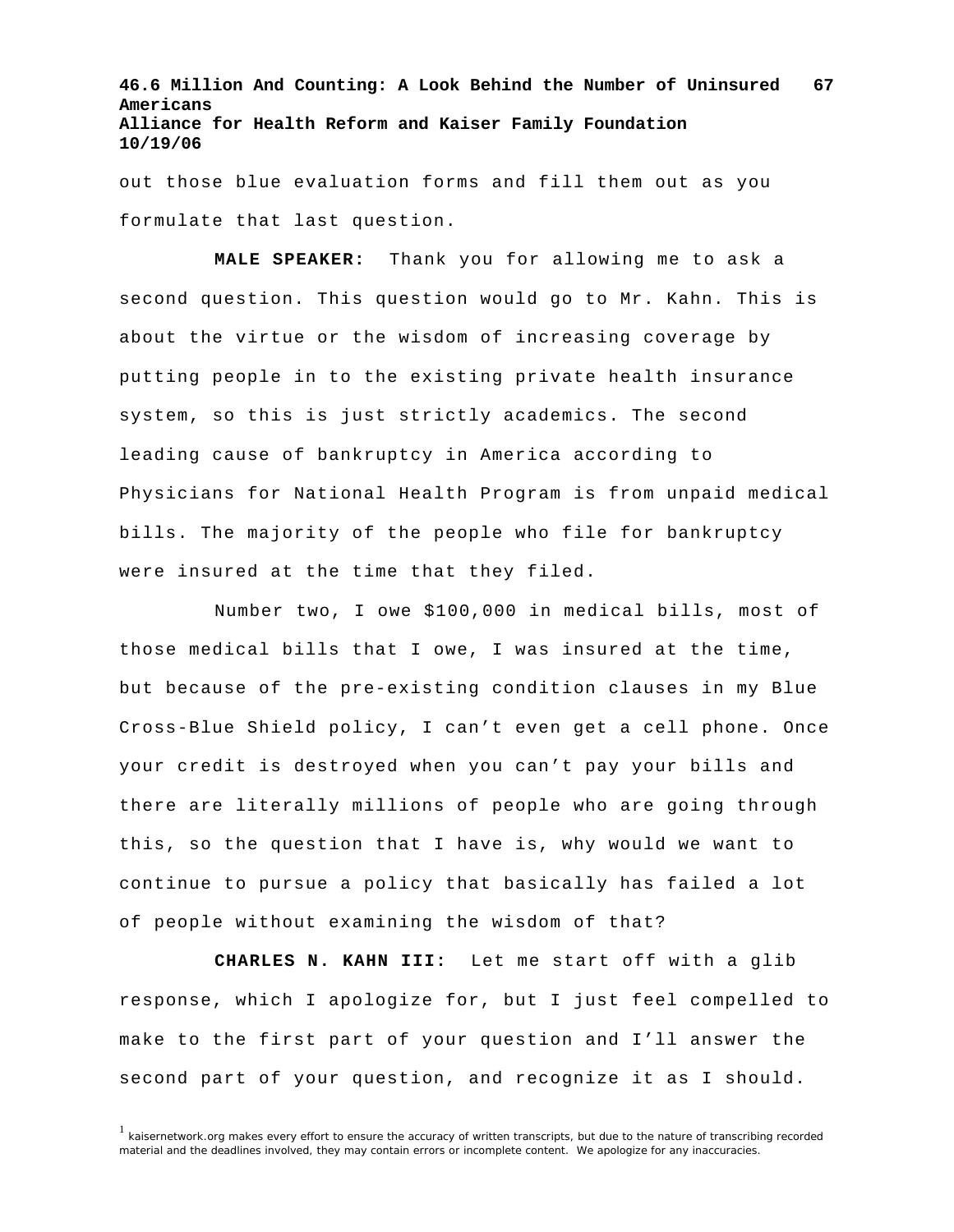Despite the fact that that article was in a peer review journal, there is something called the Data Quality Act, which sets criteria, OMB sets criteria for research that could be used for federal law. I cannot imagine that that study would pass muster. I have no respect for the peers who read it and allowed it to be published. That all being said, there are a lot of people who are going bankrupt in health care, and I can't argue with that.

At the end of the day though, I believe for most of us that a private group system in the non-senior and nonindigent markets can be well served by group system. I'm with you. Individual coverage, and I guess about 14-percent or so of those that have private coverage have individual coverage, it's a very difficult market and these pre-existing conditions come in, but I think with HIPA and the group market, if you had the subsidies that most of this would be okay. I wonder if we really analyzed the bankruptcy situations, situation by situation, whether the insurance side of public policy could solve that under any circumstances.

**DIANE ROWLAND SC.D.:** As a final question to our panelists: What role, if any, do the panelists feel that patient advocacy community can and should play in health care reform? Marching orders.

<sup>&</sup>lt;sup>1</sup> kaisernetwork.org makes every effort to ensure the accuracy of written transcripts, but due to the nature of transcribing recorded material and the deadlines involved, they may contain errors or incomplete content. We apologize for any inaccuracies.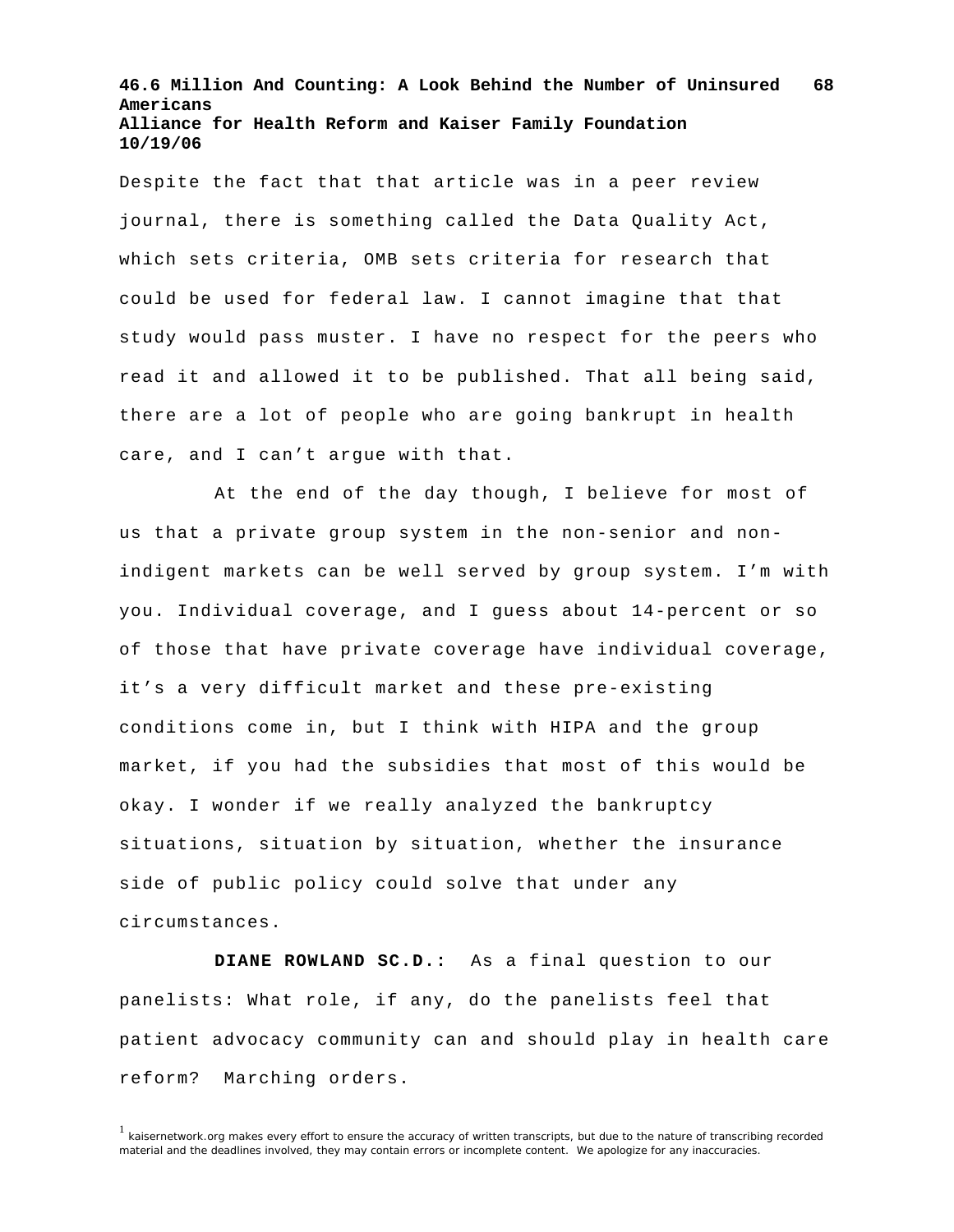**JEANNE LAMBREW:** I'll go first. Important role, clearly an important role, somebody said earlier that was getting at the mandate that they should figure out who are these uninsured and underinsured people and bring them up here to Congress. Actually, we find ourselves often looking at numbers and data only and not looking at the faces, the names and the stories. It's a critical role and not just consumer advocacy groups, but the different disease groups. Right now we really have mobilization around people with different types of cancer, or different types of diseases are quite powerful and they could use their leverage, not only for the small policies, but also thinking about the big picture, because the truth is these are systemic problems that would be best served for their patients through major change.

**CHARLES N. KAHN III:** I really think we need balance from patient advocacy, national good and policy rationality. It's a hard balance. If we look back to the early '70s with the renal dialysis patients being wheeled in to the Ways and Means Room, and that basically led to renal dialysis being included under Medicare, because you have this little bizarre little aspect of Medicare that treats all those people under 65 after a given amount of time that have renal failure. So I really think there has to be a balancing. There has to be a

<sup>&</sup>lt;sup>1</sup> kaisernetwork.org makes every effort to ensure the accuracy of written transcripts, but due to the nature of transcribing recorded material and the deadlines involved, they may contain errors or incomplete content. We apologize for any inaccuracies.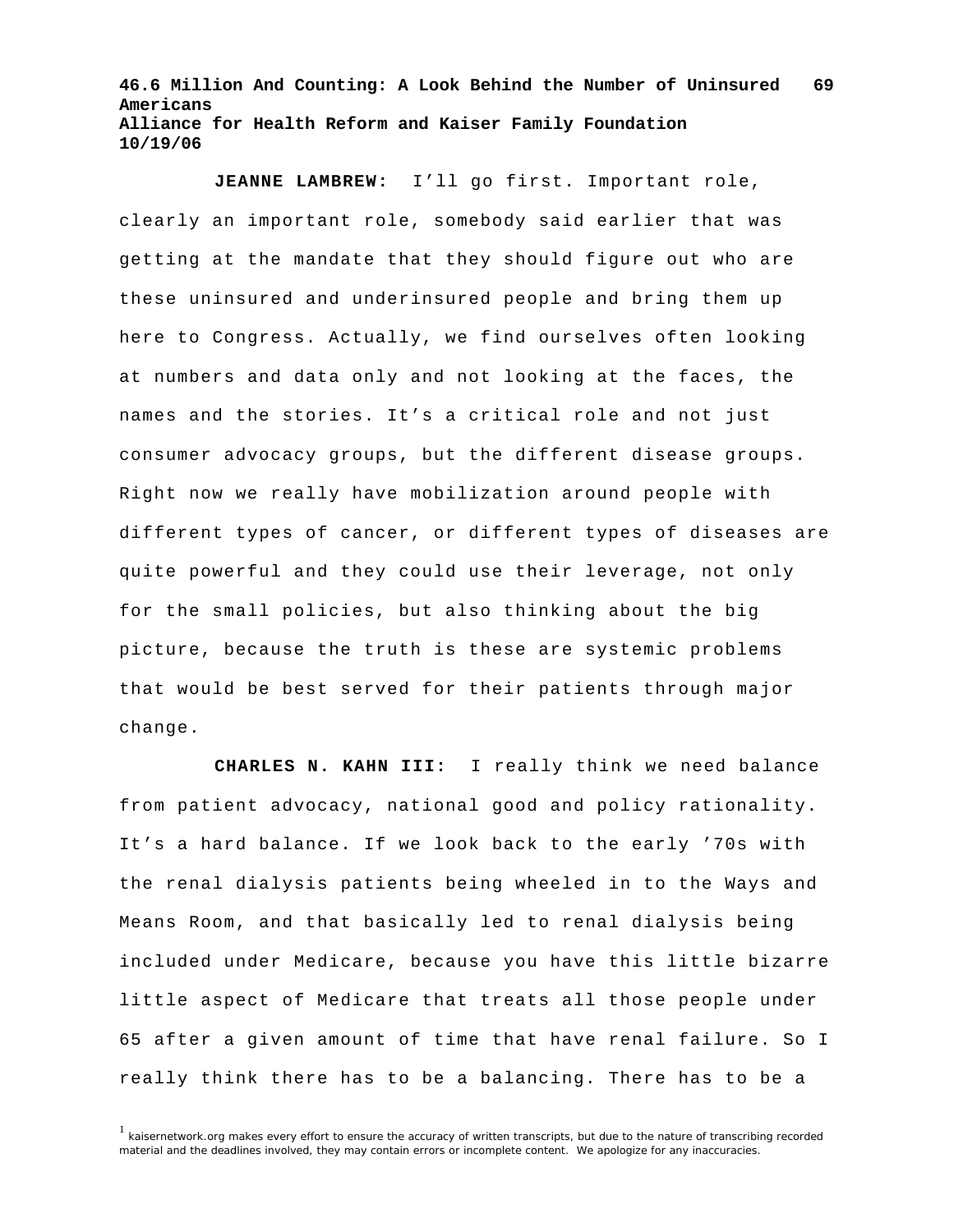recognition of the individual issues. Jeanne brought up a real important one with, does HIV/AIDS necessarily fit into the insurance model that we have? We have to be careful about where the individual stories as important as they are, leads us. On the other hand, we can't all be numbers and green eyeshades, because then we're going to be led in other ways. There has to be a balancing between the two.

**DIANE ROWLAND SC.D.:** I think we've given you a lot of numbers and statistics about who the uninsured are, why they're uninsured and what's happening to uninsured coverage. We certainly tried in our discussion and from your great questions to focus a little bit on where we ought to be going and what some of the solutions are. It's never been easy to talk about the uninsured and how to solve it. I guess if it was, we would have done it already, but we thank you today and I'll turn it over to Ed for your participation in helping us to maybe move one step closer. We hope that someday, we won't have to have a discussion about the uninsured. We'll be talking about the challenge of maintaining better coverage or improving coverage for our population. With that, to Ed.

**ED HOWARD:** I look forward to co-sponsoring that briefing. Let me add my personal thanks and that of the Alliance for your participation. To Diane and Rikay Sing [misspelled?], and the rest of the staff of the Kaiser

<sup>&</sup>lt;sup>1</sup> kaisernetwork.org makes every effort to ensure the accuracy of written transcripts, but due to the nature of transcribing recorded material and the deadlines involved, they may contain errors or incomplete content. We apologize for any inaccuracies.